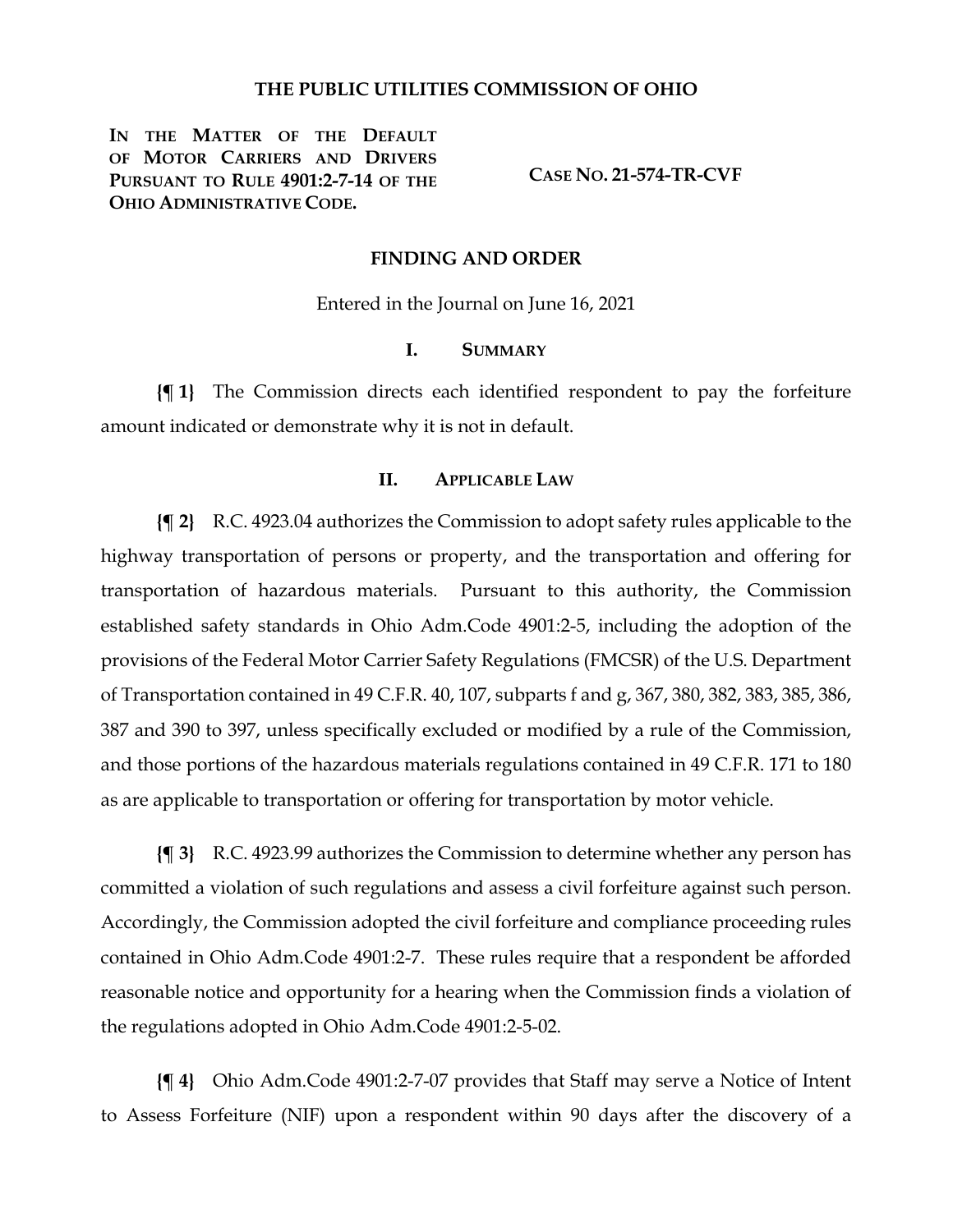violation, but no more than one year following the violation. In addition, Ohio Adm.Code 4901:2-7-12 states that a Notice of Preliminary Determination (NPD) may be issued to a respondent following the issuance of a NIF.

**{¶ 5}** Ohio Adm.Code 4901:2-7-11 permits Staff and a respondent to enter into a settlement agreement regarding the amount of a forfeiture to be assessed.

**{¶ 6}** Ohio Adm.Code 4901:2-7-14 provides that a respondent upon whom an NIF or an NPD has been served who, within 30 days, fails to pay the amount of the forfeiture stated in the notice, or serve upon the Commission a request for conference, pursuant to Ohio Adm.Code 4901:2-7-10, or administrative hearing, pursuant to Ohio Adm.Code 4901:2-7-13, shall be in default.

**{¶ 7}** Pursuant to Ohio Adm.Code 4901:2-7-14(D), a respondent who has failed to comply with the provisions of a settlement agreement for a period exceeding 30 days shall be in default.

**{¶ 8}** Pursuant to Ohio Adm.Code 4901:2-7-14, a respondent in default shall be deemed to have admitted the occurrence of the violation(s) and waived all further right to contest liability for the forfeiture described in the NIF or NPD, and the Commission may, on its own motion and without prior notice, order payment of the amount indicated in the NIF or NPD.

## **III. DISCUSSION**

**{¶ 9}** The respondents listed in the attachment have been served with either an NIF or an NPD and have neither: paid the forfeiture indicated in the notice, served a request for conference pursuant to Ohio Adm.Code 4901:2-7-10, served a request for administrative hearing pursuant to Ohio Adm.Code 4901:2-7-13, nor complied with the provisions of a settlement agreement. Each respondent therefore is in default, pursuant to Ohio Adm.Code 4901:2-7-14, and is liable for the amount indicated in the attachment.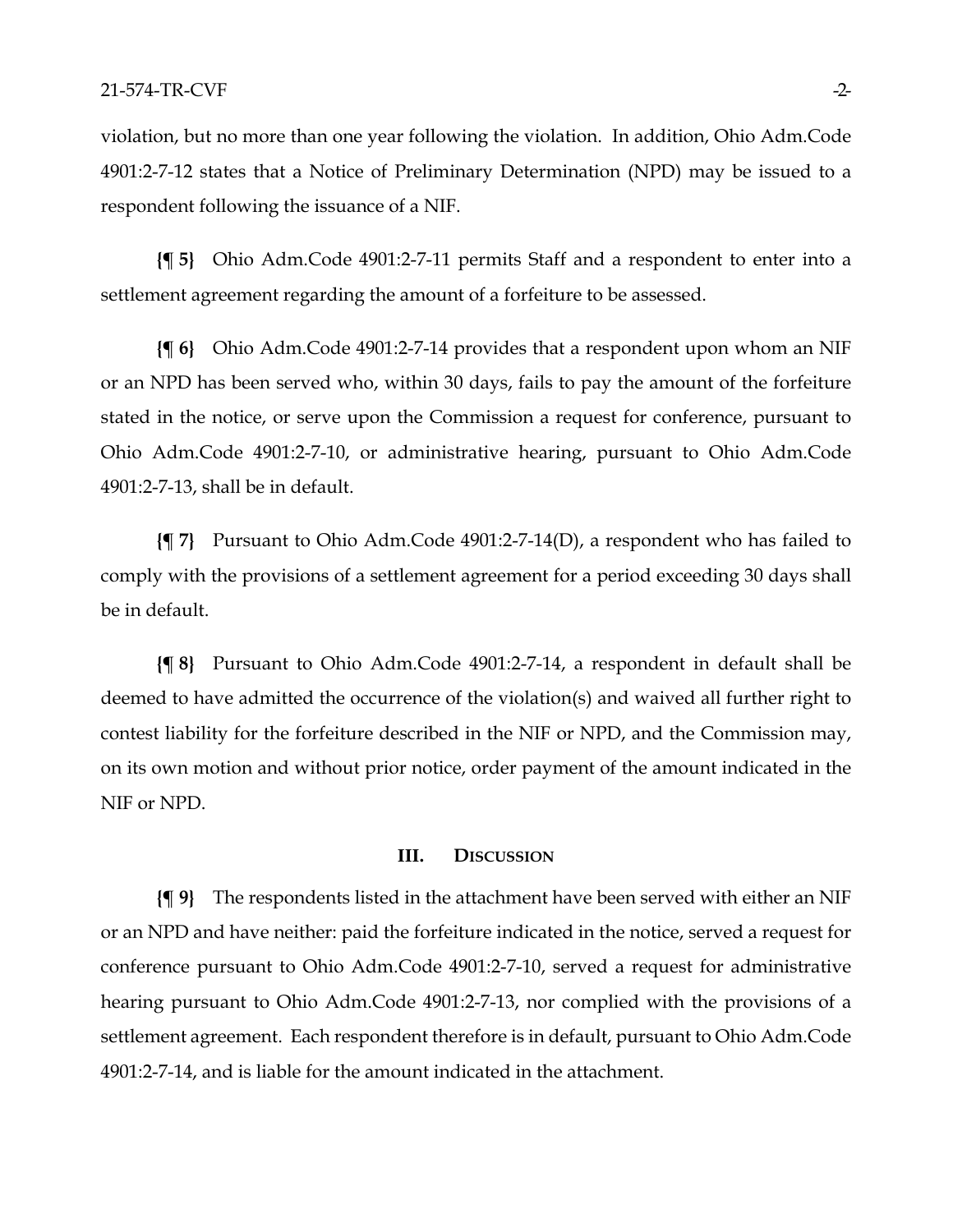**{¶ 10}** Before the Commission forwards the attachment to the Ohio Attorney General's Office so that it may undertake further collection efforts against the identified respondents, each respondent will be granted a final opportunity to pay the civil forfeiture or demonstrate why it is not in default. A respondent may serve upon Staff a response to this finding and order demonstrating that it was not properly served with the NIF, it previously paid the civil forfeiture, it served a request for conference or administrative hearing within 30 days of receipt of the NIF or NPD, or is in compliance with the terms of a settlement agreement. This response shall be made in writing, by July 16, 2021, and addressed to the Public Utilities Commission of Ohio, Transportation Compliance Department Show Cause, 180 East Broad Street, 4th Floor, Columbus, Ohio 43215.

**{¶ 11}** Staff shall review the responses and remove cases from this proceeding for which a respondent has demonstrated that it is not in default. After July 16, 2021, Staff shall forward a list of all respondents that remain in default to the Ohio Attorney General, Collections Enforcement Section.

### **IV. ORDER**

**{¶ 12}** It is, therefore,

**{¶ 13}** ORDERED, That by July 16, 2021, each respondent listed in the attachment to this Finding and Order pay the forfeiture amount indicated or demonstrate why it is not in default. It is, further,

**{¶ 14}** ORDERED, That Staff remove from this proceeding cases for which a respondent demonstrates that it is not in default. It is, further,

**{¶ 15}** ORDERED, That after July 16, 2021, Staff submit a list of all respondents that remain in default to the Ohio Attorney General, Collections Enforcement Section. It is, further,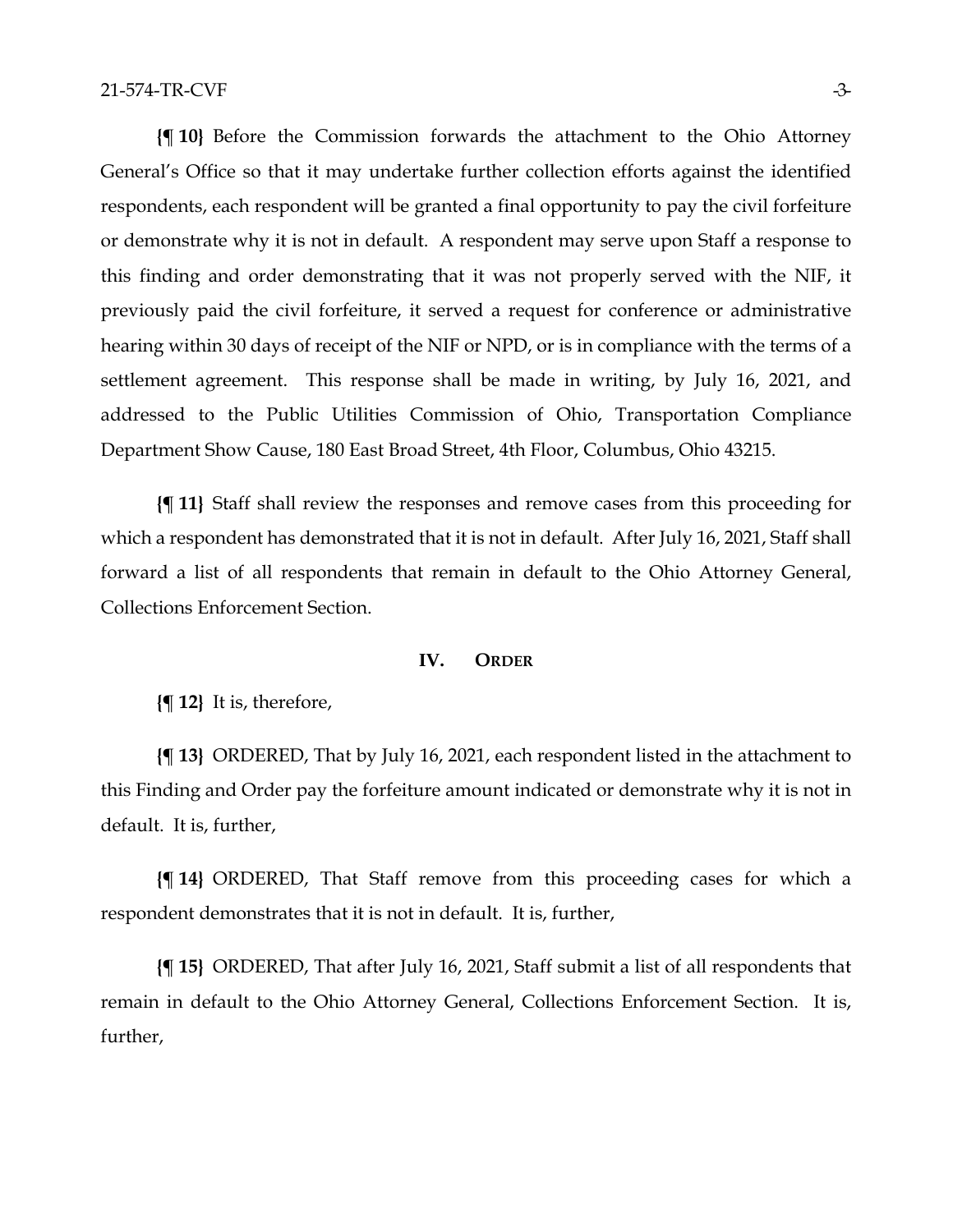**{¶ 16}** ORDERED, That a copy of this Finding and Order be served upon each respondent.

COMMISSIONERS: *Approving:*  Jenifer French, Chair M. Beth Trombold Lawrence K. Friedeman Daniel R. Conway Dennis P. Deters

JMD/kck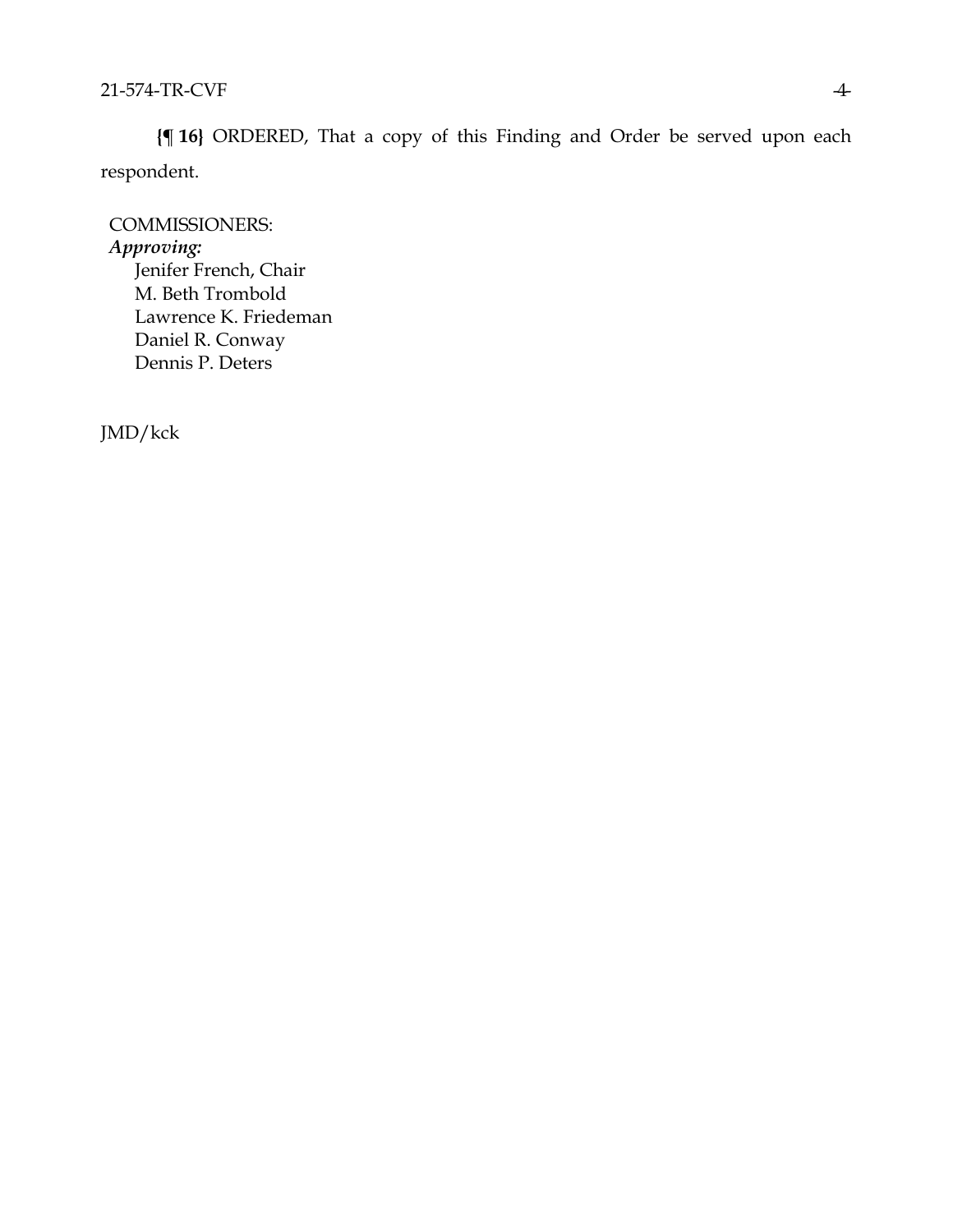| <b>Account Name</b>                 | <b>Address</b>                    | <b>City</b>             | <b>State / Province</b> | Zip   | <b>CVF Case #</b>   | <b>Total</b><br><b>Amount</b> |
|-------------------------------------|-----------------------------------|-------------------------|-------------------------|-------|---------------------|-------------------------------|
|                                     |                                   |                         |                         |       |                     | <b>Remaining</b>              |
|                                     |                                   |                         |                         |       |                     |                               |
| 100 CORPORATION LLC                 | 11903 AUBURN RD STE B             | LAREDO                  | Texas                   |       | 78045 OH1317000298C | 100                           |
| 1 UNIVERSAL TRUCKING LLC            | <b>718 LOCUSTBERRY DRIVE</b>      | <b>RED OAK</b>          | Texas                   | 75154 | OH3268016574C       | 50                            |
| <b>212 TRANSPORT LLC</b>            | 9316 KILBRIDE CT                  | PERRY HALL              | Maryland                |       | 21128 OH1251007956C | 600                           |
| <b>254 LOGISTICS LLC</b>            | 16930 SE KELLY ST                 | <b>PORTLAND</b>         | Oregon                  | 97236 | OH3230016317C       | 200                           |
| <b>3 BROTHERS TRANS INC</b>         | 374 Inland Drive #1A              | Wheeling                | Illinois                | 60090 | OH0700001304C       | 250                           |
| <b>3 BROTHERS TRANS INC</b>         | 374 Inland Drive #1A              | Wheeling                | Illinois                | 60090 | OH0700001425C       | 250                           |
|                                     | 3526 MARTIN LUTHER KING JR DRIVE, |                         |                         |       |                     |                               |
| 4 MILZ TOWING & RECOVERY INC        | <b>UPSTAIRS</b>                   | Cleveland               | Ohio                    | 44105 | OH3230016044C       | 550                           |
| 53 REEFER LLC                       | 146 East 168th Street             | South Holland           | Illinois                | 60473 | OH1482002009C       | 50                            |
| <b>5 STAR HAULERS INC</b>           | 1815 N SURF RD # 302              | <b>HOLLYWOOD</b>        | Florida                 | 33019 | OH3246014004C       | 550                           |
| <b>5 STAR HAULERS INC</b>           | 1815 N SURF RD # 302              | <b>HOLLYWOOD</b>        | Florida                 | 33019 | OH0616006845C       | 100                           |
| 7 STAR TRUCK LINES INC              | 2981 MUSKRAT WAY                  | SACRAMENTO              | California              | 95834 | OH3252018614C       | 100                           |
| <b>A&amp;D TRUCKING COMPANY LLC</b> | 1149 POMONA RD                    | <b>CLEVELAND HTS</b>    | Ohio                    | 44121 | OH3289010112C       | 100                           |
| <b>AARON S SIGLEY</b>               | <b>13539 BENNINGTON AVE</b>       | <b>CLEVELAND</b>        | Ohio                    | 44135 | OH3230016015D       | 100                           |
| <b>AARROW DISPOSAL LLC</b>          | PO BOX 1371                       | SALEM                   | Ohio                    | 44460 | 21-CR-425738        | 3600                          |
| <b>ABDALLAH M HAMDEN</b>            | 26335 W. ARBOR LN                 | CHANNAHON               | Illinois                | 60410 | OH1796002562D       | 100                           |
| <b>ABDELHAK GHEDDARI</b>            | 967 SHULER AVE                    | <b>HAMILTON</b>         | Ohio                    | 45011 | OH3247018620D       | 100                           |
| ABDELL W CLAVIJO                    | 3784 10TH AVE APT 8B              | <b>NEW YORK</b>         | New York                | 10034 | OH0700001392D       | 100                           |
| <b>ABDIASIS M AHMED</b>             | 2466 NISSI DR                     | <b>COLUMBUS</b>         | Ohio                    | 43219 | OH3239001788D       | 100                           |
| <b>ABDIKARIM H AHMED</b>            | 1514 6TH AVE. S APT. 14           | <b>SAINT CLOUD</b>      | Minnesota               |       | 56301 OH3268016526D | 250                           |
| <b>ABDI M ADAN</b>                  | 2456 WINDING HILLS CT             | <b>COLUMBUS</b>         | Ohio                    | 43224 | OH3261011660D       | 100                           |
| ABDIRAHMAN A JAMA                   | 209 S ROOSEVELT ST APT 6          | ABERDEEN                | South Dakota            | 57401 | OH3223004202D       | 100                           |
| <b>ABDULKADIR S AHMED</b>           | 8636 N HULL DR                    | <b>KANSAS CITY</b>      | Missouri                | 64154 | OH1367000670D       | 100                           |
| <b>ABDULLAHI AHMED OMAR</b>         | <b>210 19TH AVE NE</b>            | <b>MINNEAPOLIS</b>      | Minnesota               | 55418 | OH0228000669D       | 100                           |
| <b>ABDULLAHI SALAD</b>              | 840 RIVERVIEW DR #6               | <b>SOUTH SIOUX CITY</b> | Nebraska                | 68776 | OH3255013253C       | 150                           |
| <b>ABDUL R ALHASSAN</b>             | 2988 ARROWSMITH DR                | REYNOLDSBURG            | Ohio                    | 43068 | OH1238005177D       | 100                           |
| <b>ABN LTD CO</b>                   | 8200 HITCHING TRAIL               | <b>MCKINNEY</b>         | Texas                   | 75070 | OH1822000145C       | 100                           |
| ABRAMS HOME FURNISHINGS II INC      | 1329 BELLARD DR                   | <b>BOWLING GREEN</b>    | Ohio                    | 43402 | OH3230016075C       | 100                           |
| <b>ABRAXUS SNOW REMOVAL INC</b>     | 11444 BROOKPARK ROAD              | Cleveland               | Ohio                    | 44130 | OH3267016047C       | 100                           |
| ABSOLUTE TRUCKING LLC               | 57660 7TH ST                      | <b>ELKHART</b>          | Indiana                 | 46517 | OH3289010167C       | 50                            |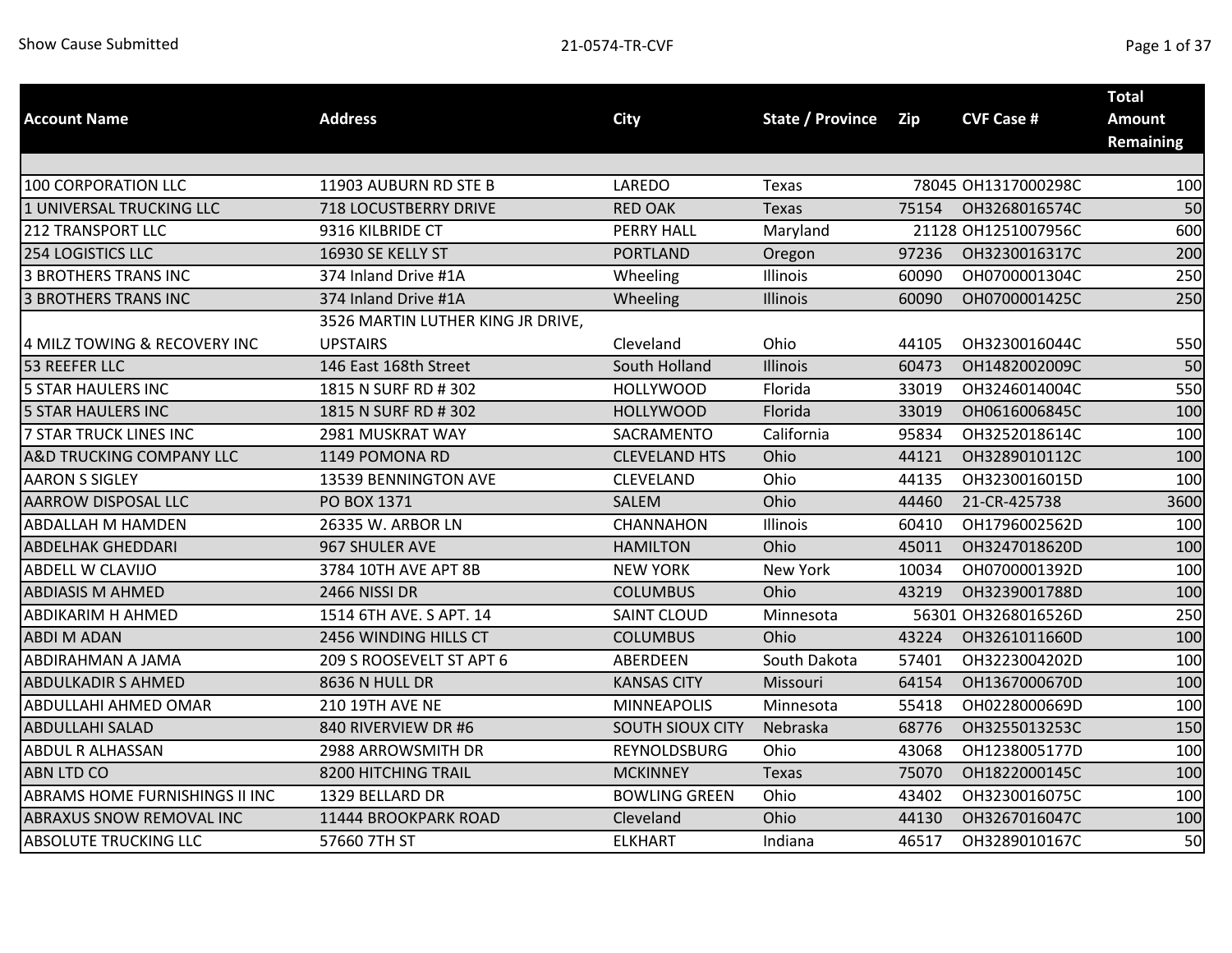| <b>Account Name</b>            | <b>Address</b>                  | <b>City</b>            | <b>State / Province</b> | <b>Zip</b> | <b>CVF Case #</b>   | <b>Total</b><br>Amount |
|--------------------------------|---------------------------------|------------------------|-------------------------|------------|---------------------|------------------------|
|                                |                                 |                        |                         |            |                     | <b>Remaining</b>       |
|                                |                                 |                        |                         |            |                     |                        |
| ABUALGASEM A ABDALMOULA        | 5352 N 60TH AVE APT A           | <b>GLENDALE</b>        | Arizona                 | 85301      | OH3239001774D       | 450                    |
| ADAL TRANSPORT LLC             | 2405 FALLWOOD DRIVE APT 623     | <b>ARLINGTON</b>       | Texas                   | 76014      | OH3264016656C       | 50                     |
| <b>ADAM L HASTINGS</b>         | 2484 W BERRY RD                 | <b>RIVERS JUNCTION</b> | Michigan                |            | 49277 OH3247018566D | 100                    |
| A D E MOVERS LLC               | 1812 FOREST WILLOW COURT        | <b>COLUMBUS</b>        | Ohio                    | 43229      | OH3216301568C       | 100                    |
| A D E MOVERS LLC               | 1812 FOREST WILLOW COURT        | <b>COLUMBUS</b>        | Ohio                    | 43229      | 21-CR-433555        | 4475                   |
| <b>ADNAN GHAZOL</b>            | 9316 KILBRIDE CT                | <b>PERRY HALL</b>      | Maryland                | 21128      | OH1251007956D       | 100                    |
| <b>ADR FUEL LLC</b>            | 8292 FREMONT PIKE               | <b>PERRYSBURG</b>      | Ohio                    | 43551      | OH3220004481C       | 100                    |
| ADVANCED COMFORT PRODUCTS INC  | 221 S ELIZABETH ST              | SPENCERVILLE           | Ohio                    | 45887      | OH3246014214C       | 100                    |
| ADVANCED DRAINAGE SYSTEMS INC  | <b>4640 TRUEMAN BLVD</b>        | <b>HILLIARD</b>        | Ohio                    | 43026      | OH1554011182C       | 100                    |
| ADVANCED OILFIELD SERVICES LLC | 4050 Tall Timber Rd NE          | <b>Mineral City</b>    | Ohio                    | 44656      | OH3285013530C       | 120                    |
| AFRICAN UNION INC              | 13610 FLOYD CIR                 | <b>DALLAS</b>          | <b>Texas</b>            | 75243      | OH3216301532C1      | 100                    |
| AFS INTERMODAL LLC             | 2710 HEARTHSTONE RD             | <b>PARMA</b>           | Ohio                    | 44134      | OH3223004192C       | 300                    |
| AFS INTERMODAL LLC             | 2710 HEARTHSTONE RD             | <b>PARMA</b>           | Ohio                    | 44134      | OH3267016106C       | 100                    |
| <b>AHMED SAMI</b>              | 1213 COUNTY RD N 547            | <b>DAVENPORT</b>       | Florida                 | 33837      | OH0782003035D       | 100                    |
| A H VALIANT EQUIPMENT LLC      | 3689 STIRLING CT                | <b>CLEVELAND</b>       | Ohio                    | 44115      | OH3230016099C       | 150                    |
| ALBARANO LANDSCAPES AND        |                                 |                        |                         |            |                     |                        |
| <b>CONTRACTING</b>             | 289 McConnell Road              | Canonsburg             | Pennsylvania            | 15317      | OH3225014546C       | 300                    |
| ALEJANDRO DOMINGUEZ SANCHEZ    | 4385 NW 9TH ST APT 7            | <b>MIAMI</b>           | Florida                 | 33126      | OH0700001281D       | 100                    |
| ALEKSANDR KORSHUNOV            | 4227 MARYLAND ST APT 3          | <b>SAN DIEGO</b>       | California              | 92103      | OH3230016243D       | 100                    |
| ALEXANDER J MEDINA             | 875 E. 215TH ST # 2             | <b>BRONX</b>           | New York                | 10467      | OH3230016108D       | 100                    |
| ALEX ML CARS EXPRESS           |                                 |                        |                         |            |                     |                        |
| <b>TRANSPORTATION</b>          | 6712 DEEP RUN PKWY              | <b>ELKRIDGE</b>        | Maryland                | 21075      | OH3290009871C       | 2850                   |
| <b>ALEX OBED</b>               | 6712 DEEP RUN PRWY              | <b>ELKRIDGE</b>        | Maryland                | 21075      | OH3290009871D       | 100                    |
| <b>ALI SHEIKH</b>              | 3827 DECARO HOUSE STREET        | <b>COLUMBUS</b>        | Ohio                    | 43219      | OH3233012554C       | 100                    |
| ALL APPROVED AUTO SALES        | 25275 GRATIOT AVE               | <b>ROSEVILLE</b>       | Michigan                |            | 48066 OH3247018527C | 600                    |
| <b>ALLEN B THURSTON</b>        | 2371 SOUTH RD                   | <b>BRADFORD</b>        | Vermont                 | 05033      | OH0700001307D       | 350                    |
| ALL FREIGHT CARRIERS INC       | <b>6313 SOUTHRIDGE DR</b>       | PLAINFIELD             | Illinois                | 60586      | OH3235007756C       | 250                    |
| ALLIANCE SERVICE GROUP LLC     | 2347 SUNDREW AVENUE             | <b>GROVE CITY</b>      | Ohio                    | 43123      | OH3216301582C       | 600                    |
| <b>ALMANDA C RANKIN</b>        | <b>1582 SIDNEY CHERRY GROVE</b> | <b>CLARENDON</b>       | North Carolina          | 28432      | OH3240006642D       | 3174                   |
| <b>ALTEX ENTERPRISES INC</b>   | 3355 MYRTLE AVE #250            | N HIGHLANDS            | California              | 95660      | OH3259010899C       | 100                    |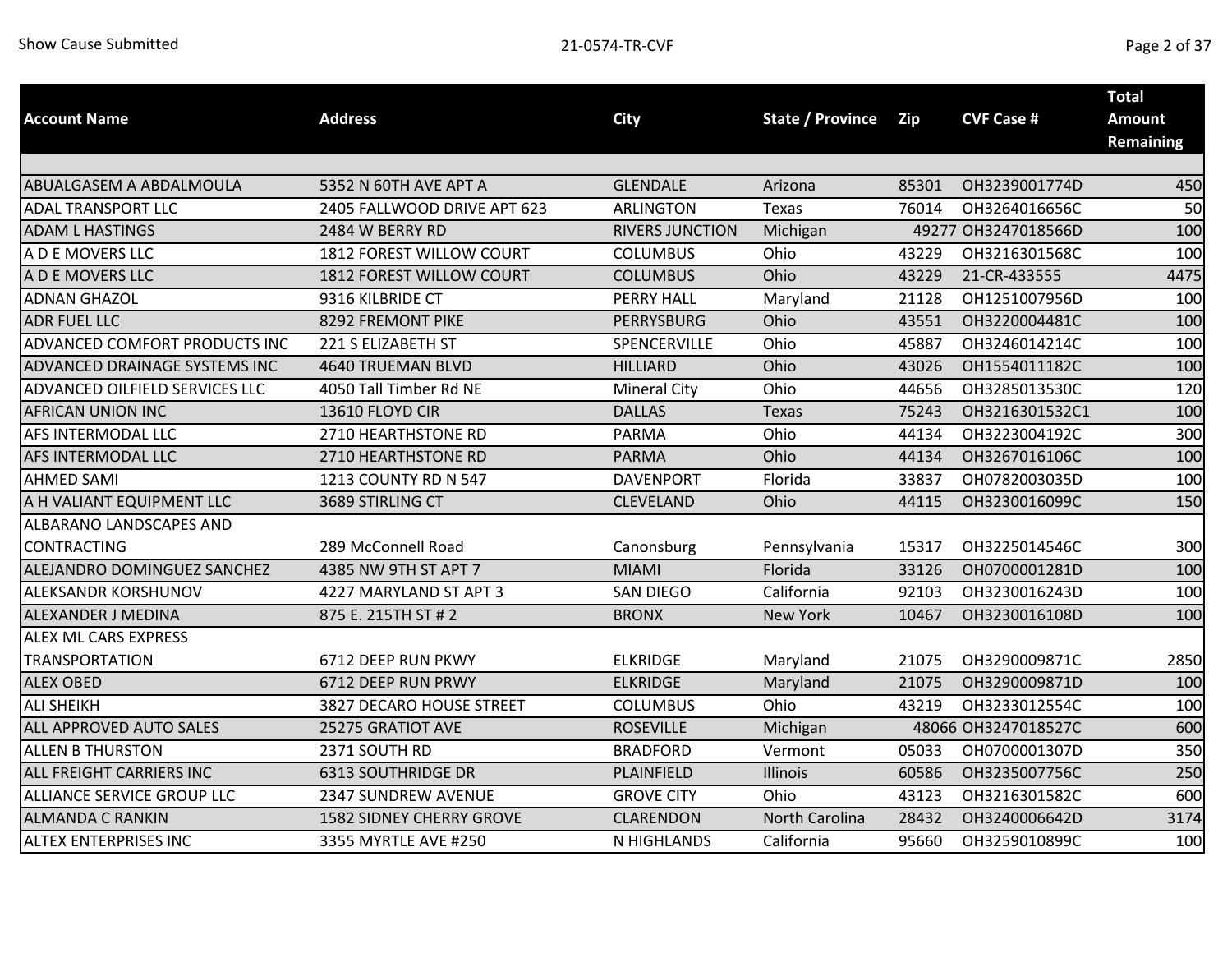| <b>Account Name</b>              | <b>Address</b>                |                      | <b>State / Province</b> |       | <b>CVF Case #</b>   | <b>Total</b><br><b>Amount</b> |
|----------------------------------|-------------------------------|----------------------|-------------------------|-------|---------------------|-------------------------------|
|                                  |                               | <b>City</b>          |                         | Zip   |                     | <b>Remaining</b>              |
|                                  |                               |                      |                         |       |                     |                               |
| <b>ALVES D GOMES</b>             | 11235 OAK LEAF DR APT 612     | <b>SILVER SPRING</b> | Maryland                | 20901 | OH0700001228D       | 100                           |
| <b>AMEER ULLAH</b>               | 4046 GARRARD DRIVE            | <b>OBETZ</b>         | Ohio                    | 43207 | OH3270013839D       | 250                           |
| AMERICAN CARGO SOLUTION INC      | 7918 WEST GRAND AVE           | <b>ELMWOOD PARK</b>  | Illinois                | 60707 | OH3223004214C       | 100                           |
| AMERICAN EAGLE ENTER INC         | 1724 BATH AVE                 | <b>BROOKLYN</b>      | New York                | 11214 | OH1703000551C       | 2750                          |
| AMERICAN EAGLE HARDWOODS LTD     | 13565 NAVARRE RD SW           | <b>BEACH CITY</b>    | Ohio                    | 44608 | OH3291013656C       | 50                            |
| AMERICAN WAY TRUCKING INC        | 2512 Prelude Path             | <b>DAYTON</b>        | Ohio                    | 45449 | 21-CR-416984        | 14601.97                      |
| AMERICAS DECORATIVE CONCRETE LTD | 1857 SR 571W                  | <b>GREENVILLE</b>    | Ohio                    | 45331 | OH0771000407C       | 100                           |
| <b>ANATOLIY A GLADKIY</b>        | 12308 NE 115TH ST             | VANCOUVER            | Washington              | 98682 | OH0700001263D       | 100                           |
| <b>ANDREI P ERMAKOV</b>          | 2232 BRANDYWINE FALLS WAY     | <b>ORLANDO</b>       | Florida                 | 32824 | OH3284018047D       | 100                           |
| <b>ANDRE L CRAIG</b>             | 354 NE 156TH ST               | <b>MIAMI</b>         | Florida                 | 33162 | OH3288013380D       | 100                           |
| <b>ANDREW ENSMINGER</b>          | 2401 PILLAR CORAL DR APT 120  | <b>ORLANDO</b>       | Florida                 | 32808 | OH1651013579D       | 3174                          |
| <b>ANDRII FRYZ</b>               | 2600 W RASCHER AVE APT 413    | <b>CHICAGO</b>       | Illinois                | 60625 | OH1515000660D       | 100                           |
| <b>ANGEL FOREST PRODUCTS</b>     | 698 TEENS RUN RD              | <b>CROWN CITY</b>    | Ohio                    | 45623 | OH1621001156C       | 250                           |
|                                  |                               | <b>ALTAMONTE</b>     |                         |       |                     |                               |
| ANGEL M LOPEZ LAUREANO           | 287 LORAINE DR APT 323        | <b>SPRINGS</b>       | Florida                 | 32714 | OH1822000180D       | 100                           |
| <b>ANTHONY CORTEZ</b>            | 2233 THEODORE ST STE 202      | <b>CREST HILL</b>    | Illinois                | 60403 | OH3288013575D       | 350                           |
| <b>ANTHONY D WARTLEY</b>         | 7974 TRUMAN TRL               | REYNOLDSBURG         | Ohio                    | 43068 | OH3239001805D       | 250                           |
| <b>ANTHONY J WEST</b>            | 14545 GAR HIGHWAY             | <b>CHARDON</b>       | Ohio                    | 44024 | OH3281019699D       | 100                           |
| <b>ANTHONY L SHELL</b>           | 4203 SOUTH AVE 1ST FL         | <b>CINCINNATI</b>    | Ohio                    | 45236 | OH1822000130D       | 100                           |
| <b>ANTHONY M STURM</b>           | 12 SALLING RD                 | <b>TALLMADGE</b>     | Ohio                    | 44278 | OH3253014142D       | 100                           |
| <b>ANTHONY O PURNELL</b>         | 286 HAYES CIR                 | <b>MONTEVALLO</b>    | Alabama                 | 35115 | OH1569004804D       | 100                           |
| <b>ANTHONY W MURPHY</b>          | 25735 LORAIN RD UNIT 526      | <b>NORTH OLMSTED</b> | Ohio                    | 44070 | OH1777002338D       | 100                           |
| <b>ANTONIO L NEWKIRK</b>         | 114 FIELDSTONE PKWY           | <b>JONESBORO</b>     | Georgia                 | 30236 | OH3254013555D       | 100                           |
| <b>ANTONIO R HAIRSTON</b>        | 1049 RUSHLEIGH RD             | <b>CLEVELAND HTS</b> | Ohio                    | 44121 | OH1057000800D       | 100                           |
| <b>ANTONIUS C WHISBY</b>         | 10247 HIGHWAY 92 UNIT 7-00102 | <b>WOODSTOCK</b>     | Georgia                 | 30188 | OH1822000178D       | 100                           |
| <b>ANTONY A AYBAR-COSTA</b>      | PENNINGTON ST APT 1B          | <b>PATERSON</b>      | New Jersey              | 07501 | OH1238005121D       | 350                           |
| <b>ANVAR ZOKHIDOV</b>            | 1315 W 7TH ST APT C1          | <b>BROOKLYN</b>      | New York                | 11204 | OH1597000123D       | 100                           |
| <b>APPLE DISPATCHING INC</b>     | PO BOX 7544                   | <b>MINNEAPOLIS</b>   | Minnesota               |       | 55407 OH3261011684C | 50                            |
| <b>ARASHDEEP SINGH</b>           | 84 BRIGHTON 11TH ST. #1       | <b>BROOKLYN</b>      | New York                | 11235 | OH0020006305D       | 100                           |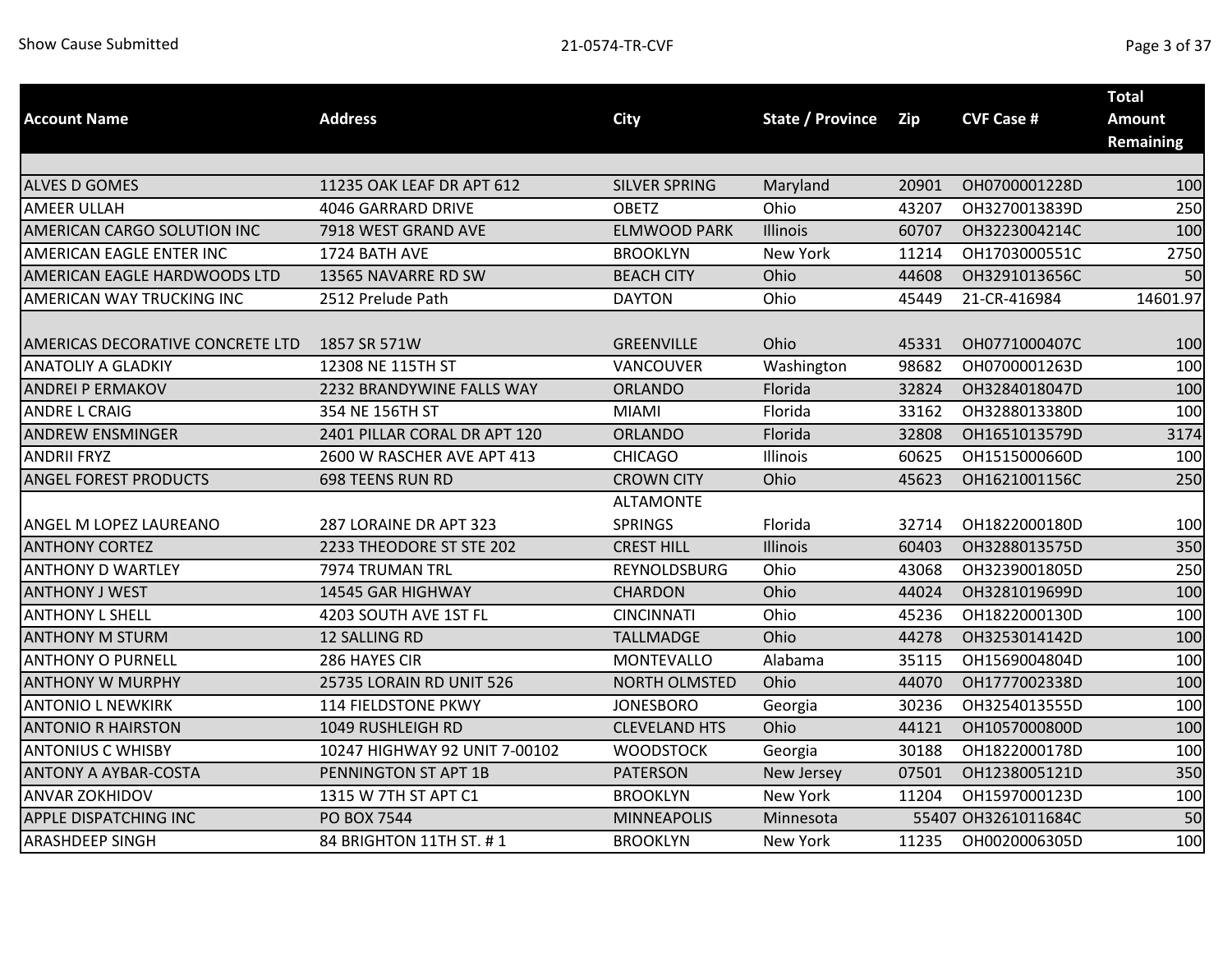|                                                  |                               |                       |                         |       |                     | <b>Total</b>     |
|--------------------------------------------------|-------------------------------|-----------------------|-------------------------|-------|---------------------|------------------|
| <b>Account Name</b>                              | <b>Address</b>                | <b>City</b>           | <b>State / Province</b> | Zip   | <b>CVF Case #</b>   | <b>Amount</b>    |
|                                                  |                               |                       |                         |       |                     | <b>Remaining</b> |
|                                                  |                               |                       |                         |       |                     |                  |
| <b>ARDO LOGISTICS LLC</b>                        | 645 PLAYER CT 645 PLAYER CT   | <b>GALLOWAY</b>       | Ohio                    | 43119 | OH3241014721C       | 50               |
| AR EXPRESS INC                                   | 1112 Stewarts Way             | Philadelphia          | Pennsylvania            | 19154 | OH0519000725C       | 600              |
| <b>ARIS BAKALBASIC</b>                           | 4152 BETHOVEN                 | <b>ST LOUIS</b>       | Missouri                | 63116 | OH3287004313D       | 100              |
| AROUND THE CLOCK TOWING LLC                      | 16114 st Clair                | Cleveland             | Ohio                    | 44110 | OH1057000753C       | 250              |
| <b>ARTHUR A HOLT</b>                             | 2833 MEADOWLAKE DR E APT 3    | <b>MEMPHIS</b>        | Tennessee               | 38115 | OH3264016812D       | 100              |
| <b>ARTHUR W PICKENS</b>                          | 3510 PIN OAK DR UNIT B        | LORAIN                | Ohio                    | 44052 | OH3239001751D       | 250              |
| ARTURO GOMEZ BLANCO                              | 3128 SW 21ST ST               | <b>MIAMI</b>          | Florida                 | 33145 | OH3284018207D       | 100              |
| <b>ASSIKO HAULING LLC</b>                        | 5415 REFUGEE RD               | <b>COLUMBUS</b>       | Ohio                    | 43232 | OH3245013037C       | 100              |
| <b>ATC TRUCKING LLC</b>                          | 2835 EMERSON AVE S APT CN227  | <b>MINNEAPOLIS</b>    | Minnesota               | 55408 | OH3220004381C1      | 150              |
| <b>ATEF K JALLAQ</b>                             | 4220 ORDERS RD                | <b>GROVE CITY</b>     | Ohio                    | 43123 | OH1575002517D       | 100              |
| <b>ATS CHAIN LLC</b>                             | 444 E ROOSEVELT RD UNIT 125   | LOMBARD               | Illinois                | 60148 | OH0765000278C       | 500              |
| <b>AUSTIN M SHELER</b>                           | 9680 N MAPLE ISLAND AVE       | WALKERVILLE           | Michigan                |       | 49459 OH3288013437D | 100              |
| <b>AUTOBOX EXPRESS LLC</b>                       | 3547 53RD AVE W UNIT 144      | <b>BRADENTON</b>      | Florida                 | 34210 | OH3282003667C       | 50               |
| <b>AUTOZONE TEXAS LLC</b>                        | <b>123 SOUTH FRONT STREET</b> | <b>MEMPHIS</b>        | Tennessee               | 38103 | OH1642003156C       | 100              |
| <b>AVERY A JOHNSON</b>                           | 3112 WAKEFERN PL              | <b>COLUMBUS</b>       | Ohio                    | 43224 | OH3290009889D       | 100              |
| <b>AWL TRANSPORT INC</b>                         | 4626 STATE RT 82              | <b>MANTUA</b>         | Ohio                    | 44255 | OH1482002120C       | 50               |
| <b>AZZAM G QANDEEL</b>                           | 2132 WELSH DR                 | <b>LAKE ST LOUIS</b>  | Missouri                | 63367 | OH3223004196D       | 100              |
| <b>B &amp; B TRUCKING INC</b>                    | 6147 TECHNOLOGY AVE           | KALAMAZOO             | Michigan                | 49009 | OH3254013616C       | 50               |
| <b>B&amp;M TRANSPORTING LLC</b>                  | 19 W 2ND ST                   | <b>FREDERICKTOWN</b>  | Ohio                    | 43019 | OH1772002296C       | 150              |
| <b>BAAZ LOGISTICS INC</b>                        | 22644 BECKENHAM CT            | <b>NOVI</b>           | Michigan                | 48374 | OH1865000996C       | 50               |
| <b>BABIKIR A ABDELRAHMAN</b>                     | 122 E ESSEX LN                | <b>FORT WAYNE</b>     | Indiana                 | 46825 | OH3244014273D       | 100              |
|                                                  |                               |                       |                         |       |                     |                  |
| BAKER'S MOBILE HOME TRANSPORT LLC 9525 SCHAAF RD |                               | <b>SHREVE</b>         | Ohio                    | 44676 | OH3220004522C       | 100              |
| <b>BAKER PETROLITE</b>                           | 12645 WEST AIRPORT BLVD       | <b>SUGAR LAND</b>     | <b>Texas</b>            | 77478 | OH1808002179C       | 100              |
| <b>BALJEET SINGH</b>                             | 113-04 LIBERTY AV 2F          | <b>SOUTH RICHMOND</b> | New York                | 11419 | OH0700001380D       | 100              |
| <b>BARRETT S STATON</b>                          | 215 S MAIN ST                 | CARROLLTON            | Missouri                | 64633 | OH3282003461D       | 100              |
| <b>BASES LOADED TRANSPORT LLC</b>                | 1905 QUAIL CREEK RD           | LAREDO                | Texas                   |       | 78045 OH0944003420C | 50               |
| <b>BASF CORP</b>                                 | <b>E 22ND ST</b>              | <b>BAYONNE</b>        | New Jersey              | 07002 | OH3202307077S       | 720              |
| <b>BASSIM B AL-SALAMI</b>                        | 4715 N BLACK CANYON HWY       | <b>PHOENIX</b>        | Arizona                 |       | 85015 OH3245013106D | 200              |
| <b>BATBAATAR TSOGTBAATAR</b>                     | 1427 VALLEY LAKE DR           | <b>SCHAUMBURG</b>     | Illinois                | 60195 | OH1251007806D       | 100              |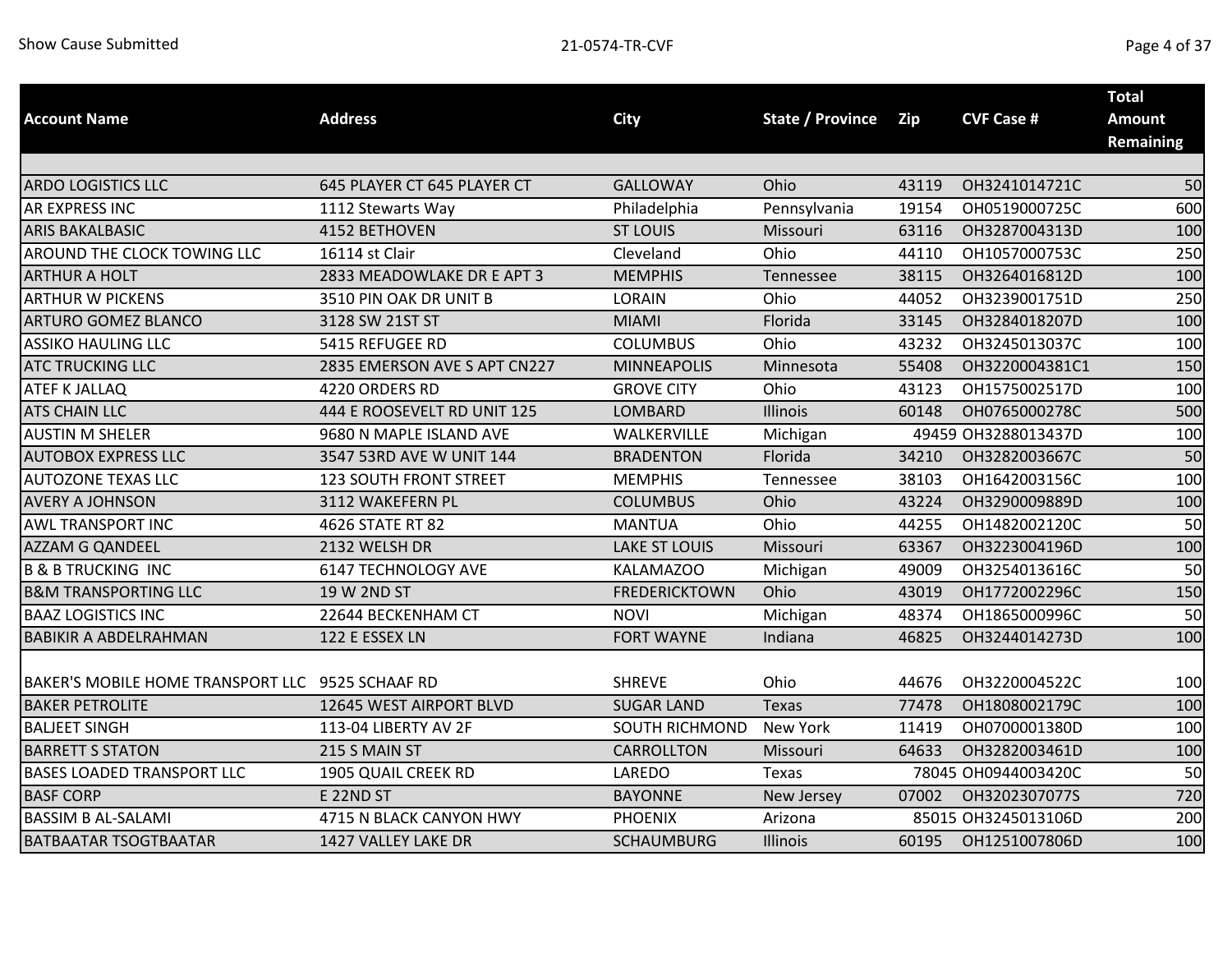| <b>Account Name</b>                   | <b>Address</b>               | <b>City</b>               | <b>State / Province</b> | Zip   | <b>CVF Case #</b>   | <b>Total</b><br><b>Amount</b> |
|---------------------------------------|------------------------------|---------------------------|-------------------------|-------|---------------------|-------------------------------|
|                                       |                              |                           |                         |       |                     | <b>Remaining</b>              |
|                                       |                              |                           |                         |       |                     |                               |
| <b>BDP INTERNATIONAL</b>              | 855 BUSSE HWY                | <b>BENSONVILLE</b>        | Illinois                | 60106 | OH3217300321S       | 357                           |
| <b>BEKHRUZ B BOBOMURADOV</b>          | 101 SETLAND CIR              | <b>REISTERSTOWN</b>       | Maryland                | 21136 | OH3230016296D       | 100                           |
| <b>BENARD K TERER</b>                 | 1084 MEADOW SCAPE DR         | <b>BURLESTON</b>          | Texas                   | 76028 | OH3230016113D       | 100                           |
| <b>BENEDICT B GRUSZCZYK</b>           | 1105 N GATEWAY BLVD APT 1318 | <b>FORNEY</b>             | Texas                   | 75126 | OH3288013484D       | 100                           |
| <b>BENJAMIN E CARRINGTON</b>          | 4676 MOSSY LN NW             | <b>LILBURN</b>            | Georgia                 |       | 30047 OH3245013086D | 100                           |
| <b>BENJAMIN E DEERING</b>             | <b>18 BARKER LN</b>          | <b>SIGNAL MOUNTAIN</b>    | Tennessee               | 37377 | OH1569004733D       | 100                           |
| <b>BENNA TRANSPORT LLC</b>            | 13008 PACIFIC AVE            | <b>ROCKVILLE</b>          | Maryland                |       | 20853 OH1200002766C | 200                           |
| <b>BENNIE J MOTLEY</b>                | 18604 MAPLE HEIGHTS BLVD     | <b>MAPLE HEIGHTS</b>      | Ohio                    | 44137 | OH3217300419D       | 100                           |
| BERMUDEZ DELIVERY SERVICE LLC         | 403 DIETZ DRIVE              | GREENWOOD                 | Indiana                 | 46143 | OH3247018645C       | 100                           |
| <b>BEST WAY EXPEDITING LLC</b>        | 41839 MICHIGAN AVE           | <b>CANTON</b>             | Michigan                | 48188 | OH3238015186C       | 100                           |
| BEVERLY TRANSPORT AND LIVESTOCK       |                              |                           |                         |       |                     |                               |
| LLC                                   | <b>PO BOX 1727</b>           | <b>SEMMES</b>             | Alabama                 | 36575 | OH3264016630C       | 50                            |
| <b>B H 92 TRUCKING INC</b>            | 440 West Boughton Road #200C | Bolingbrook               | Illinois                | 60440 | OH1721001981C       | 300                           |
| BICKETT MACHINE & GAS SUPPLY INC      | 1411 ROBINSON AVE            | <b>PORTSMOUTH</b>         | Ohio                    | 45662 | OH3207302907C       | 352                           |
| <b>BIG E TRANSPORTATION LLC</b>       | 715 EAST 7TH ST              | <b>RICHMOND</b>           | Virginia                | 23224 | OH1642003179C       | 100                           |
| <b>BILE D ABYAN</b>                   | 4430 9TH AVE CIR S 304       | <b>FARGO</b>              | North Dakota            | 58103 | OH3230016012D       | 100                           |
| <b>BILLY L NEECE</b>                  | <b>722 EDGEHILL AVE</b>      | <b>ASHLAND</b>            | Ohio                    | 44805 | OH3230016189D       | 100                           |
| <b>BINDER TRUCKING LLC</b>            | 1419 SUMMIT AVE APT 2        | <b>UNION CITY</b>         | New Jersey              | 07087 | OH3281019631C       | 150                           |
| <b>BLACK DIAMOND EXPRESS LLC</b>      | 4406 WOODBANK DR             | <b>KETTERING</b>          | Ohio                    | 45440 | OH3255013235C       | 50                            |
| BLACK HORSE CARRIERS LLC              | 2676 Morgantown Road         | Reading                   | Pennsylvania            | 19607 | OH3255013250C       | 100                           |
| <b>BLACK HORSE CARRIERS LLC</b>       | 2676 Morgantown Road         | Reading                   | Pennsylvania            | 19607 | OH3280007395C       | 50                            |
| <b>BLACK HORSE CARRIERS LLC</b>       | 2676 Morgantown Road         | Reading                   | Pennsylvania            | 19607 | OH0315001010C       | 50                            |
| <b>BLACK STAR ENTERPRISES INC</b>     | <b>803 OVERLOOK TER</b>      | <b>ATLANTA</b>            | Georgia                 |       | 30349 OH3254013555C | 100                           |
| <b>BLATA TRUCKING LLC</b>             | 2504 QUEEN CITY AVE APT 5    | <b>CINCINNATI</b>         | Ohio                    | 45238 | OH9423300687C       | 150                           |
| <b>BLESS AMERICA LLC</b>              | 20614 SYCAMORE CREST LN      | <b>Katy</b>               | <b>Texas</b>            | 77449 | OH3238015241C       | 100                           |
| <b>BLUEGRASS DEDICATED LLC</b>        | <b>PO BOX 956</b>            | <b>Bowling Green</b>      | Kentucky                | 42102 | OH3244014434C       | 100                           |
| <b>BLUEGRASS FREIGHT HANDLERS LLC</b> | 1301 RAINWATER LN            | <b>MANITOU</b>            | Kentucky                | 42436 | OH1482002041C       | 50                            |
| BLUE LINE FOODSERVICE DISTRIBUTION    |                              |                           |                         |       |                     |                               |
| <b>INC</b>                            | 24120 HAGGERTY RD            | FARMINGTON HILLS Michigan |                         | 48335 | OH3246014274C       | 50                            |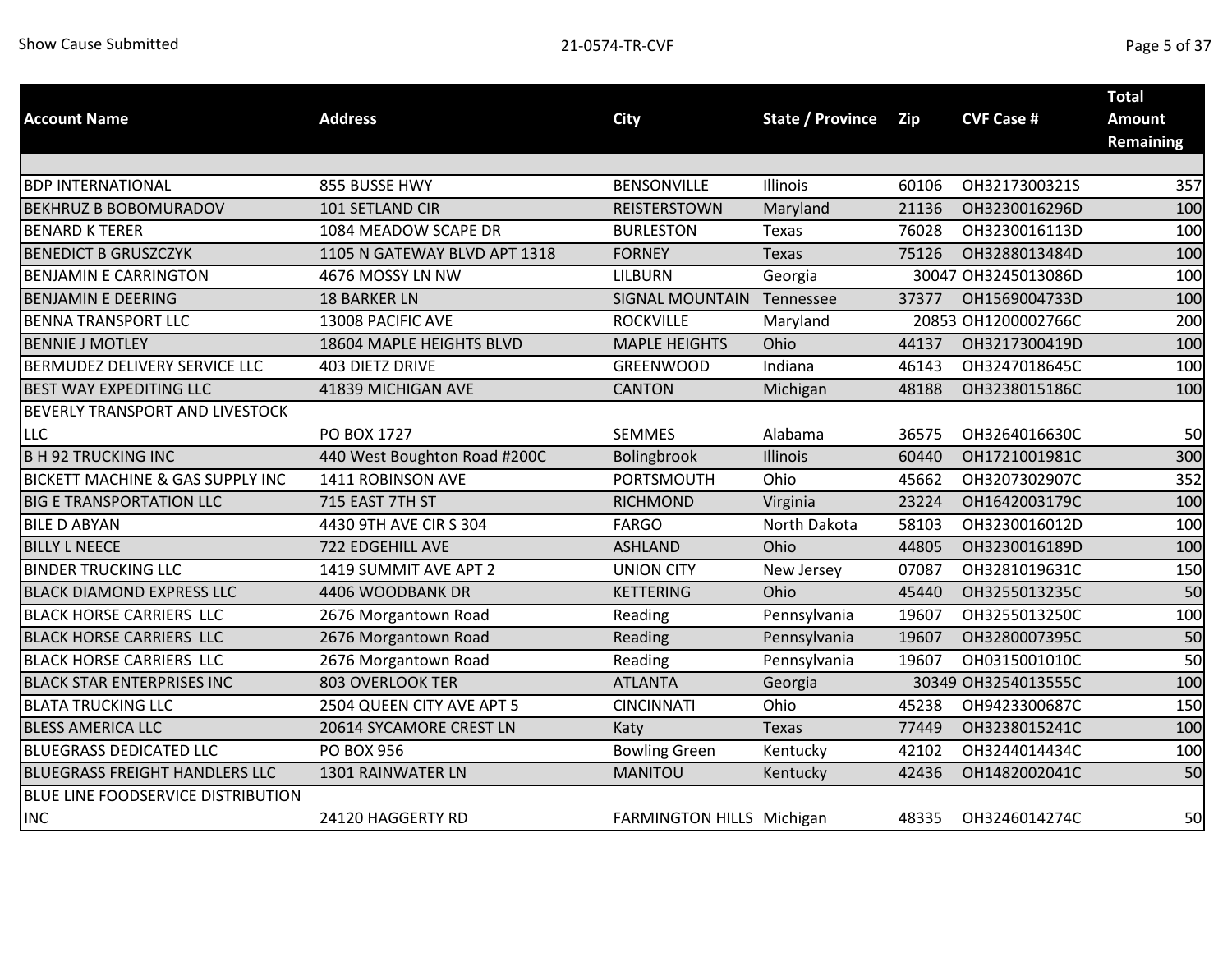|                                           |                               |                           |                  |       |                     | <b>Total</b>                      |
|-------------------------------------------|-------------------------------|---------------------------|------------------|-------|---------------------|-----------------------------------|
| <b>Account Name</b>                       | <b>Address</b>                | <b>City</b>               | State / Province | Zip   | <b>CVF Case #</b>   | <b>Amount</b><br><b>Remaining</b> |
|                                           |                               |                           |                  |       |                     |                                   |
| BLUE LINE FOODSERVICE DISTRIBUTION        |                               |                           |                  |       |                     |                                   |
| <b>INC</b>                                | 24120 HAGGERTY RD             | FARMINGTON HILLS Michigan |                  | 48335 | OH3244014414C       | 40                                |
| <b>BLUE LINE ONE INC</b>                  | 4206 N MILWAUKEE AVE          | <b>CHICAGO</b>            | Illinois         | 60641 | OH3246014071C       | 150                               |
| <b>BOBBY R WILSON</b>                     | 16393 LASHLEY RD              | SENECAVILLE               | Ohio             | 43780 | OH1331003263D       | 100                               |
| <b>BOREN BROTHERS LLC</b>                 | 7017 AMERICANA PARKWAY        | REYNOLDSBURG              | Ohio             | 43068 | OH0992006468C       | 300                               |
| <b>BOREN BROTHERS LLC</b>                 | 7017 AMERICANA PARKWAY        | REYNOLDSBURG              | Ohio             | 43068 | OH0992006408C       | 200                               |
| <b>BOREN BROTHERS LLC</b>                 | 7017 AMERICANA PARKWAY        | <b>REYNOLDSBURG</b>       | Ohio             | 43068 | OH3235007708C       | 300                               |
| <b>BOREN BROTHERS LLC</b>                 | 7017 AMERICANA PARKWAY        | REYNOLDSBURG              | Ohio             | 43068 | OH3235007673C       | 300                               |
| <b>BORIS LAKETIC</b>                      | 15300 112TH AVE NE UN IT A211 | <b>BOTHELL</b>            | Washington       | 98011 | OH3285013634D       | 100                               |
| <b>BOYKO TRUCKING LLC</b>                 | 19006 BLUE SPRUCE DR          | <b>STRONGSVILLE</b>       | Ohio             | 44149 | OH3246014031C       | 50                                |
| <b>BRANDON B MCCALL</b>                   | 12016 BROOKFIELD AVE          | CLEVELAND                 | Ohio             | 44135 | OH3223004206D       | 100                               |
| <b>BRANDON LINES INC</b>                  | 3521 REXDALE SW               | <b>CANTON</b>             | Ohio             | 44706 | 21-CR-431562        | 3700                              |
| <b>BRETT D BROOKOVER</b>                  | 57 BAKER ST APT 34            | <b>NORWALK</b>            | Ohio             | 44857 | OH3267015896D       | 100                               |
| <b>BRIAN J REED</b>                       | 6171 LEE AVE                  | <b>NORTH RIDGEVILLE</b>   | Ohio             | 44039 | OH1200002791D       | 100                               |
| <b>BROWNING FERRIS INDUSTRIES (GARFLD</b> |                               |                           |                  |       |                     |                                   |
| HTS)                                      | 18500 NORTH ALLIED WAY        | <b>PHOENIX</b>            | Arizona          | 85054 | OH3267015803C       | 50                                |
| <b>BRT INC</b>                            | 813 NORTH OCTORARA TRAIL      | <b>PARKESBURG</b>         | Pennsylvania     | 19365 | OH3211302643C       | 50                                |
|                                           |                               |                           |                  |       |                     |                                   |
| <b>BRYAN A HODGE</b>                      | <b>6556 YANKEE ROAD</b>       | <b>LIBERTY TOWNSHIP</b>   | Ohio<br>Ohio     | 45044 | OH1822000143C       | 40                                |
| <b>BRYCE L BOWLING</b>                    | 49420 STATE ROUTE 124         | <b>RACINE</b>             |                  | 45771 | OH1703000600D       | 100                               |
| <b>BULLET TRANS CO</b>                    | 9160 UNION CEMETERY RD        | <b>CINCINNATI</b>         | Ohio             | 45249 | 21-TRA-437090-C     | 500                               |
| <b>BULLY DAWGS TOWING LLC</b>             | 10360 STATE ROUTE 39          | <b>MILLERSBURG</b>        | Ohio             | 44654 | OH3230016266C       | 500                               |
| <b>BURLEY W BARTON</b>                    | <b>309 MOORE STREET</b>       | <b>SEGUIN</b>             | Texas            | 78155 | OH0765000353D       | 100                               |
| <b>BVPV STYRENICS LLC</b>                 | <b>400 FRANKFORT ROAD</b>     | <b>MONACA</b>             | Pennsylvania     | 15061 | OH3212300856S       | 320                               |
| <b>BYERS TRUCKING LLC</b>                 | 9685 PINE GAP RD              | <b>PEBBLES</b>            | Ohio             | 45660 | OH3284018019C       | 500                               |
| <b>C&amp;J TRUCKING LLP</b>               | 5477 EAST SPARTA AVE SE       | <b>EAST SPARTA</b>        | Ohio             | 44626 | 21-CR-425711        | 2125                              |
| <b>C &amp; R DUNHAM TRUCKING LLC</b>      | 3320 CREEK MOUNTAIN RD        | SELINSGROVE               | Pennsylvania     |       | 17870 OH3285013614C | 100                               |
| <b>C &amp; S TRANSPORTATION LLC</b>       | 4801 ISABEL                   | <b>OLIVE BRANCH</b>       | Mississippi      | 38654 | OH9423300697C       | 50                                |
| <b>CALEB J KENNEDY</b>                    | 2125 ORIOLE DR                | <b>FLORISSANT</b>         | Missouri         | 63033 | OH3288013628D       | 100                               |
| <b>CAMERON T BECKETT</b>                  | 12154 EDGEWATER DR            | <b>HAMPTON</b>            | Georgia          | 30228 | OH3291013637D       | 100                               |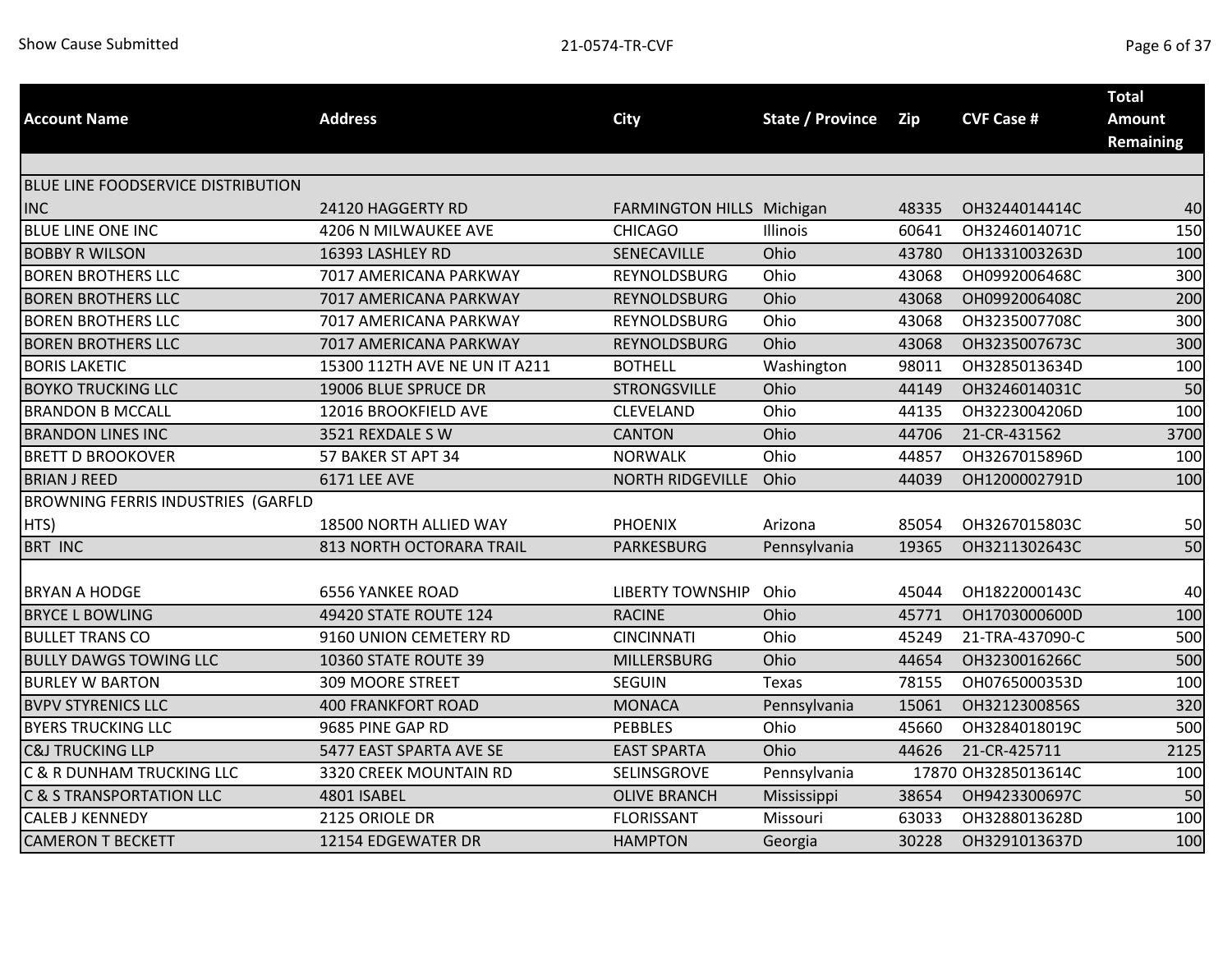|                                 |                           |                      |                         |       |                     | <b>Total</b>     |
|---------------------------------|---------------------------|----------------------|-------------------------|-------|---------------------|------------------|
| <b>Account Name</b>             | <b>Address</b>            | <b>City</b>          | <b>State / Province</b> | Zip   | <b>CVF Case #</b>   | <b>Amount</b>    |
|                                 |                           |                      |                         |       |                     | <b>Remaining</b> |
|                                 |                           |                      |                         |       |                     |                  |
| CANAL INTERNATIONAL LLC         | 436 OGDEN AVE             | <b>DOWNERS GROVE</b> | Illinois                | 60515 | OH3241014781C       | 100              |
| <b>CANNON MOTORS WEST POINT</b> | 1522 U.S. 45 ALTERNATE    | <b>WEST POINT</b>    | Mississippi             | 39773 | OH3247018590C       | 1000             |
| <b>CANTON TOWING INC</b>        | 1718 Kimball Rd SE        | <b>CANTON</b>        | Ohio                    | 44707 | OH1865001014C       | 50               |
| <b>CAR EMPIRE LLC</b>           | <b>5 E LEHMAN ST</b>      | <b>LEBANON</b>       | Pennsylvania            | 17046 | OH0519000714C       | 100              |
| <b>CARGIA EXPRESS LLC</b>       | 263 RICHMOND AVE          | <b>PATERSON</b>      | New Jersey              | 07502 | OH3280007251C       | 50               |
| <b>CARGO JET CARRIERS INC</b>   | 750 PEARSON ST APT 609    | <b>DES PLAINES</b>   | Illinois                |       | 60016 OH1482002126C | 100              |
| <b>CARL R SAINTIGNON</b>        | 2509 ERASTUS              | <b>DURBIN ROAD</b>   | Ohio                    | 45846 | OH1057000610D       | 200              |
| <b>CARL R SEESE</b>             | 1433 FERRY ST             | <b>EASTON</b>        | Pennsylvania            | 18042 | OH1238005113D       | 100              |
| <b>CATRINA L JACKSON</b>        | 11002 PATTEN TRACT        | MONROEVILLE          | Ohio                    | 44847 | OH3291013676D       | 100              |
| CAYETANO SANCHEZ MALAGON        | 2833 EAST WILCOX ROAD     | <b>WARSAW</b>        | Indiana                 | 46580 | OH1200002716C       | 350              |
| CAYETANO SANCHEZ MALAGON        | 2833 EAST WILCOX ROAD     | WARSAW               | Indiana                 | 46580 | OH0700001210C       | 150              |
| <b>CCBCC OPERATIONS LLC</b>     | 4115 COCA COLA PLAZA      | <b>CHARLOTTE</b>     | North Carolina          | 28211 | OH3291013631C       | 100              |
| <b>CDM LOGISTICS LLC</b>        | 580 WOODS EDGE DR         | <b>LONDON</b>        | Kentucky                |       | 40741 OH1642003177C | 350              |
| CD WOLFE INC.                   | 7340 NEW CARLISLE PIKE    | <b>HUBER HEIGHTS</b> | Ohio                    | 45424 | OH3264016629C       | 100              |
| <b>CEBALLOS TRANSPORT LLC</b>   | 1060 CORNWALL RD          | <b>LEBANON</b>       | Pennsylvania            | 17042 | OH3248015502C       | 100              |
| <b>CEBALLOS TRANSPORT LLC</b>   | 1060 CORNWALL RD          | <b>LEBANON</b>       | Pennsylvania            | 17042 | OH3239001781C       | 50               |
| <b>CEBALLOS TRANSPORT LLC</b>   | 1060 CORNWALL RD          | <b>LEBANON</b>       | Pennsylvania            | 17042 | OH3290009876C       | 250              |
| <b>CEVA FREIGHT LLC</b>         | 15350 VICKERY DRIVE       | <b>HOUSTON</b>       | Texas                   | 77032 | OH1057000744C       | 100              |
| CEVA FREIGHT LLC                | 15350 VICKERY DRIVE       | <b>HOUSTON</b>       | Texas                   | 77032 | OH1931001300C       | 50               |
| CEVA FREIGHT LLC                | 15350 VICKERY DRIVE       | <b>HOUSTON</b>       | Texas                   | 77032 | OH3299013099C       | 50               |
| CEVA LOGISTICS US INC           | 15350 Vickery Drive       | Houston              | Texas                   | 77032 | OH3238015191C       | 100              |
| <b>CHANCE A PATRICK</b>         | 1111 S CEDAR STREET       | <b>OWOSSO</b>        | Michigan                | 48867 | OH1651013575D       | 100              |
| <b>CHARLES A MEDVED</b>         | 1643 KENNEDY RD           | <b>IMPERIAL</b>      | Pennsylvania            | 15126 | OH3285013467D       | 550              |
| <b>CHARLES E MORRIS JR</b>      | 1902 ROWLEY AVE           | <b>CLEVELAND</b>     | Ohio                    | 44109 | OH1057000677D       | 200              |
| <b>CHARLES R HERETTA</b>        | 346 BARRISTER AVENUE SE   | <b>NORTH CANTON</b>  | Ohio                    | 44720 | OH3253014370C       | 100              |
| <b>CHARLES S PFAHL</b>          | 3743 EVERETT RD           | <b>RICHFIELD</b>     | Ohio                    | 44286 | OH3267015909D       | 100              |
| <b>CHASE B BAKER</b>            | 9525 SCHAAF RD            | <b>SHREVE</b>        | Ohio                    | 44676 | OH3220004522D       | 100              |
| CHAS M SLEDD COMPANY            | 100 EAST COVE EXTENSION   | <b>WHEELING</b>      | West Virginia           | 26003 | OH3225014943C       | 100              |
| <b>CHAVEZ T PITTMAN</b>         | 780 MOROSGO DR UNIT 14516 | <b>ATLANTA</b>       | Georgia                 | 30324 | OH3290009930D       | 100              |
| <b>CHB INC</b>                  | P O BOX 10534             | <b>DETROIT</b>       | Michigan                | 48210 | OH3230016316C       | 750              |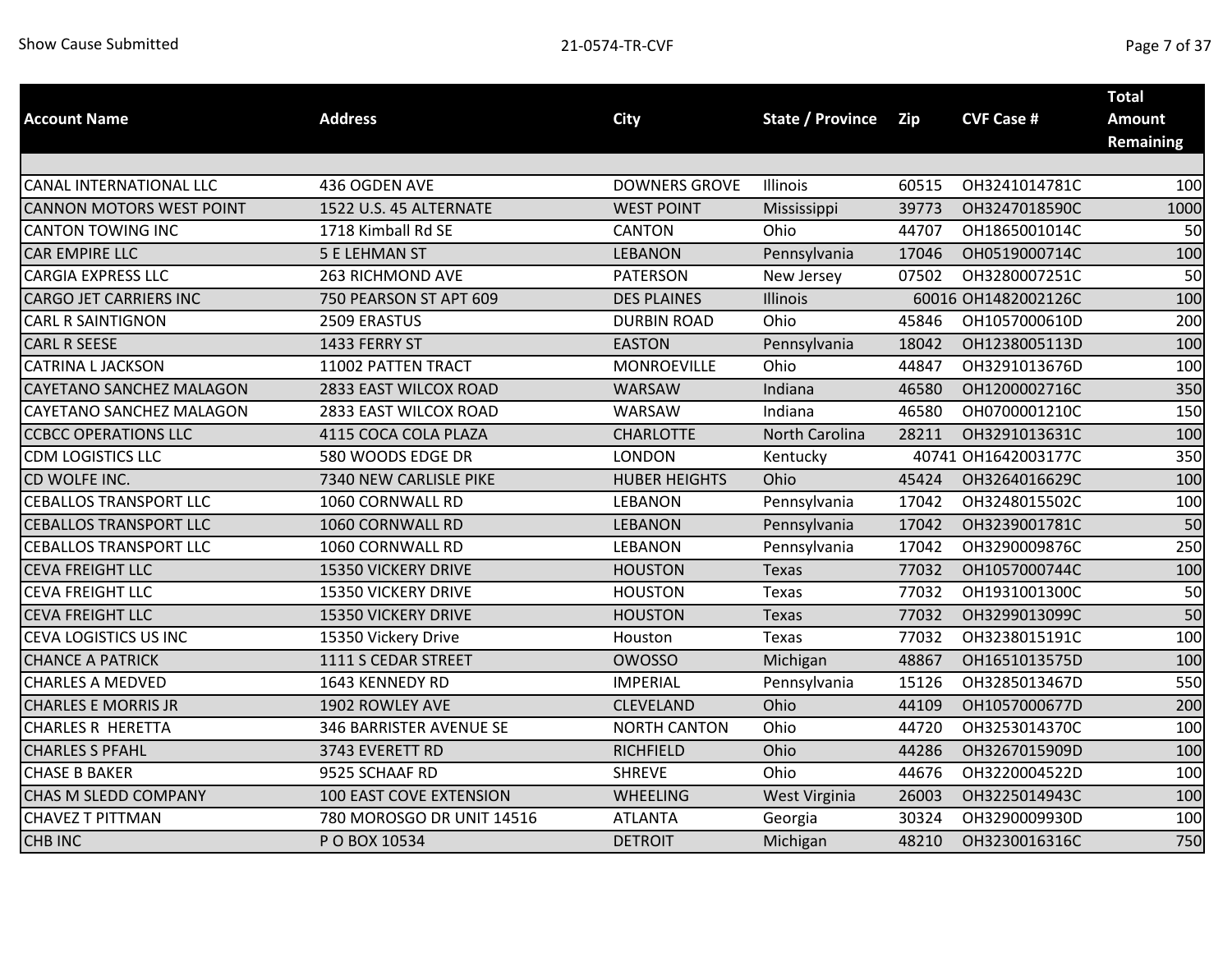|                                      | <b>Address</b>                    |                         |                         |            | <b>CVF Case #</b>   | <b>Total</b>                      |
|--------------------------------------|-----------------------------------|-------------------------|-------------------------|------------|---------------------|-----------------------------------|
| <b>Account Name</b>                  |                                   | <b>City</b>             | <b>State / Province</b> | <b>Zip</b> |                     | <b>Amount</b><br><b>Remaining</b> |
|                                      |                                   |                         |                         |            |                     |                                   |
| CHEMALLOY                            | 9700 WEST HIGGINS ROAD SUITE 1000 | <b>ROSEMONT</b>         | Illinois                | 60018      | OH3211302656S       | 450                               |
| <b>CHM EXPRESS LLC</b>               | 800 GAGEL AVE SUIT#100            | LOUISVILLE              | Kentucky                | 40216      | OH3246014064C       | 50                                |
| CHMIELIAUSKAS AUGUSTINAS             | 6827 EXETER ST BSMT               | <b>FOREST HILLS</b>     | New York                | 11375      | OH0944003328D       | 250                               |
| <b>CHOKIR ARABA INC</b>              | 475 WALL ST                       | <b>PRINCETON</b>        | New Jersey              | 08540      | OH3270013695C       | 250                               |
| <b>CHORNOMOR HAULING INC</b>         | 3953 N OLEANDER AVE               | <b>CHICAGO</b>          | Illinois                | 60634      | OH3231022548C       | 100                               |
| <b>CHORNOMOR HAULING INC</b>         | 3953 N OLEANDER AVE               | <b>CHICAGO</b>          | Illinois                | 60634      | OH3253014193C       | 100                               |
| <b>CHRISTIAN C FURLOUGH</b>          | 19 FALCON CT APT 7                | <b>LITTLE ROCK</b>      | Arkansas                | 72210      | OH1569004799D       | 250                               |
| CHRISTIAN F ESPARZA REINOSO          | 4818 MANDOLIN CT                  | <b>WINTER HAVEN</b>     | Florida                 | 33884      | OH1569004727D       | 100                               |
| <b>CHRISTIAN G JONES</b>             | <b>8 HARRISON PLACE</b>           | <b>MANCHESTER</b>       | New Jersey              |            | 8759 OH3288013410D  | 100                               |
| <b>CHRISTIAN I FERRUFINO</b>         | 5403 16TH AVE APT 102             | <b>HYATTSVILLE</b>      | Maryland                | 20782      | OH3290009899D       | 100                               |
| <b>CHRISTOPHER D BALDWIN</b>         | 1273 NACKMAN RD                   | <b>NORTH PORT</b>       | Florida                 | 34288      | OH3245012959D       | 500                               |
| <b>CHRISTOPHER S REYNOLDS</b>        | 24041 ONEIDA ST                   | OAK PARK,               | Michigan                |            | 48237 OH3288013506D | 100                               |
| <b>CHRISTOPHER T SMART</b>           | 5046 VANDERBILT DR                | WHITEHALL               | Ohio                    | 43213      | OH3290009978D       | 250                               |
| CJS TRUCKS AND DEMOLITION LLC        | <b>365 HOSKINS WAY</b>            | <b>COLUMBUS</b>         | Ohio                    | 43213      | OH0686002435C       | 350                               |
| <b>CLAYTON C COPELAND</b>            | 2635 WESTGATE AVE                 | <b>WEST PALM BCH</b>    | Florida                 | 33409      | OH1251007795D       | 100                               |
| <b>CLX LLC</b>                       | 12340 DURANGO AVE                 | N PORT                  | Florida                 | 34287      | OH3264016765C       | 50                                |
| <b>CODY A MAY</b>                    | 3350 LICK FORK RD                 | <b>SPENCER</b>          | West Virginia           | 25276      | OH3239001757D       | 100                               |
| <b>CODY A NASH</b>                   | 96 1/2 15TH ST                    | <b>WHEELING</b>         | West Virginia           | 26003      | OH1642003150D       | 100                               |
| <b>CODY J GARNER</b>                 | 6521 RIVERVIEW DR LOT 10          | <b>RIVERVIEW</b>        | Florida                 | 33578      | OH3288013420D       | 100                               |
| <b>CODY R PERTERMAN</b>              | 612 COLE DR                       | <b>JOHNSTOWN</b>        | Ohio                    | 43031      | OH3275011001D       | 250                               |
| <b>COID V MESCUDI</b>                | 23104 VERA ST                     | <b>WARRENSVILLE HTS</b> | Ohio                    | 44128      | OH1569004670D       | 100                               |
| <b>COLE'S LOGISTICS LLC</b>          | 1084 COUNTY ROAD 2075             | <b>ASHLAND</b>          | Ohio                    | 44805      | OH0700001382C       | 550                               |
| <b>COLLATERAL INVESTIGATIONS AND</b> |                                   |                         |                         |            |                     |                                   |
| <b>RECOVERY GROUP INC</b>            | 1330 Stringtown Rd                | <b>GROVE CITY</b>       | Ohio                    | 43123      | OH3235007717C       | 800                               |
| <b>COLLIN N LYLE WOLFE</b>           | 15049 ROCKSIDE RD                 | <b>MAPLE HEIGHTS</b>    | Ohio                    | 44137      | OH3223004174D       | 100                               |
| <b>COLUMBUS LOGISTICS LLC</b>        | 2273 MORSE RD                     | <b>COLUMBUS</b>         | Ohio                    | 43229      | OH1822000202C       | 150                               |
| <b>COMPLETE LAWN SPECIALISTS INC</b> | 277 INDUSTRIAL DR                 | <b>FRANKLIN</b>         | Ohio                    | 45005      | OH1822000273C       | 100                               |
| <b>COOPER DISPOSAL LLC</b>           | 2440 EDISON BLVD                  | TWINSBURG               | Ohio                    | 44087      | OH1808002304C       | 100                               |
| <b>COOPER DISPOSAL LLC</b>           | 2440 EDISON BLVD                  | TWINSBURG               | Ohio                    | 44087      | OH1808002211C       | 100                               |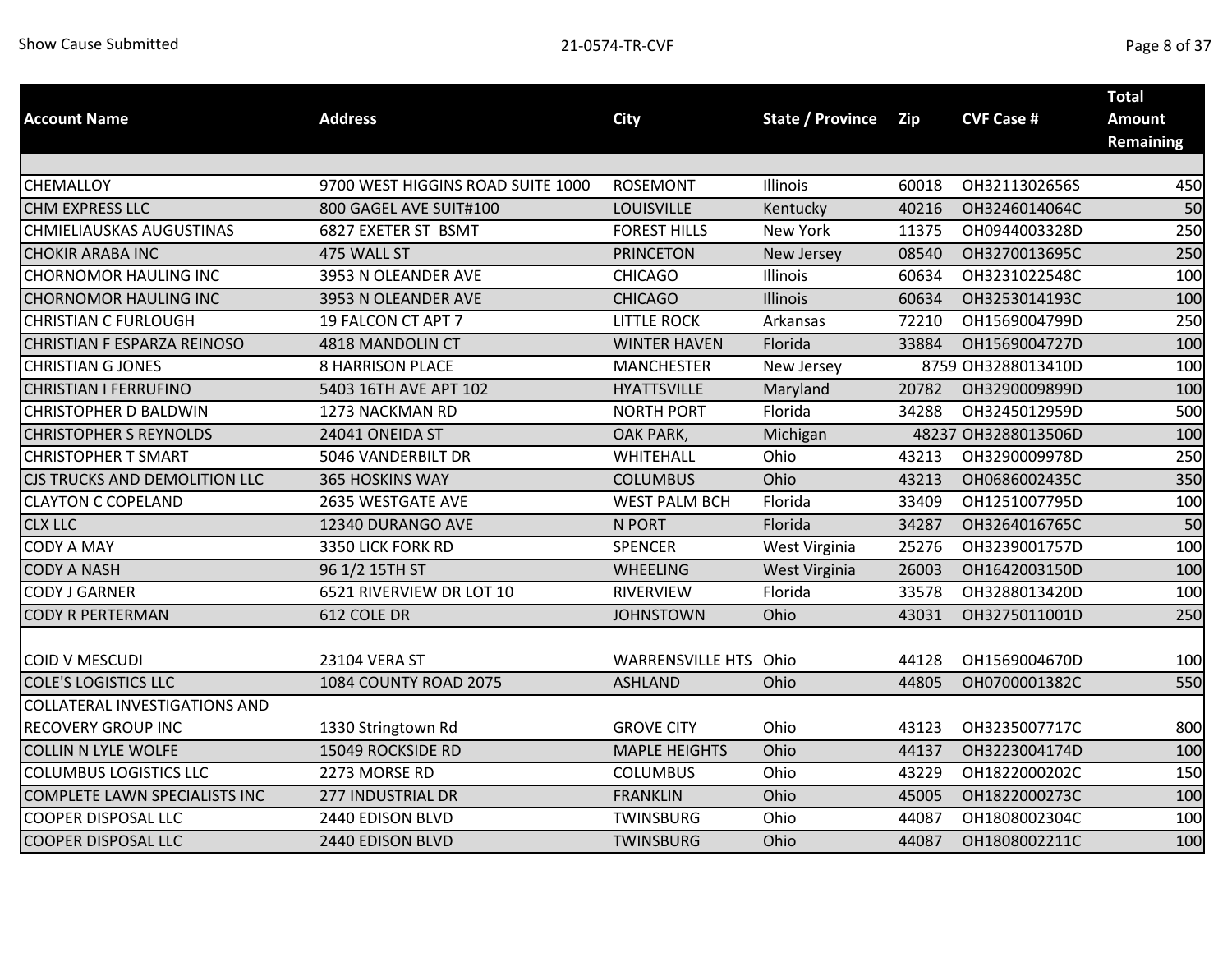| <b>Account Name</b>                 | <b>Address</b>                  | <b>City</b>                  | <b>State / Province</b> | Zip   | <b>CVF Case #</b>   | <b>Total</b><br><b>Amount</b><br><b>Remaining</b> |
|-------------------------------------|---------------------------------|------------------------------|-------------------------|-------|---------------------|---------------------------------------------------|
| <b>CORY A BEAR</b>                  | 12309 LENA AVE                  | CLEVELAND                    | Ohio                    | 44135 | OH1057000673D       | 100                                               |
| CORYS TOP QUALITY TRUCKING INC      | 355 MINE RD                     | <b>MIDWAY</b>                | Florida                 |       | 32343 OH3233012537C | 50                                                |
|                                     | 831 COLERIDGE AVE NW            |                              | Ohio                    | 44483 |                     | 100                                               |
| <b>COTY M TORREANCE</b>             |                                 | WARREN                       |                         |       | OH3248015419D       |                                                   |
| <b>CREED TRANSPORT INC</b>          | 6401 CLARENDON HILLS RD APT 214 | <b>WILLOWBROOK</b>           | Illinois                | 60527 | OH3244014285C       | 150                                               |
| CRM LOGISTICS, LLC.                 | 59 SYCAMORE DR                  | NEW MIDDLETOWN Ohio          |                         | 44442 | OH3225014989C       | 400                                               |
| <b>CROP PRODUCTION SERVICES INC</b> | P O BOX 1286                    | <b>GREELEY</b>               | Colorado                | 80632 | OH3216301572C       | 1140                                              |
| <b>CROSSWAY HAULING INC</b>         | 2930 BERNICE RD                 | LANSING                      | Illinois                |       | 60438 OH1200002732C | 2850                                              |
| <b>CROWN LOGISTICS INC</b>          | 5727 NW 7 STREET SUITE 305      | <b>MIAMI</b>                 | Florida                 | 33126 | OH3246014037C       | 50                                                |
| <b>CRST EXPEDITED INC</b>           | 3930 16TH AVE SW                | <b>CEDAR RAPIDS</b>          | lowa                    | 52404 | OH3216301583C       | 1440                                              |
| <b>CRYSTAL E JOHNSON</b>            | 3521 WILSHIRE WAY APT 2101      | <b>RICHARDSON</b>            | Texas                   |       | 75082 OH3244014398D | 100                                               |
| <b>CSI CARGO INC</b>                | 2974 WHITE THORN CIR            | NAPERVILLE                   | Illinois                | 60564 | OH3246014216C       | 50                                                |
| <b>CSM TRANSPORT LLC</b>            | 2055 LANTERN DR APT A           | <b>COLUMBUS</b>              | Ohio                    | 43224 | OH1822000257C       | 50                                                |
| <b>CTC TRANSPORTATION LLC</b>       | 2 KIRTON CT                     | <b>IRMO</b>                  | South Carolina          | 29063 | OH3274023350C       | 650                                               |
| <b>CURTIS G HIMMEL</b>              | 1457 RAINDEER DR                | <b>ROSWELL</b>               | Georgia                 | 30076 | OH3282003615D       | 500                                               |
| <b>CV TOWING LLC</b>                | 1281 RIVER ROAD                 | <b>CHILLICOTHE</b>           | Ohio                    | 45601 | OH3235007668C       | 50                                                |
| D'ROYAL TRANSPORTATION CORP         | 4210 10TH AVE NE                | <b>NAPLES</b>                | Florida                 | 34120 | OH3245013063C       | 450                                               |
| <b>D &amp; A ENTERPRISES</b>        | 148 MAPLE GROVE AVE             | ST MARY'S                    | Ohio                    | 45885 | 21-CR-406674        | 1367.8                                            |
| <b>D&amp;L OPERATIONS, LLC</b>      | 24401 STEPHEN AVE               | <b>EUCLID</b>                | Ohio                    | 44123 | OH3223004034C       | 100                                               |
| <b>DAKARAI R WALTON</b>             | 853 MACKINAW AVE                | <b>CALUMET CITY</b>          | Illinois                | 60409 | OH0765000304D       | 100                                               |
| DALE A GUFFY JR                     | 859 W KENT AVE                  | <b>CRETE</b>                 | Illinois                | 60417 | OH3230016130D       | 100                                               |
| DALY TOTAL TRANSPORT LLC            | 3760 ESQUIRE DR                 | <b>CANAL WINCHESTER Ohio</b> |                         | 43110 | 21-CR-427352        | 1925                                              |
| <b>DANIEL A WHITE</b>               | 2227 BEDFORD CT                 | <b>JONESBORO</b>             | Georgia                 | 30236 | OH3282003353D       | 500                                               |
| DANIEL S MILHOAN                    | 14740 OAKGROVE DR               | <b>BARBERTON</b>             | Ohio                    | 44203 | OH0700001299D       | 200                                               |
| DANIEL W MANDEKIC                   | <b>252 MOUNTAIN VIEW RD</b>     | <b>UNIONTOWN</b>             | Pennsylvania            | 15401 | OH1251007823D       | 100                                               |
| <b>DANIIAR S MUSUROV</b>            | 6955 N DURANGO DR UNIT 2110     | <b>LAS VEGAS</b>             | Nevada                  | 89149 | OH3230015986D       | 250                                               |
| <b>DANNY S FLEMING</b>              | 1112 PINE STREET                | <b>CORBIN</b>                | Kentucky                | 40701 | OH1642003177D       | 100                                               |
| DANY MORALES MENDEZ                 | 2505 Woodbridge Avenue TRLR 5M  | Edison                       | New Jersey              | 08817 | OH1251007639D       | 350                                               |
| <b>DARIAN HOWARD</b>                | 3557 Rustlingway Lane           | Galloway                     | Ohio                    | 43119 | OH3235007665C       | 650                                               |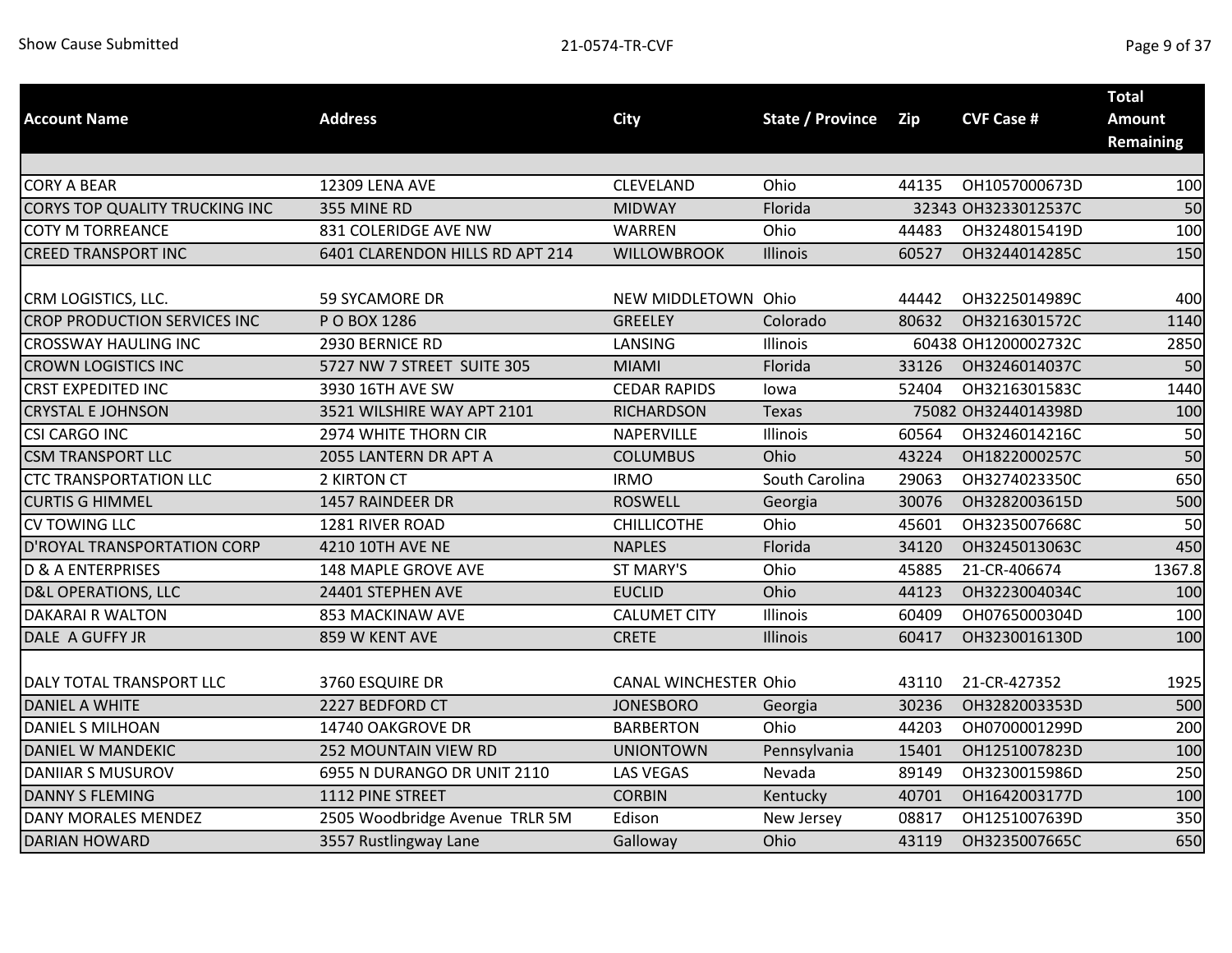|                             |                             |                     |                         |       |                   | <b>Total</b>     |
|-----------------------------|-----------------------------|---------------------|-------------------------|-------|-------------------|------------------|
| <b>Account Name</b>         | <b>Address</b>              | <b>City</b>         | <b>State / Province</b> | Zip   | <b>CVF Case #</b> | <b>Amount</b>    |
|                             |                             |                     |                         |       |                   | <b>Remaining</b> |
| DARREL C GONZALES           | 1812 LINDA LOU DR           | <b>ST BERNARD</b>   | Louisiana               | 70085 | OH3230016195D     | 100              |
| DARRELL W VARNEY            | 1907 BRENTMOOR LANE         | <b>LOUISVILLE</b>   |                         | 40223 | OH3223004264D     | 250              |
| DARREN L WASHINGTON         |                             |                     | Kentucky<br>Ohio        |       |                   | 100              |
|                             | 6610 TUPELO DR              | <b>BEDFORD HTS</b>  |                         | 44148 | OH1200002862D     |                  |
| DARRYL T MCMILLAN           | 13410 LORENZO AVE           | <b>CLEVELAND</b>    | Ohio                    | 44120 | OH3220004305D     | 100              |
| DAS EXPEDITED LLC           | 5885 CLEAR STREAM DRIVE SE  | <b>KENTWOOD</b>     | Michigan                | 49548 | OH3264016670C     | 50               |
| DAS EXPRESS LLC             | 31717 N 16TH AVE            | <b>PHOENIX</b>      | Arkansas                | 85085 | OH3290009920C     | 400              |
| <b>DAVID A FRYMAN</b>       | <b>616 BRUSHY FORK ROAD</b> | <b>DENNISTON</b>    | Kentucky                | 40316 | OH3240006680D     | 3274             |
| <b>DAVID A SMITH</b>        | 323 ANDOVER DR              | <b>LONDON</b>       | Ohio                    | 43140 | OH3235007665D     | 100              |
| <b>DAVID BALDWIN</b>        | 2615 HILLSIDE AVE           | SPRINGFEILD         | Ohio                    | 45503 | OH3220004413C     | 50               |
| <b>DAVID BALDWIN</b>        | 2615 HILLSIDE AVE           | SPRINGFEILD         | Ohio                    | 45503 | OH3223004133C     | 50               |
| DAVID C COLE                | 341 W COLUMBIA AVE          | <b>BELLEVILLE</b>   | Michigan                | 48111 | OH1822000262D     | 350              |
| <b>DAVID C HARROD</b>       | 8860 S PRESTON              | <b>LEBANON</b>      | Kentucky                | 40150 | OH0616006853D     | 100              |
| <b>DAVID E STRINGER</b>     | 7370 LEWIS RD               | <b>OLMSTED TWP</b>  | Ohio                    | 44138 | OH3253014383D     | 350              |
| DAVID J LINDSEY             | 7161 LONE OAK TRCE          | <b>LITHONIA</b>     | Georgia                 | 30058 | OH3239001659D     | 100              |
| <b>DAVID R PERDUE</b>       | 816 ELM ST                  | <b>FAYETTEVILLE</b> | North Carolina          | 28303 | OH3246014187D     | 100              |
| <b>DAVID SHANK</b>          | 337 3RD STREET              | <b>HANOVER</b>      | Pennsylvania            | 17331 | OH3246014013C     | 550              |
| <b>DAWN E PALMER</b>        | 705 S MAIN ST               | MIDDLETOWN          | Ohio                    | 45044 | OH1931001269D     | 100              |
| <b>DAWN SKAGGS</b>          | 7113 E CITY RD 200 N        | <b>MILAN</b>        | Indiana                 | 47031 | OH3254013631C     | 100              |
| DAZZLE FREIGHT LTD          | 8159 ROSABERRY RUN          | WESTERVILLE         | Ohio                    | 43081 | OH3223004031C     | 100              |
| <b>DEMETRIUS ATWATER</b>    | 1251 E 83RD ST              | <b>CLEVELAND</b>    | Ohio                    | 44103 | OH3223004055D     | 100              |
| <b>DEMETRIUS D HARRIS</b>   | 5408 OREY AVE               | <b>CLEVELAND</b>    | Ohio                    | 44105 | OH3239001786D     | 100              |
| <b>DEMORY A BOLTON</b>      | <b>399 CHAPANOKE RD</b>     | <b>HERTFORD</b>     | North Carolina          | 27944 | OH3254013718D     | 100              |
| <b>DENNIS E CAMP</b>        | 3399 COUNTY ROAD 16         | <b>HENAGAR</b>      | Alabama                 | 35978 | OH3264016632D     | 100              |
| <b>DENNIS J SZALMA</b>      | 975 PINE TON RD             | <b>PENN RUN</b>     | Pennsylvania            | 15765 | OH3290009983D     | 100              |
| <b>DENORIS K BLANTON</b>    | 125 HOWARD ALY              | CHERAW              | South Carolina          | 29520 | OH1822000229D     | 100              |
| <b>DEON L DOSTER</b>        | 5431 W BRENTFORD CT         | <b>WEST VALLEY</b>  | Utah                    | 84120 | OH3236300870D     | 100              |
| <b>DEONTE D SPRIGGS</b>     | <b>4853 TRUESDALE AVE</b>   | <b>BALTIMORE</b>    | Maryland                | 21206 | OH1515000724D     | 100              |
| <b>DERIK M LOPEZ AVALOS</b> | <b>6815 LYNDHURST DR</b>    | <b>HOUSTON</b>      | Texas                   | 77087 | OH3230016280D     | 200              |
| DERRICK W WILLIAMS BANKS    | 11943 MAPSICO RD            | <b>CHARLES CITY</b> | Virginia                | 23030 | OH1251007886D     | 100              |
| <b>DESMOND D BURRIS</b>     | 9018 HERNDON RD             | <b>LITTLE ROCK</b>  | Arkansas                | 72204 | OH3254013579D     | 500              |
|                             |                             |                     |                         |       |                   |                  |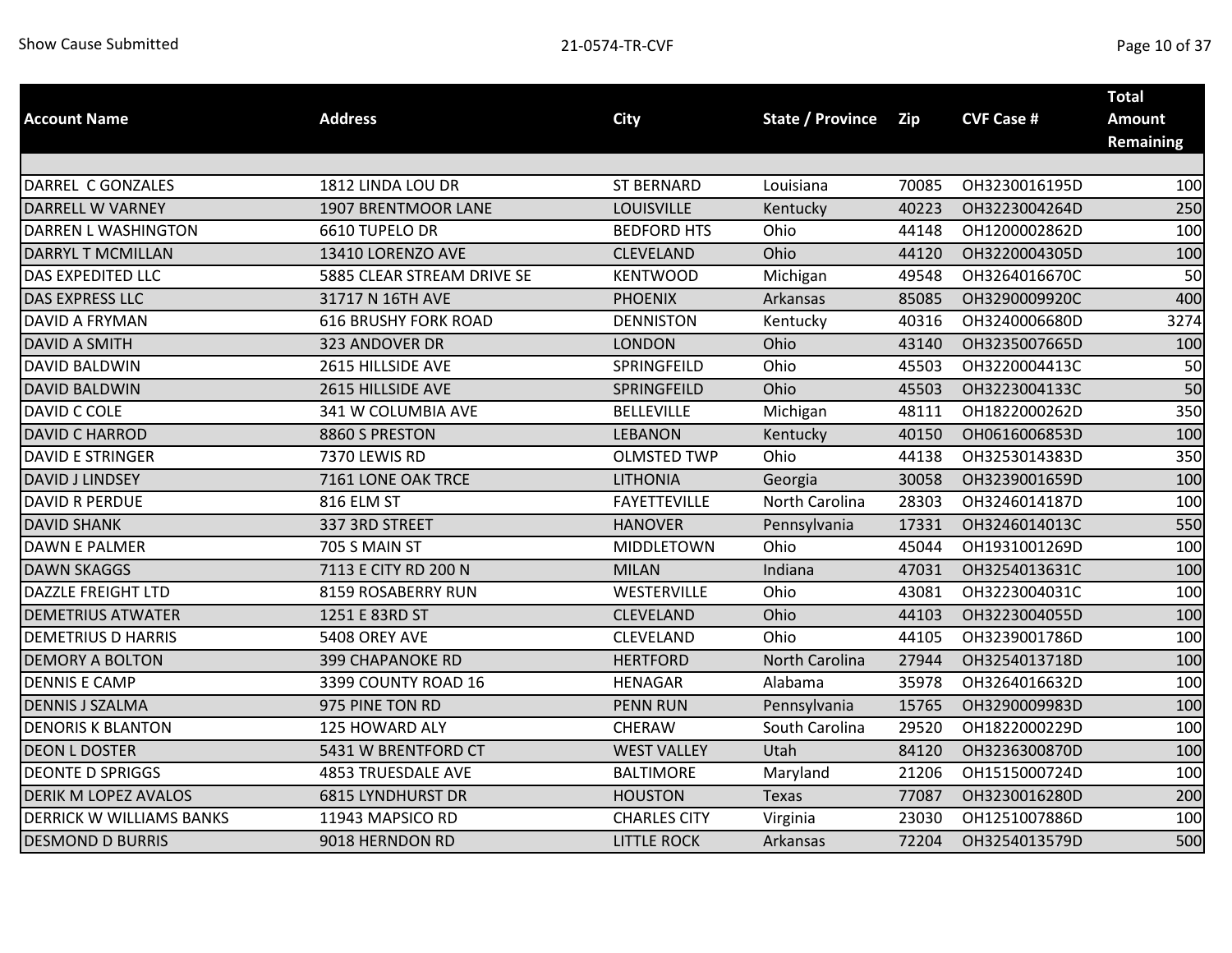| <b>Account Name</b>           | <b>Address</b>           | <b>City</b>             | <b>State / Province</b> | Zip   | <b>CVF Case #</b>   | <b>Total</b><br><b>Amount</b><br><b>Remaining</b> |
|-------------------------------|--------------------------|-------------------------|-------------------------|-------|---------------------|---------------------------------------------------|
|                               |                          |                         |                         |       |                     |                                                   |
| <b>DEVON L SWOPE</b>          | 546 ELMER WILLIAMS SQ    | <b>PITTSBURGH</b>       | Pennsylvania            | 15206 | OH3239001761D       | 500                                               |
| <b>DEVON M SLATON</b>         | 708 BAYARD ST #B         | <b>ATLANTA</b>          | Georgia                 | 30344 | OH1251007978D       | 100                                               |
| <b>DIAZ PALLETS RECYCLING</b> | 827 Harmon Avenue        | Columbus                | Ohio                    | 43223 | OH0686002415C       | 100                                               |
| <b>DIAZRA J RANKINS</b>       | 211 DOMINION PARK        | <b>HOUSTON</b>          | <b>Texas</b>            | 77090 | OH1057000538D       | 100                                               |
| <b>DIEGO A MARTINEZ</b>       | 609 PROSPECT AVE APT 2N  | <b>SCRANTON</b>         | Pennsylvania            | 18505 | OH0432001744D       | 100                                               |
| DJAMSHED N RAKHIMOV           | 6926 STIRLING RD         | <b>DAVIE</b>            | Florida                 | 33024 | OH1515000747D       | 100                                               |
| DJ TRUCKING LLC               | 1370 INDIAN CREEK RD     | <b>MORGANTOWN</b>       | West Virginia           | 26501 | OH3220004427C       | 100                                               |
| <b>D KS HAULING LLC</b>       | 2680 NORRIS ST           | <b>BEAUMONT</b>         | Texas                   | 77707 | OH1772002371C       | 100                                               |
| DLS TRUCKING DIVISION LLC     | 232 GRAND STEEPLE        | COLLIERVILLE            | Tennessee               | 38017 | OH3264016756C       | 50                                                |
| <b>DMATREZE T JOHNSON</b>     | 3241 W 84TH ST           | <b>CHICAGO</b>          | Illinois                | 60652 | OH3254013722D       | 500                                               |
| <b>DMYTRO BOICHUK</b>         | 8551 ARNOLD AVE APT 1SE  | <b>RIVER GROVE</b>      | Illinois                | 60171 | OH0700001262D       | 100                                               |
| DOLORES EDUARDO AGUIRRE-OSUNA | 10631 Alderson Avenue    | <b>Garden Grove</b>     | California              |       | 92840 OH1441000001D | 100                                               |
| DOMINIC K CARABALLO           | 430 E UNION ST           | <b>MEDINA</b>           | Ohio                    | 44256 | OH1238005031D       | 100                                               |
| <b>DONALD RATCLIFF</b>        | 53308 ST RT 671          | LONDONDERRY             | Ohio                    | 45647 | OH1575002670C       | 100                                               |
| DONALD R CEASAR JR            | 707 E COLLEGE ST         | VALDOSTA                | Georgia                 | 31602 | OH3223004111D       | 200                                               |
| DONALD W COMBS                | 1779 PARKER ROAD         | <b>MILFORD</b>          | Ohio                    | 45150 | 21-TRA-435110-C     | 500                                               |
| DON W NEVELS                  | 513 ZAHN DR B            | <b>AKRON</b>            | Ohio                    | 44313 | OH1057000691D       | 100                                               |
| <b>DOUGLAS TAYLOR</b>         | 56 BLOOM LN              | <b>ROCKTON</b>          | Pennsylvania            | 15858 | OH0057000524D       | 750                                               |
| <b>DREAMLINERS LLC</b>        | 2060 MEADOW LANE         | SCHERERVILLE            | Indiana                 |       | 46375 OH1251007817C | 100                                               |
| <b>DREW KLOFTA</b>            | 9888 WYANDOT ST          | <b>HUNTSVILLE</b>       | Ohio                    | 43324 | OH3230016083C       | 100                                               |
| <b>DRONE INC</b>              | PO BOX 7442              | <b>PROSPECT HEIGHTS</b> | Illinois                | 60070 | OH1532001052C       | 50                                                |
| DRUM SERVICES LIMITED         | 6725 Machinery Avenue    | Cleveland               | Ohio                    | 44103 | OH1251007836C       | 100                                               |
| <b>DS1 LOGISTICS INC</b>      | 4957 OAKTON ST SUITE 301 | <b>SKOKIE</b>           | Illinois                | 60077 | OH3225014921C       | 50                                                |
| <b>DSG TRANSPORT LLC</b>      | 4834 SAN PABLO PLACE     | <b>TAMPA</b>            | Florida                 | 33634 | OH3223004108C       | 50                                                |
| <b>DURSUN GUSSENOV</b>        | 32 MARBLE AVE            | <b>CHICOPEE</b>         | Massachusetts           | 01013 | OH1317000310D       | 100                                               |
| <b>DUSTIN A KIMMEY</b>        | 6563 BEECHWOOD LN        | <b>HILLSBORO</b>        | Ohio                    | 45133 | OH1482002062D       | 250                                               |
| <b>DUSTIN E GOLLATE</b>       | 709 BERKELEY RD          | <b>COLUMBUS</b>         | Ohio                    | 43205 | OH0315001022D       | 100                                               |
| <b>DWAYNE JONES</b>           | 24236 TELAGRAPH ROAD     | <b>RUTHER GLEN</b>      | <b>North Carolina</b>   | 22546 | OH1651013502D       | 3274                                              |
| DZHAMOL TABAROV               | 9938 GRAND LAKES BLVE    | ORLANDO                 | Florida                 | 32837 | OH0519000756D       | 200                                               |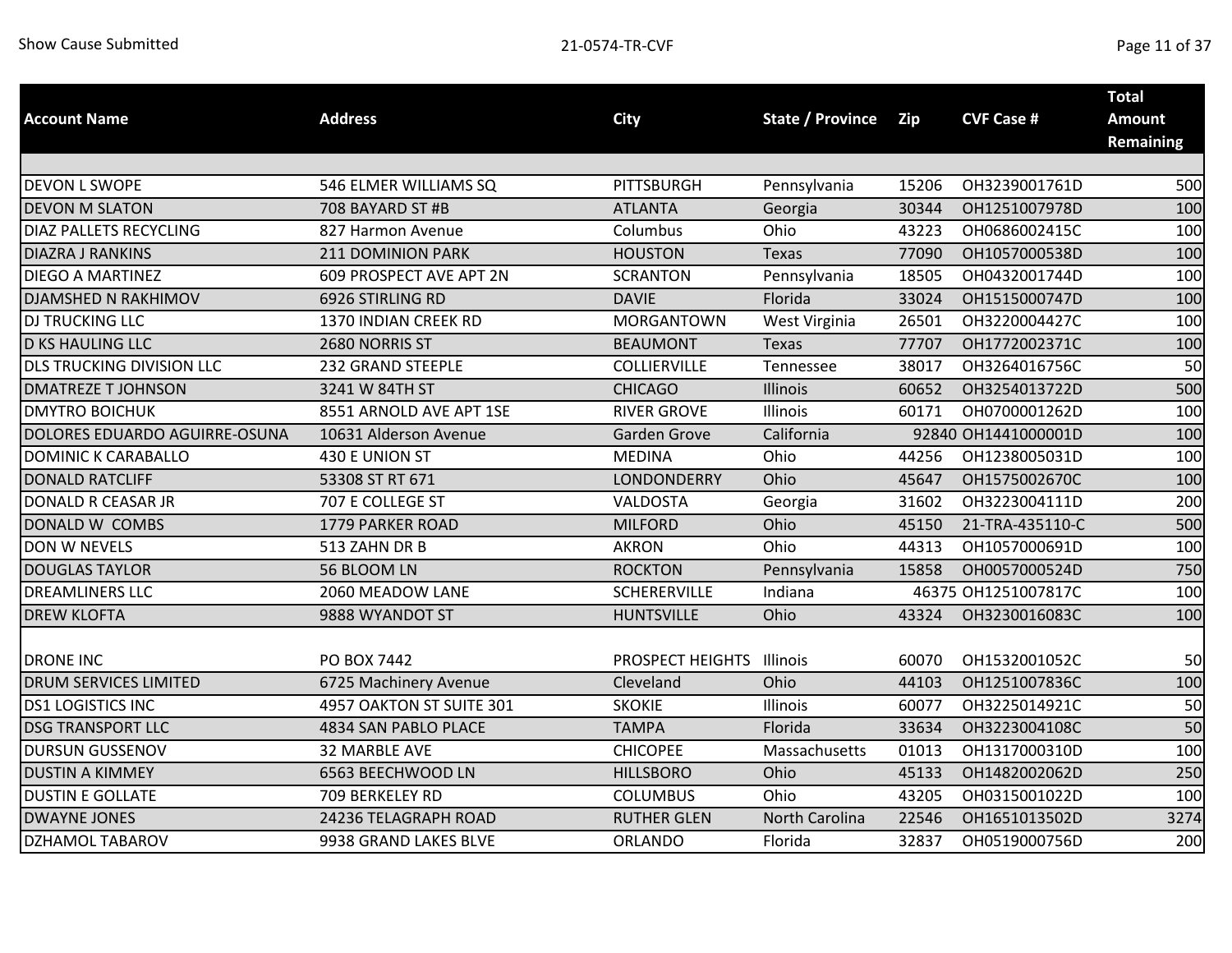|                                       |                               |                      |                         |       |                     | <b>Total</b>     |
|---------------------------------------|-------------------------------|----------------------|-------------------------|-------|---------------------|------------------|
| <b>Account Name</b>                   | <b>Address</b>                | <b>City</b>          | <b>State / Province</b> | Zip   | <b>CVF Case #</b>   | <b>Amount</b>    |
|                                       |                               |                      |                         |       |                     | <b>Remaining</b> |
|                                       |                               |                      |                         |       |                     |                  |
| <b>DZMITRY RUDOI</b>                  | 851 RED LION RD APT K2        | PHILADELPHIA         | Pennsylvania            | 19115 | OH0519000725D       | 200              |
| <b>EARL E SCHWARTZ JR</b>             | 3239 EASTPORT RD SE           | <b>DENNISON</b>      | Ohio                    | 44621 | OH1331003297D       | 100              |
| <b>EARTHA L GRANT</b>                 | 72 JOHNSTON ST APT 2          | <b>NEWBURGH</b>      | <b>New York</b>         | 12550 | OH0700001404D       | 300              |
| <b>EAST PORTAL AGRICULTURAL &amp;</b> |                               |                      |                         |       |                     |                  |
| <b>MECHANICAL</b>                     | 833 Tolland Road              | Rollinsville         | Colorado                | 80474 | OH1931001255C       | 200              |
| E A TOWING INC                        | 7996 HOLLYWOOD STREET         | <b>COMMERCE CITY</b> | Colorado                | 80022 | OH3216301517C       | 200              |
| E A TOWING INC                        | 7996 HOLLYWOOD STREET         | <b>COMMERCE CITY</b> | Colorado                | 80022 | OH0992006428C       | 500              |
| ED BURDUE & CO LLC                    | 3025 VENICE RD                | SANDUSKY             | Ohio                    |       | 44870 21-CR-406671  | 7950             |
| <b>EDDIE SCHRADER</b>                 | 2305 W OLD 66 BLVD            | CARTHAGE             | Missouri                | 64836 | OH3254013581C       | 150              |
| <b>EDDY LEON</b>                      | 14991 SW 283 ST APT 207       | <b>HOMESTEAD</b>     | Florida                 | 33033 | OH3240006685D       | 100              |
| <b>EDGAR G GALVAN</b>                 | 34005 LA BRECHA DR            | <b>SAN BENITO</b>    | Texas                   | 78586 | OH3246013998C       | 50               |
| <b>EDUARDO CAMPOS</b>                 | 173 W RANCH LN                | WEATHERFORD          | Texas                   | 76088 | OH1597000140D       | 100              |
| EDWARD J BROWN                        | 5717 FAIRLAND RD              | <b>CLINTON</b>       | Ohio                    | 44216 | OH3230016187D       | 100              |
| <b>EDWARD K BROWN</b>                 | 11 YEVOLA S PETERS WAY        | <b>ANNAPOLIS</b>     | Maryland                | 21401 | OH1532001146D       | 100              |
| <b>EDWARD P CHOQUETTE</b>             | 6147 WAREHAM DR               | <b>PARMA</b>         | Ohio                    | 44129 | OH3280007393D       | 250              |
| <b>E F CORPORATION</b>                | 740 SOUTH READING AVENUE      | <b>BOYERTOWN</b>     | Pennsylvania            | 19512 | OH3223004102C       | 150              |
| <b>EFREN CERNARODRIGUEZ</b>           | 2576 N BURNSWICK AVE          | <b>FRESNO</b>        | California              | 93722 | OH0814000048D       | 250              |
| <b>EG TRANSPORTATION LLC</b>          | 283 COUNTY ROAD 519           | <b>BELVIDERE</b>     | New Jersey              |       | 7823 OH1251007883C  | 600              |
| <b>ELEVEN CARRIERS LLC</b>            | 415 E AIRPORT FWY STE 265     | <b>IRVING</b>        | Texas                   | 75062 | OH1772002297C       | 150              |
| ELITE TNT TRUCKING LLC                | 1801 WASHINGTON N RD          | MANSFIELD            | Ohio                    | 44903 | OH3230016182C       | 50               |
| <b>ELLA M THACKER</b>                 | 240 SHEPPARD CT.              | WAYNESBORO           | Virginia                |       | 22980 OH3268016542D | 100              |
| <b>ELSAYED ELHADDAD</b>               | 7 GOLDEN CREST CT             | <b>ROBBINSVILLE</b>  | New Jersey              | 08691 | OH1251007869D       | 100              |
| <b>ELVE EXPRESS INC</b>               | 11358 LAUREN DR               | <b>OSCEOLA</b>       | Indiana                 | 46561 | OH3281019576C       | 100              |
| <b>ELVIS J DANIELS</b>                | 2022 OLD PARROTTSVILLE HW     | PARROTTSVILLE        | Tennessee               | 37843 | OH0289000108D       | 100              |
| <b>ELVIS T AYBAR-URENA</b>            | 528 W WASHINGTON ST           | SHENANDOAH           | Pennsylvania            | 17976 | OH1772002471C       | 350              |
| <b>EME LOGISTICS LLC</b>              | 5222 PINE BROOK DR APT G      | <b>INDIANAPOLIS</b>  | Indiana                 | 46254 | OH3209302212C       | 1000             |
| <b>EMMY AA LLC</b>                    | 589 E 25TH ST                 | <b>PATERSON</b>      | New Jersey              | 07514 | OH1251007853C       | 2300             |
| <b>EMMY MEDRANO-COTORREAL</b>         | 589 E 25TH ST                 | <b>PATERSON</b>      | New Jersey              | 07514 | OH1251007853D       | 450              |
| <b>ENGINUITY INTERNATIONAL INC</b>    | 7 SAINT CLAIR AVE NE UNIT 264 | CLEVELAND            | Ohio                    | 44114 | 21-CR-427348        | 20500            |
| <b>ERDENEBAT MUNKHTOGOO</b>           | 1316 LAS JUNTAS WAY 308       | <b>WALNUT CREEK</b>  | California              | 94597 | OH1931001334D       | 100              |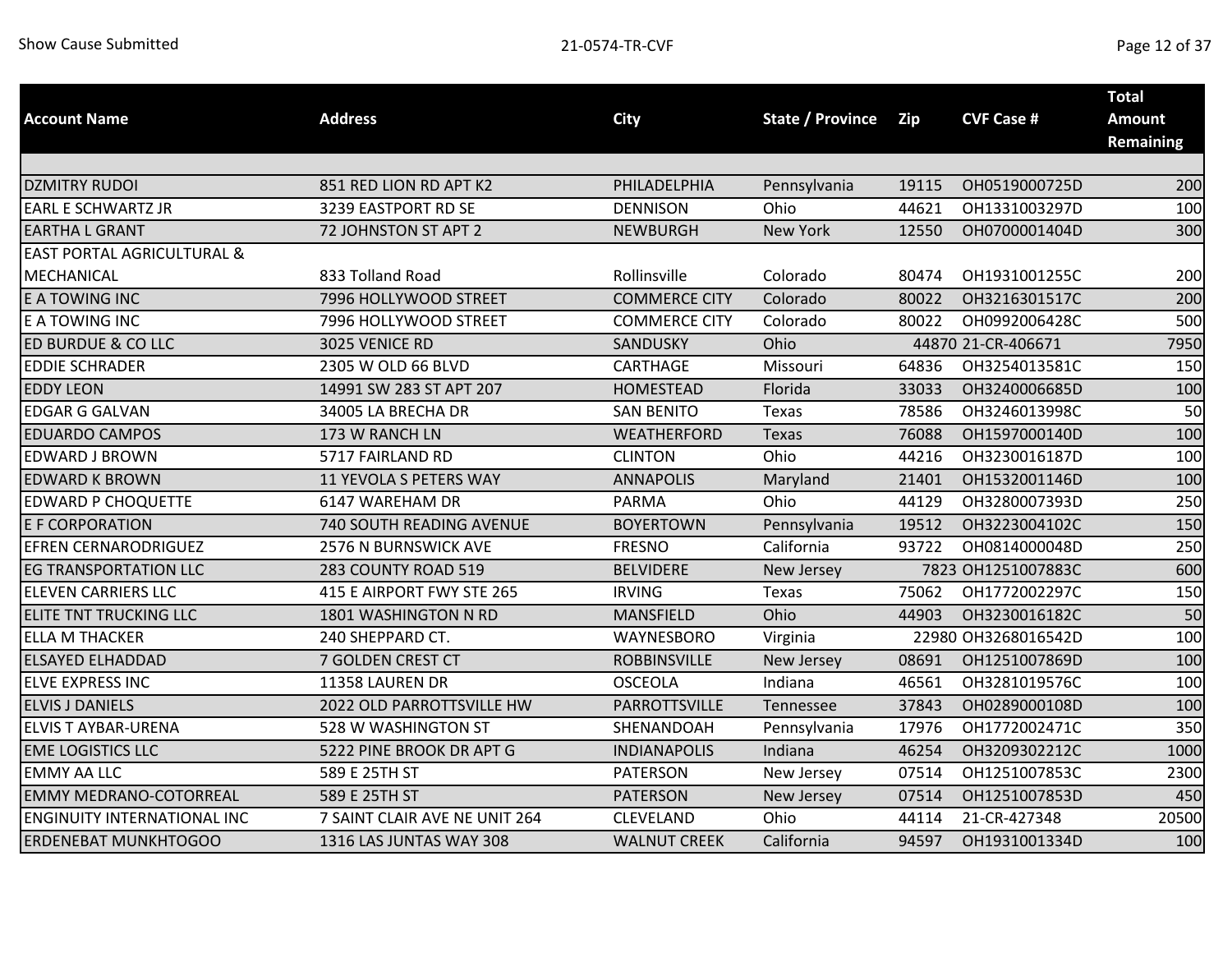|                                   |                               |                      |                         |                 |                     | <b>Total</b>     |
|-----------------------------------|-------------------------------|----------------------|-------------------------|-----------------|---------------------|------------------|
| <b>Account Name</b>               | <b>Address</b>                | City                 | <b>State / Province</b> | Zip             | <b>CVF Case #</b>   | <b>Amount</b>    |
|                                   |                               |                      |                         |                 |                     | <b>Remaining</b> |
|                                   |                               |                      |                         |                 |                     |                  |
| <b>ERIC E BUTLER</b>              | 5049 ORANGE ST                | <b>INDIANAPOLIS</b>  | Indiana                 | 46203           | OH3244014217D       | 500              |
| <b>ERICH GERMAN ROJAS PEREZ</b>   | 3935 ELSINORE ST              | PHILADELPHIA         | Pennsylvania            | 19124           | OH3245013063D       | 100              |
| ERIK J CAMACHO                    | <b>2C CARNATION DRIVE</b>     | <b>LAKEWOOD</b>      | New Jersey              | 08701           | OH1865000915D       | 500              |
| <b>ESTENSON LOGISTICS LLC</b>     | 411 N MCKEMY AVE              | <b>CHANDLER</b>      | Arizona                 | 85226           | OH3244014399C       | 100              |
| <b>ESTENSON LOGISTICS LLC</b>     | 411 N MCKEMY AVE              | CHANDLER             | Arizona                 | 85226           | OH3247018673C       | 100              |
| <b>ESTENSON LOGISTICS LLC</b>     | 411 N MCKEMY AVE              | <b>CHANDLER</b>      | Arizona                 | 85226           | OH3209302240C       | 150              |
| <b>EUROPEAN TRUCKING CORP</b>     | 2801 CHICAGO RD               | WARREN               | Michigan                | 48092           | OH3238015224C       | 150              |
| <b>EVANS DELIVERY COMPANY INC</b> | RT. 61 SOUTH                  | <b>POTTSVILLE</b>    | Pennsylvania            | 17901           | OH3235007767C       | 300              |
| EVANS DELIVERY COMPANY INC        | RT. 61 SOUTH                  | <b>POTTSVILLE</b>    | Pennsylvania            | 17901           | OH3235007730C       | 100              |
| <b>EVANS DELIVERY COMPANY INC</b> | RT. 61 SOUTH                  | <b>POTTSVILLE</b>    | Pennsylvania            | 17901           | OH0700001288C       | 200              |
| EVANS DELIVERY COMPANY INC        | RT. 61 SOUTH                  | <b>POTTSVILLE</b>    | Pennsylvania            | 17901           | OH3254013706C       | 100              |
| EVANS DELIVERY COMPANY INC        | RT. 61 SOUTH                  | <b>POTTSVILLE</b>    | Pennsylvania            | 17901           | OH3235007682C       | 100              |
| EVANS DELIVERY COMPANY INC        | RT. 61 SOUTH                  | <b>POTTSVILLE</b>    | Pennsylvania            | 17901           | OH3293010002C       | 100              |
| EVANS DELIVERY COMPANY INC        | RT. 61 SOUTH                  | <b>POTTSVILLE</b>    | Pennsylvania            | 17901           | OH3235007699C       | 100              |
| EVANS DELIVERY COMPANY INC        | RT. 61 SOUTH                  | <b>POTTSVILLE</b>    | Pennsylvania            | 17901           | OH3246014174C       | 300              |
| <b>EVANS TRANSPORTATION LLC</b>   | 4336 HIGHBORNE DR NE          | <b>MARIETTA</b>      | Georgia                 | 30066           | OH3244014428C       | 100              |
| <b>EVELINA R MONROY</b>           | 839 MAPLE GROVE CHURCH RD     | <b>MOUNT AIRY</b>    | North Carolina          | 27030           | OH1808002231D       | 100              |
| <b>EXPEDITOR SYSTEMS INC</b>      | 2414 W ERIE ST                | <b>CHICAGO</b>       | <b>Illinois</b>         | 60612           | OH1515000627C       | 50               |
| <b>EXTREME LEVEL TOWING LLC</b>   | 16006 SAINT CLAIR AVE         | CLEVELAND            | Ohio                    | 44110           | OH3230016175C       | 700              |
|                                   |                               |                      |                         |                 |                     |                  |
| <b>EZEKIEL M MCCARROLL</b>        | 21843 NORTH LN                | OAKWOOD VILLAGE Ohio |                         | 44146           | OH1057000748D       | 200              |
| <b>EZEKIEL QUINTERO</b>           | 15823 BAYTREE DR              | <b>HOUSTON</b>       | Texas                   | 77070           | OH0700001244D       | 200              |
| <b>FARIT LOGISTICS LLC</b>        | 2910 PILLBURY AVE S SUITE 214 | <b>MINNEAPOLIS</b>   | Minnesota               | 55408           | OH1796002582C       | 50               |
| FAR TRANSPORTATION INC            | 17621 DRUMMOND DR             | <b>TINLEY PARK</b>   | Illinois                | 60487           | OH3254013685C       | 50               |
|                                   |                               |                      |                         | S4V             |                     |                  |
| <b>FASTARA CARRIER INC</b>        | 4113 GREEN WILLOW TERRACE     | <b>REGINA</b>        | Saskatchewan            | 1M <sub>3</sub> | OH3274023485C       | 500              |
| <b>FAST PACE LOGISTICS LLC</b>    | 1720 MONTOUR ST               | <b>CORAOPOLIS</b>    | Pennsylvania            |                 | 15108 OH3225015016C | 150              |
| FAYIZ M AL-AMERY SR               | 57660 7TH ST                  | <b>ELKHART</b>       | Indiana                 | 46517           | OH3289010167D       | 100              |
| FDI SERVICES LLC                  | 26969 SCHADY ROAD             | <b>OLMSTED TWSP</b>  | Ohio                    | 44138           | OH3253014149C       | 200              |
| <b>FEDERICO VARGAS</b>            | 637 EAST MAIN ST              | <b>BRIDGEWATER</b>   | New Jersey              |                 | 8807 OH3226010827D  | 400              |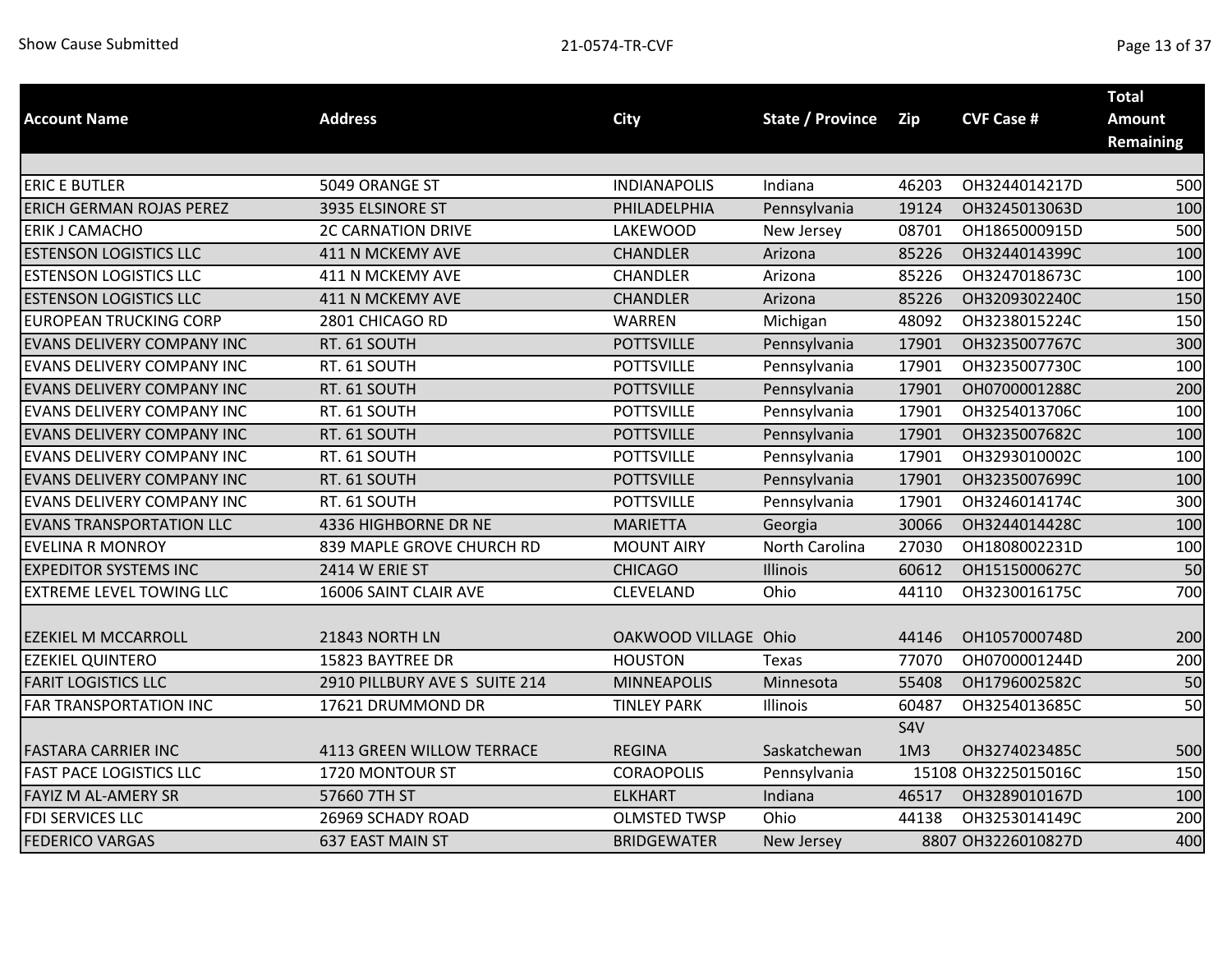| <b>Account Name</b>                 | <b>Address</b>              | <b>City</b>          | <b>State / Province</b> | Zip   | <b>CVF Case #</b>   | <b>Total</b><br><b>Amount</b><br><b>Remaining</b> |
|-------------------------------------|-----------------------------|----------------------|-------------------------|-------|---------------------|---------------------------------------------------|
|                                     |                             |                      |                         |       |                     |                                                   |
| FFJ LOGISTICS LLC                   | 404 INSLEE ST               | PERTH AMBOY          | New Jersey              |       | 8861 OH0992006448C  | 150                                               |
| <b>FILMON M BRHANE</b>              | 5839 RED CARRIAGE LN        | <b>CHARLOTTE</b>     | North Carolina          | 28212 | OH1822000261D       | 100                                               |
| FIRSTWAY EXPRESS INC                | 2362 WEST 8TH STREET        | <b>MARION</b>        | Indiana                 | 46953 | OH3220004311C       | 40                                                |
| FLIGHT 13 TRANSPORT INC             | 631 BRENT BLVD #B9          | <b>COLUMBUS</b>      | Ohio                    | 43228 | OH3274023344C       | 50                                                |
| FLW LLC                             | 16800 S WATERLOO RD         | CLEVELAND            | Ohio                    | 44110 | OH3253014186C       | 700                                               |
| <b>FRANCISCO TERRY</b>              | 6131 MELODY LN APT 1042     | <b>DALLAS</b>        | Texas                   | 75231 | OH9471400026C       | 100                                               |
| <b>FRANK A LISZKA</b>               | 4396 IRELAND                | <b>ROME</b>          | Ohio                    | 44085 | OH0616006855D       | 100                                               |
| <b>FRANKIE L BECKETT</b>            | 2450 ARNOLDSBURG RD         | <b>SPENCER</b>       | West Virginia           | 25276 | OH3239001758D       | 100                                               |
| <b>FRANK W HENRY</b>                | 3561 NORTHVALE BLVD         | <b>CLEVELAND HTS</b> | Ohio                    | 44112 | OH1057000753D       | 100                                               |
| <b>FRED A BEDIAKO</b>               | 455 ELIZABETH AVE 8E        | <b>NEWARK</b>        | New Jersey              | 07112 | OH1251007841D       | 200                                               |
| <b>FREEDOM LOGISTIX LLC</b>         | 13813 RANDALSTONE DR        | PFLUGERVILLE         | Texas                   |       | 78660 OH0700001322C | 150                                               |
| <b>FREIGHT MACHINE INC</b>          | 2110 LEONARD AVE            | <b>COLUMBUS</b>      | Ohio                    | 43219 | OH1331003174C       | 50                                                |
| <b>G &amp; Z TRANSPORTATION LLC</b> | P O BOX 88575               | <b>SEATTLE</b>       | Washington              | 98138 | OH1721002045C       | 50                                                |
| G <sub>2</sub> LLC                  | 5280 SANDTOWN CENTER BLVD   | <b>ATLANTA</b>       | Georgia                 | 30331 | OH3274023385C       | 150                                               |
| <b>GABRIEL W CASEY</b>              | 3017 SR 83                  | <b>MILLERSBURG</b>   | Ohio                    | 44654 | OH3285013548D       | 100                                               |
| <b>GAKO TRANSPORT LLC</b>           | 6906 LAKESIDE DR APT 319A   | <b>WEST CHESTER</b>  | Ohio                    | 45069 | 21-TRA-435007-C     | 500                                               |
| <b>G AND C FREIGHT INC</b>          | 119 SANDY CIRCLE APT 119    | <b>WOODSTOCK</b>     | Georgia                 | 30188 | OH1251007835C       | 400                                               |
| <b>GARLAND W MOORE</b>              | 453 BOOKER ST               | <b>MOBILE</b>        | Alabama                 | 36604 | OH3220004056D       | 3274                                              |
| <b>GARY B MILLER</b>                | 4821 S KANSAS RD            | <b>APPLE CREEK</b>   | Ohio                    | 44606 | OH3253014411D       | 100                                               |
| <b>GARY E PARKINSON</b>             | 356 YORK ST                 | <b>WOODLAND</b>      | Washington              | 98674 | OH3267015740D       | 250                                               |
| <b>GARY L AKINS</b>                 | 35918 WANAKA BLVD           | <b>EASTLAKE</b>      | Ohio                    | 44097 | OH1057000681D       | 100                                               |
| <b>GARY L SULLIVAN</b>              | 20053 PARKWOOD DR           | SAEGERTOWN           | Pennsylvania            | 16433 | OH0700001303D       | 500                                               |
| <b>GARY MILLER TRUCKING</b>         | 4821 S KANSAS RD            | <b>APPLE CREEK</b>   | Ohio                    | 44606 | OH3253014411C       | 100                                               |
| <b>GBU LOGISTICS INC</b>            | <b>3600 THOROUGHBRED LN</b> | <b>JOLIET</b>        | Illinois                | 60435 | OH3246014243C       | 100                                               |
| <b>GDI EXPRESS INC</b>              | 9926 HALDEMAN AVE APT B99   | PHILADELPHIA         | Pennsylvania            |       | 19115 OH3245012869C | 200                                               |
| <b>GENE A WITT</b>                  | 14301 MANHATTAN ST.         | <b>OAK PARK</b>      | Michigan                | 48237 | OH0717004536D       | 100                                               |
| <b>GENERAL ALL ACCESS LLC</b>       | 1437 SAINT CLAIR AVE NE     | CLEVELAND            | Ohio                    | 44114 | OH3230016214C       | 500                                               |
| <b>GENRY RODRIGUEZ AROCHE</b>       | 640 SW 62ND AVE             | <b>MIAMI</b>         | Florida                 | 33144 | OH1238005244D       | 100                                               |
| <b>GEORGE L COX JR</b>              | 218 N VAN BUREN ST.         | <b>HUNTINGBURG</b>   | Indiana                 | 47542 | OH3244014321D       | 100                                               |
| <b>GEORGE PEREZ HERNANDEZ</b>       | 119 SANDY CIR 119           | <b>WOODSTOCK</b>     | Georgia                 | 30188 | OH1251007835D       | 100                                               |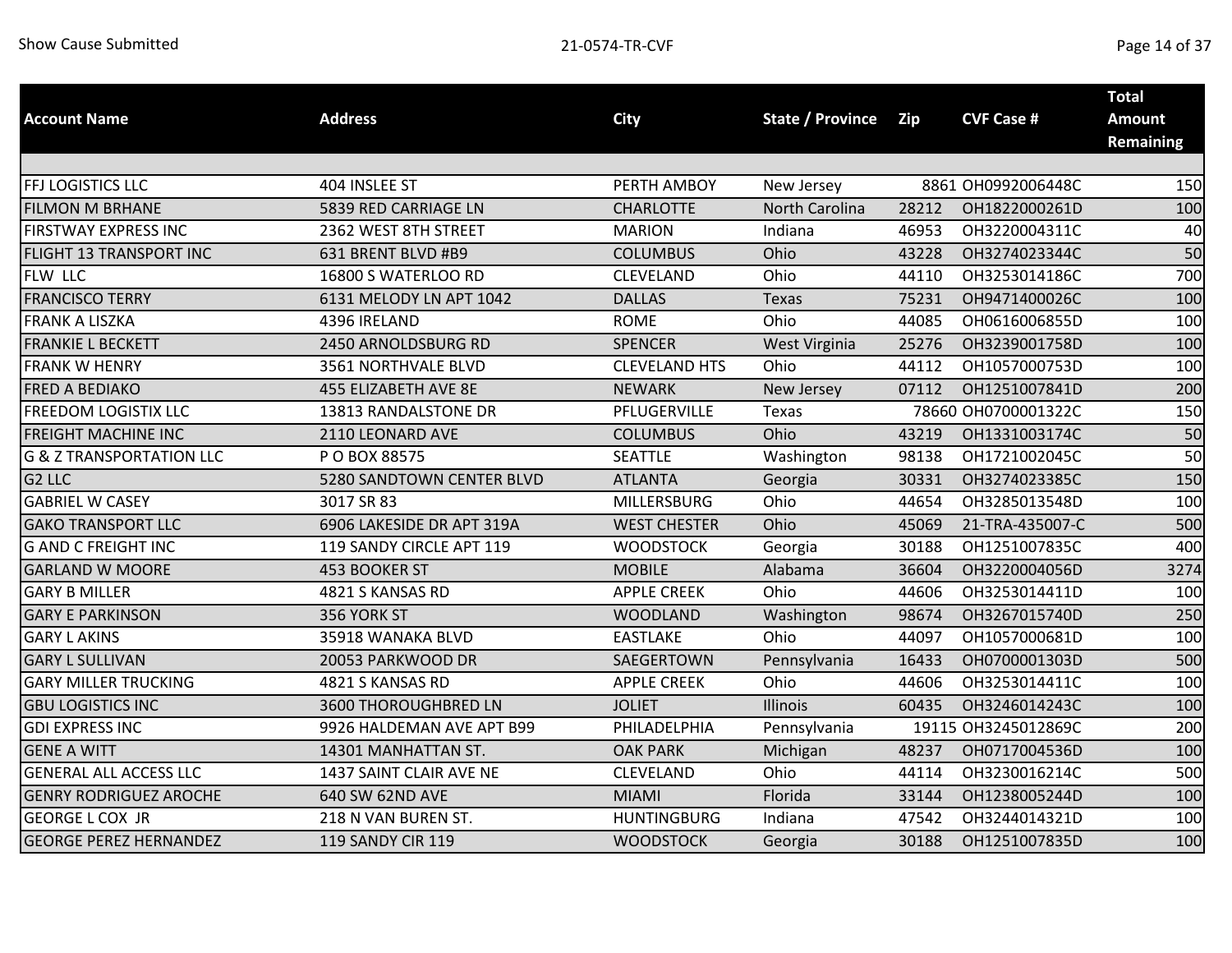|                                                     |                                |                          |                         |            |                     | <b>Total</b>     |
|-----------------------------------------------------|--------------------------------|--------------------------|-------------------------|------------|---------------------|------------------|
| <b>Account Name</b>                                 | <b>Address</b>                 | <b>City</b>              | <b>State / Province</b> | <b>Zip</b> | <b>CVF Case #</b>   | <b>Amount</b>    |
|                                                     |                                |                          |                         |            |                     | <b>Remaining</b> |
| <b>GEORGE R SCHWEIGER</b>                           | 5125 CALLA AVENUE NW           | WARREN                   | Ohio                    | 44483      | OH1532001105D       | 100              |
| <b>GERARD A BRUCKER</b>                             | 2112 LEON PRALL RD             | <b>OTISCO</b>            | Indiana                 | 47163      | OH3230016262D       | 100              |
| <b>GERMAN E RIVERA</b>                              | 6712 CHARNER ST                | <b>BELL GARDENS</b>      | California              | 90201      | OH1931001331D       | 100              |
| <b>GERRONTE T POWERS</b>                            | 10550 BAYMEADOWS RD 223        | <b>JACKSONVILLE</b>      | Florida                 | 32256      | OH1251007791D       | 100              |
| <b>GHEORGHE BARBOS</b>                              | 2106 HEAVAN RD APT #C          | <b>WILMINGTON</b>        | Delaware                | 19809      | OH1772002420D       | 100              |
| <b>GHEORGHE GOLAN</b>                               | 539 WOODLAND PARK TER          | LAWRENCEVILLE            | Georgia                 |            | 30043 OH3245013133D | 100              |
| <b>GIG EXPRESS LLC</b>                              | 4087 JEANNE DR                 | <b>CLEVELAND</b>         | Ohio                    | 44134      | OH1200002833C       | 100              |
| <b>GILBERTO TORRES</b>                              | 3072 FALCON DR                 | <b>INDIANAPOLIS</b>      | Indiana                 | 46222      | OH3253014215D       | 200              |
| <b>GOLD AUTO TRANSIT LLC</b>                        | 16931 STONE AVE N              | <b>SHORELINE</b>         | Washington              |            | 98133 OH1532001103C | 100              |
| <b>GOLD AUTO TRANSIT LLC</b>                        | 16931 STONE AVE N              | <b>SHORELINE</b>         | Washington              |            | 98133 OH3290009831C | 100              |
| <b>GOLD AUTO TRANSIT LLC</b>                        | 16931 STONE AVE N              | <b>SHORELINE</b>         | Washington              |            | 98133 OH0519000722C | 100              |
| <b>GOLDEN EAGLE TRUCKING LLC</b>                    | 506 FERRY ST 1ST FL            | <b>NEWARK</b>            | New Jersey              | 07105      | OH3267016085C       | 150              |
| <b>GOLD STANDARD EXPRESS LLC</b>                    | 2 PINE ST                      | <b>CARTERET</b>          | New Jersey              | 07008      | OH3246014171C       | 50               |
| <b>GOOD LINE TRANSPORTATION LLC</b>                 | 470 OLD WORTHINGTON RD STE 200 | WESTERVILLE              | Ohio                    | 43082      | OH0765000386C       | 100              |
| <b>GRAND AUTO TRANSPORT INC</b>                     | 1045 NERGE RD APT 104          | <b>ELK GROVE VLG</b>     | Illinois                | 60007      | OH0944003328C       | 5500             |
| <b>GREAT LAKES AUTO TRANSPORT LLC</b>               | 4502 Catharina Ave             | Cleveland                | Ohio                    | 44109      | OH3223004032C       | 150              |
|                                                     |                                |                          |                         |            |                     |                  |
| GREEN LIGHT CARRIERS OF AMERICA LLC 3238 NW 99TH ST |                                | <b>MIAMI</b>             | Florida                 | 33147      | OH1822000265C       | 200              |
| <b>GREENWOOD MOTOR LINES INC</b>                    | 600 GILLAM RD.                 | <b>WILMINGTON</b>        | Ohio                    | 45177      | OH3202307109C       | 1520             |
| <b>GREG L DANIELS</b>                               | 1101TENNYSON DRIVE             | <b>CHARLOTTE</b>         | North Carolina          | 25208      | OH3225014982D       | 100              |
| <b>GREGORY A MAY</b>                                | 2282 LICK FORK ROAD            | <b>SPENCER</b>           | West Virginia           | 25276      | OH3239001757C       | 100              |
| <b>GREGORY A MAY</b>                                | 2282 LICK FORK ROAD            | <b>SPENCER</b>           | West Virginia           | 25276      | OH3239001758C       | 100              |
| <b>GREGORY A RICE</b>                               | 1011 ARGYLE AVE                | <b>BALTIMORE</b>         | Maryland                | 21201      | OH3289010142D       | 350              |
| <b>GREGORY W MINTON</b>                             | 314 W KNOX ST                  | <b>RUTHERFORD</b>        | Tennessee               | 38369      | OH3280007409D       | 100              |
| <b>GREYBEARD LOGISTICS &amp;</b>                    |                                |                          |                         |            |                     |                  |
| <b>TRANSPORTATION LLC</b>                           | 276 WATKINS GLEN DR NE         | <b>KENNESAW</b>          | Georgia                 | 30144      | OH3235007757C       | 100              |
| <b>GROUND PRO LLC</b>                               | 1648 East Turkeyfoot Lake Road | <b>Coventry Township</b> | Ohio                    | 44203      | OH1251007975C       | 1600             |
| <b>GT TOWING SERVICES LLC</b>                       | 3072 FALCON DR                 | <b>INDIANAPOLIS</b>      | Indiana                 |            | 46222 OH3253014215C | 1200             |
| <b>GURJINDER SINGH</b>                              | 4111 N. BLYTHE AVE APT 208     | <b>FRESNO</b>            | California              | 93722      | OH0700001401D       | 100              |
| <b>HAIFA NORTH AMERICA</b>                          | 1319 NORTH BROAD ST            | <b>HILLSIDE</b>          | Ohio                    | 07205      | OH3226010733S1      | 1350             |
|                                                     |                                |                          |                         |            |                     |                  |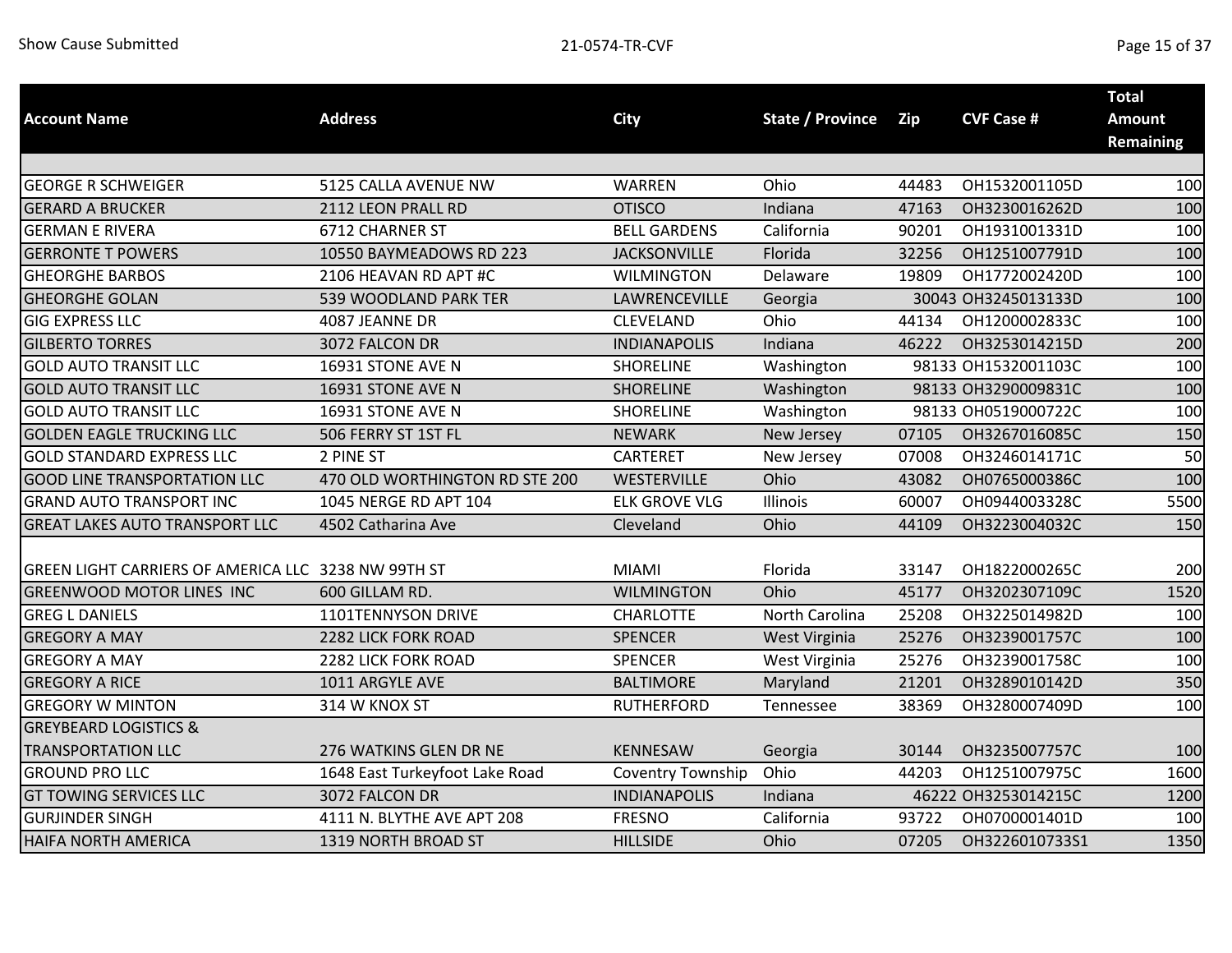|                                  |                               |                                  |                         |       |                      | <b>Total</b>     |
|----------------------------------|-------------------------------|----------------------------------|-------------------------|-------|----------------------|------------------|
| <b>Account Name</b>              | <b>Address</b>                | <b>City</b>                      | <b>State / Province</b> | Zip   | <b>CVF Case #</b>    | <b>Amount</b>    |
|                                  |                               |                                  |                         |       |                      | <b>Remaining</b> |
|                                  |                               |                                  |                         |       |                      |                  |
| <b>HANES INC</b>                 | NO 1 LEGGETT ROAD             | CARTHAGE                         | Missouri                | 64836 | OH3267016037C        | 100              |
| <b>HARDEEP SINGH</b>             | 12905 145TH ST #2             | <b>JAMAICA</b>                   | <b>New York</b>         | 11436 | OH3290009944D        | 100              |
| <b>HARJIT S BARYAR</b>           | 8 KALAHARI RD                 | <b>BRAMPTON</b>                  | Ontario                 |       | L6R2R3 OH1703000535D | 100              |
| HARROD EQUIPMENT LLC DBA         |                               |                                  |                         |       |                      |                  |
| <b>BLUEGRASS TRAILER MFG</b>     | <b>PO BOX 421</b>             | <b>LEBANON JUNCTION Kentucky</b> |                         | 40150 | OH0616006853C        | 600              |
| <b>HARVINDER SINGH</b>           | 12006 133RD AVE               | <b>S OZONE PARK</b>              | New York                | 11420 | OH0686002400D        | 100              |
| <b>HASHIM R MOALIM</b>           | 1368 PEGWOOD DR               | <b>COLUMBUS</b>                  | Ohio                    | 43229 | OH1367000657D        | 100              |
| H CARRIER LLC                    | 2976 E STATE ST STE 120 #2023 | <b>EAGLE</b>                     | Idaho                   | 83616 | OH1251007948C        | 150              |
| <b>H CARRIER LLC</b>             | 2976 E STATE ST STE 120 #2023 | <b>EAGLE</b>                     | Idaho                   | 83616 | OH3248015485C        | 150              |
| H CARRIER LLC                    | 2976 E STATE ST STE 120 #2023 | <b>EAGLE</b>                     | Idaho                   | 83616 | OH3257050020C        | 250              |
| <b>HDARTS INC</b>                | 27E 14TH PLACE                | LOMBARD                          | Illinois                | 60148 | OH0700001385C        | 150              |
| <b>HEATH A SHARP</b>             | 1228 S PARK AVE               | <b>TITUSVILLE</b>                | Florida                 | 32780 | OH0519000726D        | 100              |
| HECTOR EXPRESS TRANSPORT LLC     | 38 SHERMAN ST APT 1           | <b>PASSAIC</b>                   | New Jersey              |       | 7055 OH0519000747C   | 100              |
| <b>HECTOR L CONCEPCION FONT</b>  | 166 E 13TH ST                 | <b>HIALEAH</b>                   | Florida                 | 33010 | OH0700001211D        | 100              |
| HECTOR RAUL VALLE HERNANDEZ      | 5406 Armsmere Way             | Louisville                       | Kentucky                | 40218 | OH3288013494C        | 250              |
| <b>HELP MOVERS</b>               | 5070 SHILOH SPRINGS ROAD      | <b>TROTWOOD</b>                  | Ohio                    | 45426 | 21-HHG-422946-C      | 1000             |
| <b>HENLEY TRUCKING CO LLC</b>    | 3470 NORWOOD RD               | <b>SHAKER HEIGHTS</b>            | Ohio                    | 44122 | OH3239001593C        | 400              |
| HERIBERTO LLITERAS MONTERO       | 914 WINTHORNE DR APT A7       | <b>NASHVILLE</b>                 | Tennessee               | 37217 | OH1721002114D        | 100              |
| HERITAGE ELECTRICAL SERVICES LLC | 7956 Steubenville Pike        | Imperial                         | Pennsylvania            | 15126 | OH3225014799C        | 300              |
| HERNANDEZ ROBERTO LLC            | 1004 W 3RD ST                 | <b>GRAND ISLAND</b>              | Nebraska                |       | 68801 OH1251007850C  | 500              |
| HEYER TRANSPORTATION LLC         | 4340 MARVIN AVE               | <b>CLEVELAND</b>                 | Ohio                    |       | 44109 OH3267015852C  | 50               |
| HIGH PLAINS MOTOR FREIGHT LLC    | 833 E DUKE ST LOT 4           | <b>VERMILLION</b>                | South Dakota            | 57069 | OH1532001037C        | 100              |
| <b>HILARY N TAYIM</b>            | 7864 FAIRWIND DR              | <b>COLUMBUS</b>                  | Ohio                    | 43235 | OH3246014170D        | 100              |
| <b>HIRAM HICKS</b>               | 1741 COMMERCE DR NW           | <b>ATLANTA</b>                   | Georgia                 | 30318 | OH3223004083D        | 200              |
| HOGAN MOTOR LEASING INC          | 1000 NORTH 14TH STREET        | <b>ST. LOUIS</b>                 | Missouri                | 63106 | OH3220004545C        | 150              |
| <b>HOUSSEIN A SOBH</b>           | 6260 KENDALL ST               | <b>DEARBORN</b>                  | Michigan                | 48126 | OH1200002896D        | 500              |
| <b>HOUSTON TOWING LLC</b>        | 1 west interstate             | bedford                          | Ohio                    | 44146 | 21-TRA-439791-C      | 500              |
| <b>HUDAK LTD</b>                 | 11285 YOUNGSTOWN SALEM RD     | SALEM                            | Ohio                    | 44460 | 21-CR-421875         | 4150             |
| HUNTER EXPRESS US INC            | 13106 SPIVEY DR               | LAREDO                           | Texas                   | 78045 | OH3238015313C        | 50               |
| <b>HUSSEIN A HASSAN</b>          | 5452 SUMAC LOOP E             | <b>COLUMBUS</b>                  | Ohio                    | 43229 | OH3245013049D        | 100              |
|                                  |                               |                                  |                         |       |                      |                  |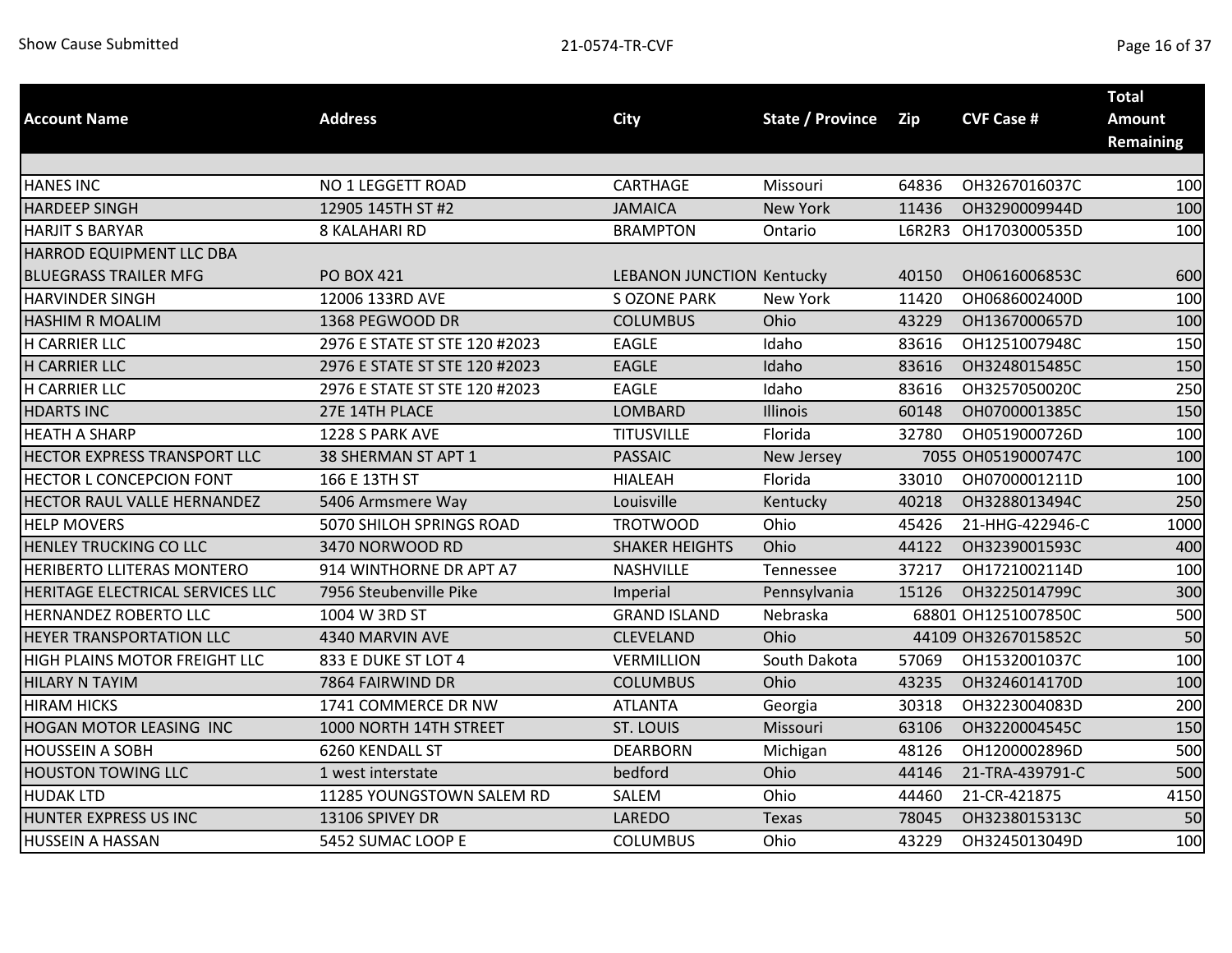| <b>Account Name</b>               | <b>Address</b>                      | <b>City</b>         | State / Province | Zip   | <b>CVF Case #</b>     | <b>Total</b><br><b>Amount</b> |
|-----------------------------------|-------------------------------------|---------------------|------------------|-------|-----------------------|-------------------------------|
|                                   |                                     |                     |                  |       |                       | <b>Remaining</b>              |
|                                   |                                     |                     |                  |       |                       |                               |
| <b>HYDROCHEM LLC</b>              | 900 GEORGIA AVE.                    | <b>DEER PARK</b>    | Texas            | 77536 | OH1721002101C         | 50                            |
| <b>I &amp; I TRUCKING INC</b>     | 5540 CANTARA PL                     | <b>COLUMBUS</b>     | Ohio             | 43232 | OH3282003450C         | 500                           |
| <b>I-65 TRANSPORT LLC</b>         | <b>PO BOX 568</b>                   | <b>REMINGTON</b>    | Indiana          | 47977 | OH3254013699C         | 50                            |
| <b>IAN C HAY</b>                  | 334 SAN JUAN DR                     | <b>MCKEESPORT</b>   | Pennsylvania     | 15133 | OH1238005158D         | 100                           |
| <b>IAN J MONTGOMERY</b>           | 1241 WESTLAKE AVENUE                | <b>LAKEWOOD</b>     | Ohio             | 44107 | OH1865000993D         | 250                           |
| <b>IBRAHIM M MOHAMUD</b>          | 1400 15TH AVE SW APT 201C           | <b>WILLMAR</b>      | Minnesota        | 56201 | OH0590000479D         | 100                           |
| <b>IGOR HAHEU</b>                 | 5526 GARRETT DR                     | <b>MILFORD</b>      | Ohio             | 45150 | OH0593003150D         | 100                           |
| <b>ILYAS M MOHAMED</b>            | 935 VISTA DR                        | <b>GAHANNA</b>      | Ohio             | 43230 | OH0519000707D         | 700                           |
| <b>IMPERIAL CARRIERS INC</b>      | 5275 EDINA INDUSTRIAL BLVD 114      | <b>EDINA</b>        | Minnesota        | 55439 | OH3293010019C         | 50                            |
| <b>INDERJIT S KHANGURA</b>        | 20433 JOHN DR APT 1                 | CASTRO VALLEY,      | California       | 94546 | OH3288013523D         | 100                           |
| <b>INFINEUM USA</b>               | <b>PARK &amp; BRUNSWICK AVE</b>     | <b>LINDEN</b>       | New Jersey       | 07036 | OH3211302664S         | 200                           |
| INTEGRATED DELIVERY SERVICES LLC  | 2940 Pleasantville Road Northeast   | Pleasantville       | Ohio             | 43148 | OH3235007706C         | 100                           |
| <b>INTEGRITY ENTERPRIZES LLC</b>  | 27801 EUCLID AVE STE 440            | <b>EUCLID</b>       | Ohio             | 44132 | OH3223004174C         | 100                           |
| INTERNATIONAL CONTRACTING LLC     | 23 LISBON ST STE A                  | CANFIELD            | Ohio             | 44406 | OH1251007918C         | 600                           |
| INTERSTATE KINGS TRANSPORTER LLC  | 1282 SUMMIT OAKS DR. W              | <b>JACKSONVILLE</b> | Florida          | 32221 | OH3254013748C         | 100                           |
| <b>INTERSTATES AUTO TRANS LLC</b> | 348 PLEASANT MEADOW BLVD APT E      | <b>STOW</b>         | Ohio             | 44224 | OH3223004135C         | 500                           |
| INTUITIVE TRANSPORTATION LLC      | 1740 GRACELAND CV                   | <b>MEMPHIS</b>      | Tennessee        |       | 38116 OH0771000401C   | 100                           |
| <b>IOSEB KHUTSISHVILI</b>         | 2246 OCEAN AVE 5H                   | <b>BROOKLYN</b>     | New York         | 11229 | OH3290009924D         | 200                           |
| <b>ISAIAH L BARNETT</b>           | 3633 President Barack Obama Highway | Riviera Beach       | Florida          | 33404 | OH1651013486D         | 100                           |
| <b>IVAN O BONAR</b>               | 13028 BLAKESLEE DR FL 2             | PHILADELPHIA        | Pennsylvania     | 19116 | OH3290009971D         | 100                           |
|                                   |                                     |                     |                  |       |                       |                               |
| J & R TRANSPORT INC               | 99 WYSE ROAD UNIT 1132              | <b>DARTMOUTH</b>    | Nova Scotia      |       | B3A 4S5 OH3217300430C | 50                            |
| <b>JACOB E GRASSAN</b>            | 1731 GONDERT AVE                    | <b>DAYTON</b>       | Ohio             | 45403 | OH3285013538D         | 3274                          |
| <b>JACORY L BRINSON</b>           | 6029 S 90TH E PL                    | <b>TULSA</b>        | Oklahoma         | 74145 | OH0765000220D         | 100                           |
| <b>JAHBEATLINE LLC</b>            | 1350 N MORNINGSIDE DR NE, APT 2     | <b>ATLANTA</b>      | Georgia          | 30306 | OH3253014312C         | 50                            |
| <b>JAIME LOPEZ</b>                | P O BOX 719                         | <b>EDINBURG</b>     | Texas            | 78540 | OH0782003004C         | 100                           |
| <b>JALLEN TRUCKING LLC</b>        | 8693 STATE ROUTE 14                 | <b>STREETSBORO</b>  | Ohio             | 44241 | OH3281019570C         | 250                           |
|                                   |                                     |                     | District of      |       |                       |                               |
| <b>JAMES A LAMAR</b>              | <b>6501 N CAPITOL ST NE</b>         | <b>WASHINGTON</b>   | Columbia         | 20012 | OH3264016655D         | 100                           |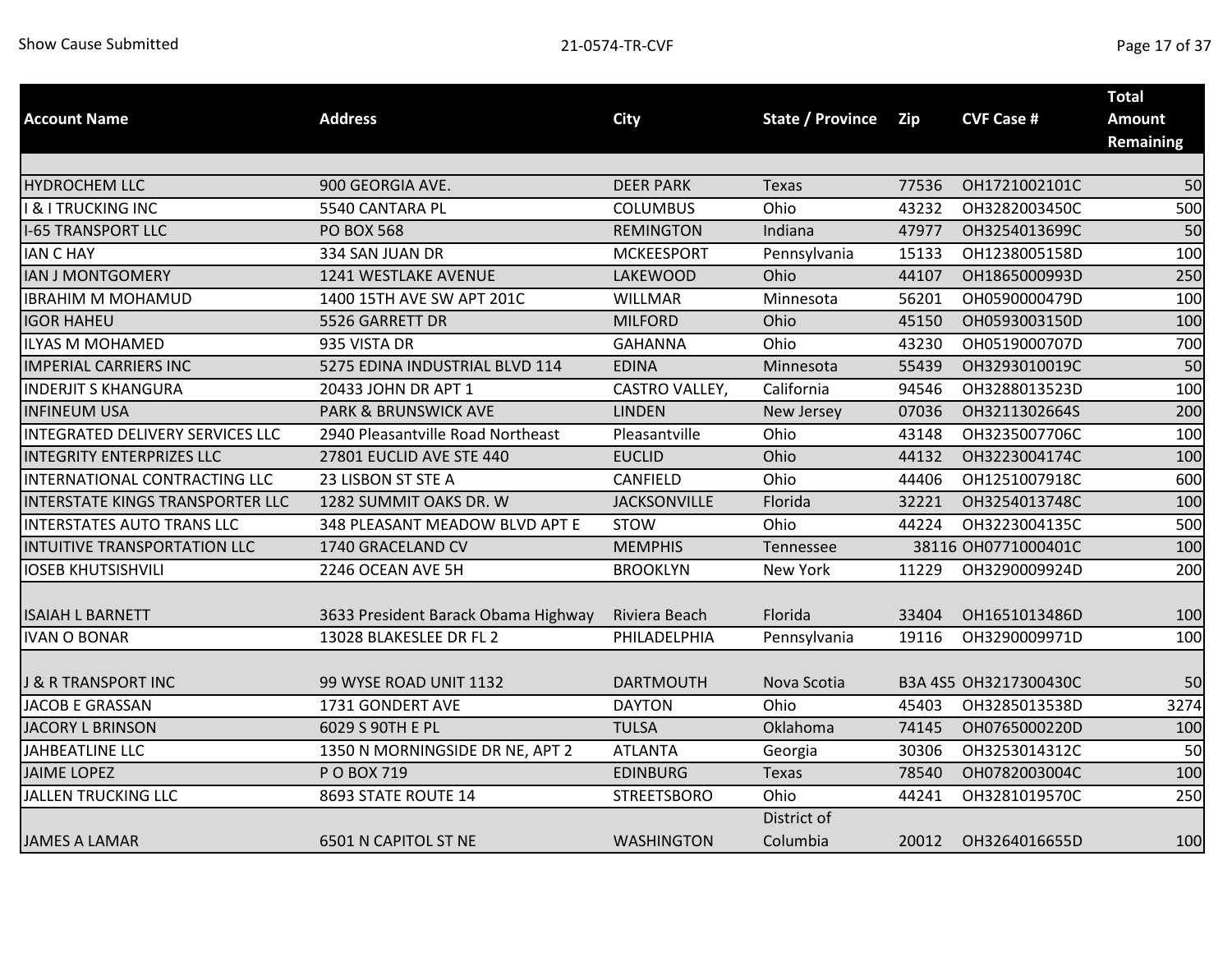|                               |                                  |                           |                         |                  |                     | <b>Total</b>     |
|-------------------------------|----------------------------------|---------------------------|-------------------------|------------------|---------------------|------------------|
| <b>Account Name</b>           | <b>Address</b>                   | <b>City</b>               | <b>State / Province</b> | Zip              | <b>CVF Case #</b>   | <b>Amount</b>    |
|                               |                                  |                           |                         |                  |                     | <b>Remaining</b> |
|                               |                                  |                           |                         |                  |                     |                  |
| <b>JAMES H ROWLAND</b>        | 1443 BERKELEY RD                 | <b>COLUMBUS</b>           | Ohio                    | 43206            | OH1482002059D       | 1000             |
| <b>JAMES H ROWLAND</b>        | 1443 BERKELEY RD                 | <b>COLUMBUS</b>           | Ohio                    | 43206            | OH3220004334D       | 100              |
| <b>JAMES L JOHNSON</b>        | 2307 S EVERETT ST                | <b>WICHITA</b>            | Kansas                  | 67213            | OH1251007730D       | 250              |
| <b>JAMES M MBURU</b>          | 700 MILLCREEK CT                 | <b>BEAR</b>               | Delaware                | 19701            | OH3246013909D       | 100              |
| <b>JAMES R KEARNS</b>         | 10 SPRING ECHO CT                | <b>MOGADORE</b>           | Ohio                    | 44260            | OH3231022554D       | 100              |
| <b>JAMES R MCKEEVER</b>       | 1707 FURMAN CT                   | <b>KANNAPOLIS</b>         | North Carolina          | 28083            | OH3209302243D       | 100              |
| <b>JARVIS L ROBINSON</b>      | 25657 COLGATE ST                 | DEARBORN HEIGHTS Michigan |                         | 48125            | OH3259011002D       | 100              |
| <b>JASON A JAKUBOWSKI</b>     | 7210 MAPLEWOOD RD                | <b>PARMA</b>              | Ohio                    | 44130            | OH3252018695D       | 100              |
| <b>JASON G CREWS</b>          | 208 19TH ST NE                   | <b>CANTON</b>             | Ohio                    | 44714            | OH1251007826D       | 350              |
| <b>JASON M KERN</b>           | 9110 W PLEASANT VALLEY RD        | <b>PARMA</b>              | Ohio                    | 44130            | OH1251007833D       | 100              |
| JAVIER HERNANDEZ              | PO BOX 1691                      | <b>FABENS</b>             | Texas                   | 79838            | OH3245013125C       | 100              |
| <b>JAX RIDERS CO</b>          | 10517 MONTANA AVE                | <b>MELROSE PARK</b>       | Illinois                |                  | 60164 OH3259010963C | 100              |
|                               |                                  |                           |                         | N <sub>3</sub> H |                     |                  |
| J DOT LOGISTICS INC           | <b>59 WEATHERALL AVE</b>         | <b>CAMBRIDGE</b>          | Nova Scotia             | 0C1              | OH3245013031C       | 450              |
| JEEP TRANSPORT INC            | 689 Aspen Drive                  | Romeoville                | Illinois                | 60446            | OH3245013095C       | 100              |
| JEFFERY R LUSK                | 5025 CRESSINGHAM DR              | <b>INDIAN LAND</b>        | South Carolina          | 29707            | OH1777002367D       | 100              |
| JEFFERY W MCCARTY             | 4062 GARY AVE                    | <b>LORAIN</b>             | Ohio                    | 44055            | OH3226010780D       | 100              |
| JEFFREY W MOLLETT             | 4519 Lewisville Street NE Lot#14 | <b>CANTON</b>             | Ohio                    | 44705            | OH3291013589D       | 100              |
| JEFF SKJOLDAL TRUCKING LLC    | 69 KILE DRIVE                    | <b>BLOOMSBURG</b>         | Pennsylvania            | 17815            | OH3248015493C       | 640              |
| <b>JEREMY J KOVATCH</b>       | 98 MARTHA DR                     | <b>MADISON</b>            | Ohio                    | 44057            | OH3253014271D       | 100              |
| JERENABS F TESDASLASSE        | 6046 CHESHIRE RD APT A           | <b>INDIANAPOLIS</b>       | Indiana                 | 46241            | OH3239001651D       | 100              |
| <b>JERRY W YOUNG</b>          | 2078 E. COUNTY ROAD 2100         | <b>BURNSIDE</b>           | Illinois                | 62330            | OH1358000119D       | 100              |
| <b>JESSE BURNS</b>            | 342 Township Road 278            | Chesapeake                | Ohio                    | 45619            | 21-TRA-433932-C     | 500              |
| <b>JESSE R RODGERS</b>        | 20617 LIBBY RD                   | <b>MAPLE HEIGHTS</b>      | Ohio                    | 44137            | OH3230016196D       | 100              |
|                               |                                  | <b>ALTAMONTE</b>          |                         |                  |                     |                  |
| <b>JESUS A MAESTRE</b>        | 825 WYMORE RD APT 17D            | <b>SPRINGS</b>            | Florida                 | 32714            | OH0700001180D       | 100              |
| <b>J FORD LOGISTICS LLC</b>   | 20 WROE AVE                      | <b>DAYTON</b>             | Ohio                    | 45406            | OH0686002491C       | 50               |
| J-M MANUFACTURING COMPANY INC | 5200 WEST CENTURY BLVD           | <b>LOS ANGELES</b>        | California              | 90045            | OH3264016711C       | 50               |
| <b>JM STAR INCORPORATED</b>   | 2644 DEMPSTER ST STE 208         | <b>PARK RIDGE</b>         | Illinois                | 60068            | OH3245013033C       | 150              |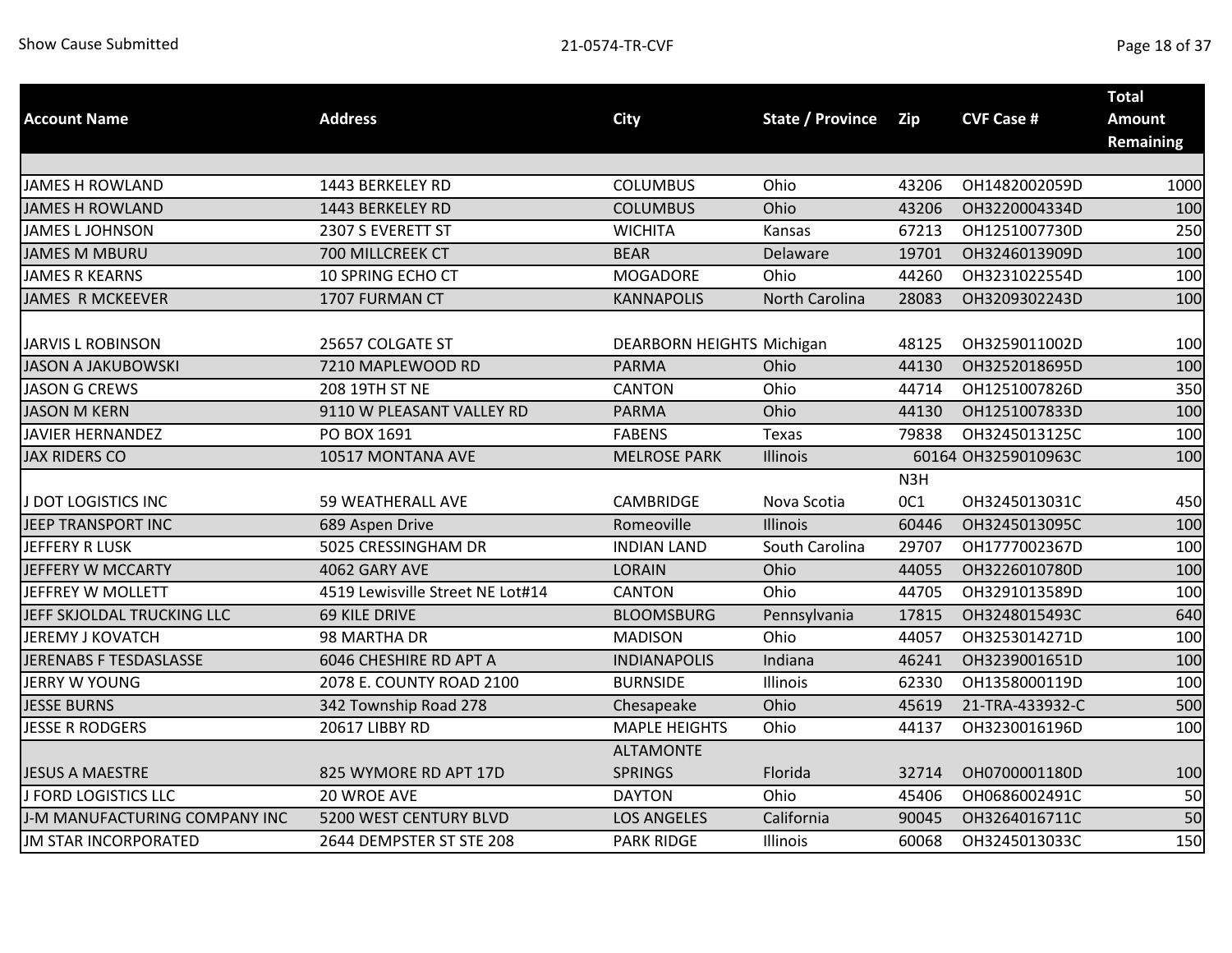| <b>Address</b><br><b>State / Province</b><br><b>City</b><br><b>Account Name</b><br><b>Zip</b>    | <b>CVF Case #</b>   | <b>Amount</b>    |
|--------------------------------------------------------------------------------------------------|---------------------|------------------|
|                                                                                                  |                     | <b>Remaining</b> |
|                                                                                                  |                     |                  |
| <b>JN LOGISTICS LLC</b><br>Columbus<br>Ohio<br>200 Georgesville Road<br>43228                    | 21-TRA-438756-C     | 500              |
| <b>CJICAGO</b><br>Illinois<br>60639<br><b>JOAQUIN R ZAMORA</b><br>2200 W LAPORT                  | OH3254013527D       | 100              |
| JODY M HENDERSON<br>2973 ST JAMES CHURCH RD<br><b>NEWTON</b><br><b>North Carolina</b>            | 28658 OH3247018534D | 100              |
| <b>JOE E THOMPSON</b><br>658 E 130TH ST<br>CLEVELAND<br>Ohio<br>44128                            | OH3253014385D       | 350              |
| 1282 SUMMIT OAKS DR W<br><b>JACKSONVILLE</b><br>Florida<br><b>JOEY B HOFFMAN</b><br>32221        | OH3254013748D       | 200              |
| JOHN A MCDANIEL IV<br>23701<br>1505 Basie Crescent<br>Portsmouth<br>Virginia                     | OH3216301557C       | 100              |
| 15110<br>JOHN BLAKELY SIGN SHOP<br>44 North 3rd Street<br><b>DUQUESNE</b><br>Pennsylvania        | OH3225014800C       | 1200             |
| <b>JOHN C NOLKE</b><br>236 STONEHEALTH CT<br><b>EL PASO</b><br>79932<br>Texas                    | OH3202307122D       | 500              |
| <b>WEST MIFFLIN</b><br>JOHN H BLAKELY JR<br>4011 GREENSPRINGS AVENUE<br>Pennsylvania<br>15122    | OH3225014800D       | 100              |
| <b>JOHN K SEVERIN</b><br>5307 CISERO DR<br>PALMDALE<br>California<br>93552                       | OH1238005170D       | 350              |
| JOHNNY L HILDERBRAND<br>2421 SANDFORT RD<br><b>PHENIX CITY</b><br>36869<br>Alabama               | OH9448300203D       | 100              |
| JOHNNY REESE TRUCKING LLC<br>Ohio<br>3243 WOODBROOK RD<br><b>TOLEDO</b><br>43617                 | OH3238015206C       | 100              |
| Ohio<br>JOHN O JOHNSON<br>4303 CHESFORD RD APT 3H<br><b>COLUMBUS</b><br>43224                    | OH3216301582D       | 100              |
| <b>HARTVILLE</b><br>JOHN P KOVAL<br>14840 MILLRICH CIRCLE<br>Ohio<br>44632                       | OH3252018700D       | 200              |
| 2071 BUCHTEL<br><b>JOHN S ROGERS</b><br><b>TWINSBURG</b><br>Ohio<br>44087                        | OH1057000680D       | 100              |
| JOHN W CARNAHAN<br>2232 PETROS BROWNING ROAD # C<br><b>ROCKFIELD</b><br>42274<br>Kentucky        | OH3245013015D       | 100              |
| JONAH M GISELBACH<br>103 GREELY CIR<br><b>SPRING LAKE</b><br>North Carolina<br>28390             | OH1200002706D       | 250              |
| <b>JONATHAN D KETTL</b><br>329 SW CLAY STREET<br><b>TOPEKA</b><br>66606<br>Kansas                | OH3239001798D       | 250              |
| LODI<br>California<br><b>JONATHAN E BLEKIS SR</b><br>1400 HOLLY DRIVE<br>95242                   | OH1515000632D       | 200              |
| <b>TUSKEGEE</b>                                                                                  |                     |                  |
| <b>301 KATHERINE DR</b><br><b>INSTITUTE</b><br>Alabama<br>36088<br><b>JONATHAN R SMITH</b>       | OH0782002901D       | 100              |
| 11816 RED HICKORY LANE<br><b>CHARLOTTE</b><br>28273<br><b>JONATHAN SMITH</b><br>North Carolina   | OH1057000640D       | 250              |
| <b>JONATHON KRAUSE</b><br>YOUNGSTOWN<br>Ohio<br>44505<br>24 WILDFERN                             | OH0616006843D       | 100              |
| <b>JONATHON R REILLY</b><br>621 6TH AV<br><b>DAYTON</b><br>Kentucky<br>41074                     | OH3284018045D       | 100              |
| 20904 FRANLIN RD<br><b>MAPLE HEIGHTS</b><br><b>JORGE L SEQUEIRA</b><br>Ohio<br>44137             | OH3223004175D       | 600              |
| <b>JORGE O GARCIA</b><br><b>604 PAMMY CIRCLE</b><br>PALMVIEW<br>78572<br>Texas                   | OH1703000509D       | 100              |
| SPOTSYLVANIA<br>22551<br><b>JOSAFAT D BARRERA</b><br>13604 FLANK MARCH LN<br>Virginia            | OH3290009874D       | 100              |
| 2501 WILLIARD ST<br><b>JOSE A JIMENEZ TORREZ</b><br>PHILADELPHIA<br>19129<br>Pennsylvania        | OH9470400027D       | 100              |
| <b>JOSE A MARTINEZ</b><br>2106 N COMMERCE LOT 5<br><b>HARLINGEN</b><br>Texas                     | 78550 OH3245013092D | 250              |
| <b>JOSE A RAMIREZ-GUZMAN</b><br>125 WEST CHERRY ST APT 1<br><b>RAHWAY</b><br>07065<br>New Jersey | OH3253014192D       | 100              |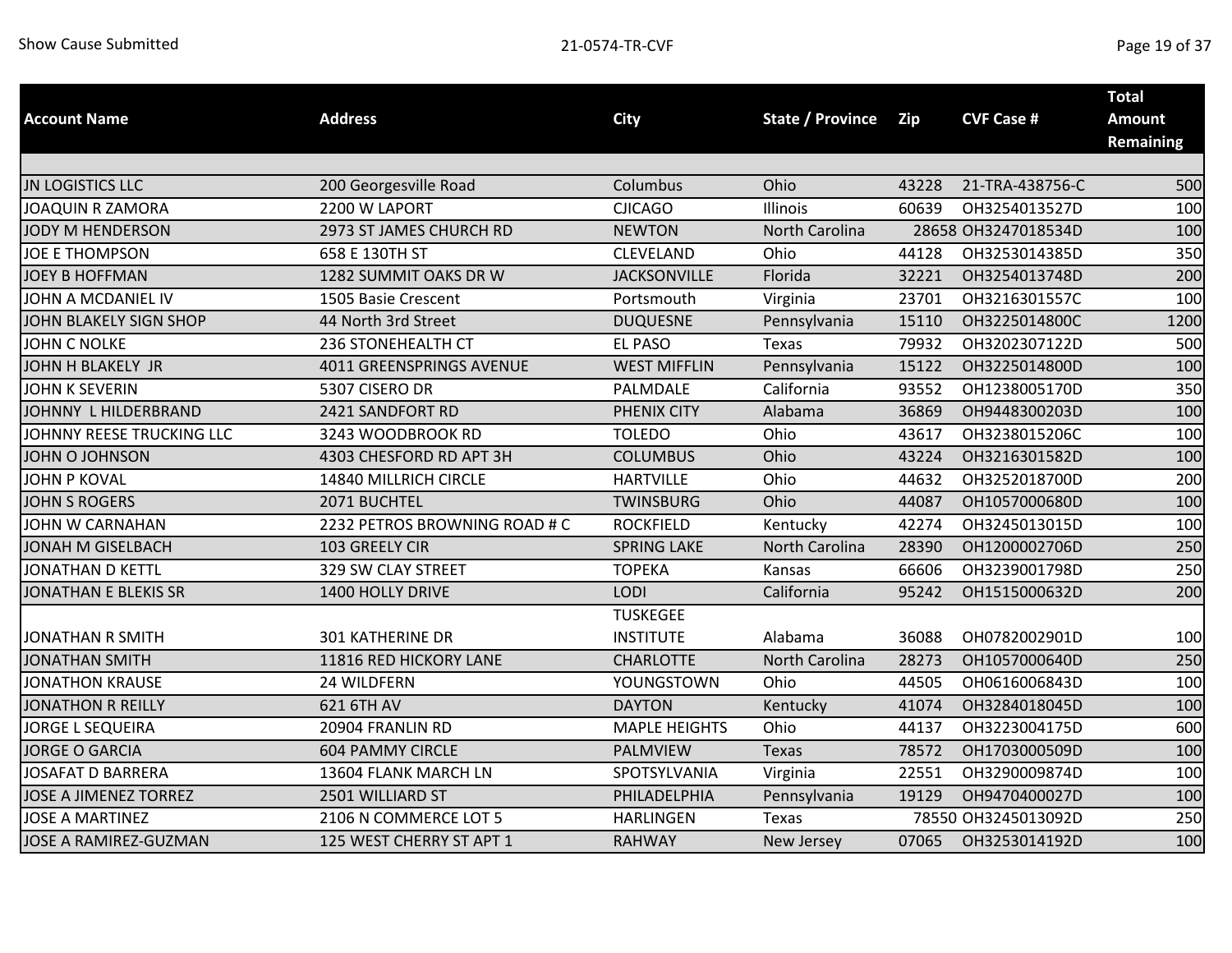|                                     |                               |                       |                         |       |                     | <b>Total</b>     |
|-------------------------------------|-------------------------------|-----------------------|-------------------------|-------|---------------------|------------------|
| <b>Account Name</b>                 | <b>Address</b>                | <b>City</b>           | <b>State / Province</b> | Zip   | <b>CVF Case #</b>   | <b>Amount</b>    |
|                                     |                               |                       |                         |       |                     | <b>Remaining</b> |
|                                     |                               |                       |                         |       |                     |                  |
| <b>JOSE B MATA</b>                  | 10 BELL CT APT C2             | <b>EAST HARTFORD</b>  | Connecticut             | 06108 | OH1772002352D       | 200              |
| <b>JOSE J ORTIZ</b>                 | 1916 E 59TH ST                | <b>CLEVELAND</b>      | Ohio                    | 44103 | OH3253014245D       | 250              |
| JOSE L SANTANA PARRILLA             | 4806 WILLIAMSTOWN BLVD        | LAKELAND              | Florida                 | 33810 | OH3220004546D       | 100              |
| <b>JOSEPH E DAVIS</b>               | 3571 W 126TH ST               | <b>CLEVELAND</b>      | Ohio                    | 44111 | OH3230016225D       | 100              |
| JOSEPH H OLSZEWSKI                  | 463 LYNNVIEW DR               | NORTHFIELD            | Ohio                    | 44067 | OH1057000732D       | 200              |
| JOSE R HERNANDEZ SEGOVIA            | 2900 W HIGHLAND ST APT373     | <b>CHANDLER</b>       | Arizona                 | 85224 | OH3280007214D       | 100              |
| <b>JOSHUA K ANSELL</b>              | 2210 COUNTY LINE RD           | <b>MADISON</b>        | Ohio                    | 44057 | OH3230016269D       | 100              |
| <b>JOSHUA R SCALES</b>              | 740 WHITING AVE               | <b>GALESBURG</b>      | Illinois                | 61401 | OH1532001072D       | 3774             |
| JOSIAH W WANJIKU                    | 1221 A ST NE APT D207         | <b>AUBURN</b>         | Washington              | 98002 | OH3230016317D       | 100              |
| JOY LINE TRUCKERS LLC               | 3321 WHITCOMB AVE             | <b>SOUTH BEND</b>     | Indiana                 | 46614 | OH3246014101C       | 500              |
| J P TRANSPORTATION CO INC           | <b>2518 OXFORD STATE ROAD</b> | MIDDLETOWN            | Ohio                    | 45044 | OH0163000625C       | 1000             |
| J S HELWIG & SON LLC                | 222 Metro Drive               | Terrell               | Texas                   | 75160 | OH3264016748C       | 50               |
| <b>JSJ EXPRESS LLC</b>              | 9353 CANEYVILLE ROAD          | MORGANTOWN            | Kentucky                | 42261 | OH3254013597C       | 250              |
| JTB EXPRESS TRANSPORTATION LLC      | 1981 STONE FOREST DR          | LAWRENCEVILLE         | Georgia                 |       | 30043 OH0765000397C | 100              |
| <b>JTS TRANSPORT LLC</b>            | 748 PENDLEY RD                | <b>WILLOWICK</b>      | Ohio                    | 44095 | OH3288013400C       | 250              |
| JUAN A CARMONA RODRIGUEZ            | 12241 SW 186TH ST             | <b>MIAMI</b>          | Florida                 | 33174 | OH3245013085D       | 200              |
| <b>JUAN C MURILLO</b>               | 1534 CLARENCE AVE             | <b>BERWYN</b>         | Illinois                | 60402 | OH3246014109D       | 100              |
| <b>JUAN J CONTRERAS</b>             | 1214 S FOSTER RD              | <b>SAN JUAN</b>       | Texas                   | 78589 | OH3253014405D       | 100              |
| <b>JUAN M SALINAS</b>               | 11333 S AVE H                 | <b>CHICAGO</b>        | Illinois                | 60617 | OH3280007296D       | 100              |
| <b>JUAN V ANDERSON</b>              | 666 MAXEY RD APT A86          | <b>HOUSTON</b>        | Texas                   | 77013 | OH1778000373D       | 100              |
| JULIAN F ALEXANDER                  | 969 LANE ST                   | <b>GARY</b>           | Indiana                 | 46404 | OH0765000282D       | 100              |
| <b>JULIO ANGEL TORRES</b>           | 4319 Denison Avenue           | Cleveland             | Ohio                    | 44109 | OH3230016090C       | 200              |
| <b>JULIO M CUELLO</b>               | 303 WILLOW RD                 | <b>HARRISBURG</b>     | Pennsylvania            | 17109 | OH0519000741D       | 100              |
| <b>JUSTIN D DOSS</b>                | 3000 NORTH 4TH ST LOT 9       | <b>WYTHEVILLE</b>     | Virginia                | 24382 | OH3235007769C       | 100              |
| <b>JUSTIN P DE RITA</b>             | 1164 TOWNSVIEW PL             | <b>WOOSTER</b>        | Ohio                    | 44691 | OH1772002296D       | 200              |
| JUST IN TIME COURIERS AND LOGISTICS |                               |                       |                         |       |                     |                  |
| SERVICE LLC                         | <b>6563 BENJAMIN DRIVE</b>    | REYNOLDSBURG          | Ohio                    | 43068 | OH0717004586C       | 100              |
| JV TRANSPORTATION INC               | <b>160 SHADY GROVE ROAD</b>   | <b>LEMONT FURNACE</b> | Pennsylvania            | 15456 | OH3210400060C       | 100              |
| <b>KABBA BANGURA</b>                | 11859 HIGHWAY 287             | <b>HASLET</b>         | <b>Texas</b>            | 76052 | OH1931001240D       | 100              |
| KACHI HOLDINGS LLC                  | 4701 SANGAMORE RD STE N100    | <b>BETHESDA</b>       | Maryland                | 20816 | OH1251007869C       | 100              |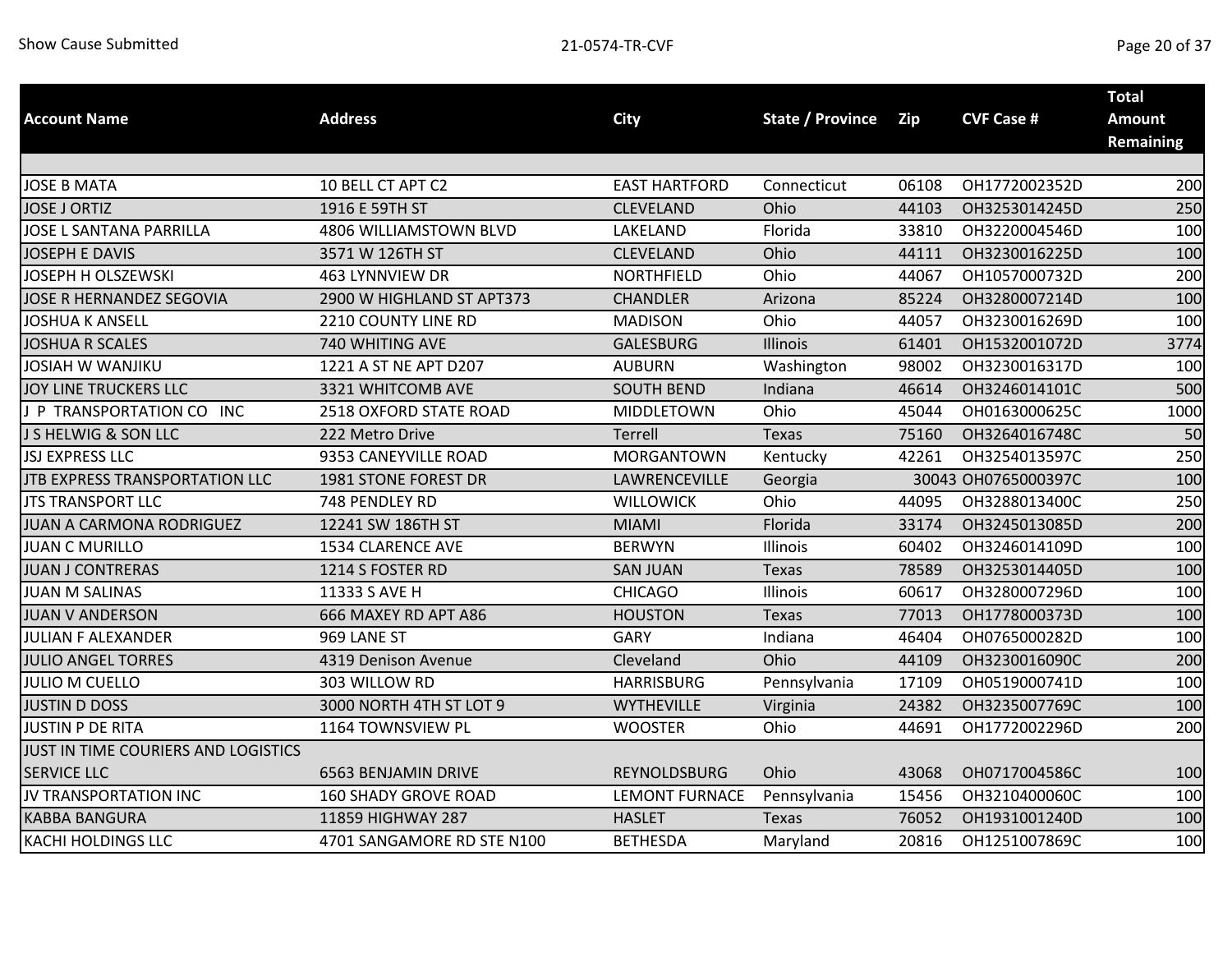| <b>Account Name</b>                    | <b>Address</b>                | <b>City</b>                     | State / Province | Zip    | <b>CVF Case #</b>   | <b>Total</b><br><b>Amount</b><br><b>Remaining</b> |
|----------------------------------------|-------------------------------|---------------------------------|------------------|--------|---------------------|---------------------------------------------------|
|                                        |                               |                                 |                  |        |                     |                                                   |
| KAREL MORALES FERNANDEZ                | 730 SPICEWOOD DR              | LAKELAND                        | Florida          | 33801  | OH3246014221D       | 100                                               |
| <b>KBT TRANS LLC</b>                   | 1825 GRANT AVE APT 31         | PHILADELPHIA                    | Pennsylvania     | 19115  | OH3261011686C       | 100                                               |
| <b>KEELE WAREHOUSING AND LOGISTICS</b> | 90 SUMMERLEA RD               | <b>BRAMPTON</b>                 | Ontario          | L6T4X3 | OH3202307111S       | 952                                               |
| <b>KEEPRUNNIN LOGISTICS CO</b>         | 113 DARWISH DR                | <b>MCDOUNGH</b>                 | Georgia          | 30252  | OH3291013637C       | 100                                               |
| <b>KEITH A MARILUNGO</b>               | 1025 MCCLELLANDTOWN RD        | MCCLELLANDTOWN Pennsylvania     |                  | 15458  | OH3293010030D       | 100                                               |
| <b>KEITH BUSSEY &amp; SONS</b>         | 4435 Clark Station Road       | Greenville                      | Ohio             | 45331  | 21-TRA-434744-C     | 500                                               |
| <b>KEITH L HOLLINGSWORTH</b>           | 13142 CARSON RD               | <b>ORIENT</b>                   | Ohio             | 43146  | OH3235007697D       | 250                                               |
| <b>KEITH L MCKINLEY</b>                | 2826 E 130TH ST APT 304       | <b>CLEVELAND</b>                | Ohio             | 44120  | OH3230016071D       | 100                                               |
| <b>KELLY R JAYNES</b>                  | 7117 COUNTY ROAD 59 LOT 79    | <b>MANSFIELD</b>                | Ohio             | 44904  | OH3220004317D       | 100                                               |
| <b>KENETH L MAYFIELD</b>               | <b>11 TRENTMILL LN APT K</b>  | PIKESVILLE                      | Maryland         | 21208  | OH0700001149D       | 100                                               |
| <b>KENNY FAIRCHILD</b>                 | 9545 ST RT 42                 | WAYNESVILLE                     | Ohio             | 45068  | OH0771000405C       | 140                                               |
| <b>KERRY C VERRIETT</b>                | 8526 RENALD BLVD              | <b>TEMPLE TERRACE</b>           | Florida          | 33687  | OH0568000003D       | 600                                               |
| <b>KEVIN A BULLEN</b>                  | 8515 MAIN ST 3D               | <b>JAMAICA</b>                  | <b>New York</b>  | 11435  | OH1251007936D       | 100                                               |
| <b>KEVIN A BURNHAM</b>                 | 8296 INNSBROOK LN             | <b>SPRINGBORO</b>               | Ohio             | 45066  | OH0771000389D       | 100                                               |
| <b>KEVIN J DASKAL</b>                  | 35402 N 30TH AVE              | <b>PHOENIX</b>                  | Arizona          | 85086  | OH3290009920D       | 100                                               |
| <b>KEVIN L JOHNSON</b>                 | 1320 S STATE ST APT A         | <b>RALEIGH</b>                  | North Carolina   |        | 27610 OH3245013130D | 100                                               |
| <b>KEVIN MORENO</b>                    | 1800 BUCCANEER                | LONGVIEW                        | <b>Texas</b>     | 75604  | OH0616006841D       | 200                                               |
| <b>KGZ TRANSIT INC</b>                 | 6018 N ROCKWELL ST #2         | <b>CHICAGO</b>                  | Illinois         | 60659- | OH3244014401C       | 100                                               |
| <b>KHALIF R ANDERSON</b>               | 143 E DUVALL ST               | PHILADELPHIA                    | Pennsylvania     | 19144  | OH1515000637D       | 200                                               |
| <b>KHAZAR MOTORS</b>                   | 365 Boston Road               | <b>Billerica</b>                | Massachusetts    | 01821  | OH3239001836C       | 600                                               |
| KIBBE OIL & GAS FIELD SERVICES LLC     | 150 HARRISON FOX HILL ROAD    | <b>HARRISON VALLEY</b>          | Pennsylvania     | 16927  | OH3235007762C       | 100                                               |
| KING'S SERVICE LLC                     | 146 MAPLE GROVE ROAD          | <b>GRANTSVILLE</b>              | Maryland         | 21536  | OH3274023390C       | 150                                               |
| <b>KINGARM INC</b>                     | 2118 PLUM GROVE RD UNIT 329   | <b>ROLLING MEADOWS Illinois</b> |                  | 60008  | OH3220004444C       | 100                                               |
| KINGS-MEN TRANSPO LLC                  | 19101 VAN AKEN BLVD. UNIT #2  | <b>SHAKER HEIGHTS</b>           | Ohio             | 44122  | OH3252018826C       | 100                                               |
| <b>KIRK B MORRIS</b>                   | 314 GALEWOOD DR               | <b>NEW CARLISLE</b>             | Ohio             | 45344  | OH3226010824D       | 600                                               |
| <b>KLEEN SWEEP LLC</b>                 | 326 INDUSTRIAL PKWY STE 3     | <b>BOWLING GREEN</b>            | Ohio             | 43402  | OH3217300437C       | 100                                               |
| <b>KLRTRUCKING LLC</b>                 | 1297 CENTENNIAL AVE STE 5-382 | PISCATAWAY                      | New Jersey       | 08854  | OH3244014243C       | 100                                               |
| <b>KORRIAN A ISRAEL</b>                | <b>1638 ROSE PL</b>           | <b>CINCINNATI</b>               | Ohio             | 45237  | OH3267016041D       | 250                                               |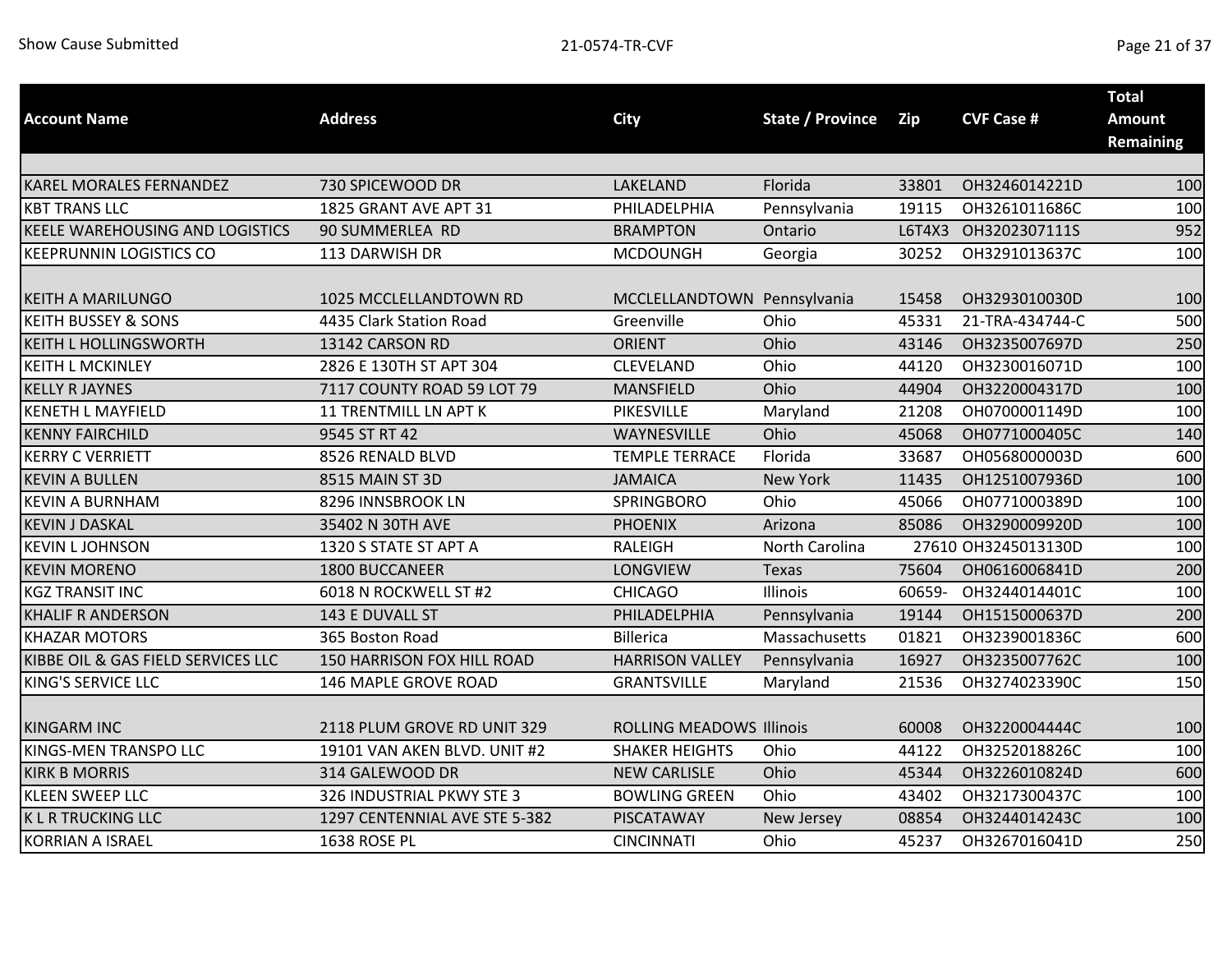| <b>Account Name</b>             | <b>Address</b>               | <b>City</b>         | <b>State / Province</b> | Zip   | <b>CVF Case #</b>   | <b>Total</b><br><b>Amount</b> |
|---------------------------------|------------------------------|---------------------|-------------------------|-------|---------------------|-------------------------------|
|                                 |                              |                     |                         |       |                     | <b>Remaining</b>              |
|                                 |                              |                     |                         |       |                     |                               |
| <b>KSM CARRIER GROUP INC</b>    | 2101 S MICHIGAN AVE APT 2504 | <b>CHICAGO</b>      | Illinois                | 60616 | OH3220004407C       | 150                           |
| <b>KURTZMAN LOGISTIC LLC</b>    | <b>479 SOUTH STREET</b>      | <b>GALION</b>       | Ohio                    | 44833 | 21-CR-428586        | 900                           |
| <b>KWAKU O AMANFO</b>           | 6748 REDAN DR                | <b>INDIANAPOLIS</b> | Indiana                 | 46264 | OH3209302212D       | 200                           |
| <b>KWAME O KWATENG</b>          | 1866 KENNEDY BLVD APT 1E     | <b>JERSEY CITY</b>  | New Jersey              |       | 7305 OH3287004283D  | 100                           |
| <b>LAMAR JACKSON</b>            | 2041 DELTA AVE               | <b>LONG BEACH</b>   | California              | 90801 | OH1441000000D       | 200                           |
| <b>LAMAR TRANS INC</b>          | 4310 W 83RD ST               | <b>CHICAGO</b>      | Illinois                |       | 60652 OH3288013601C | 550                           |
| LANDAIR TRANSPORT INC           | 1 Landair Way                | <b>GREENEVILLE</b>  | Tennessee               | 37743 | OH3282003635C       | 50                            |
| LANDAIR TRANSPORT INC           | 1 Landair Way                | <b>GREENEVILLE</b>  | Tennessee               | 37743 | OH3247018599C       | 100                           |
| LANDAIR TRANSPORT INC           | 1 Landair Way                | <b>GREENEVILLE</b>  | Tennessee               | 37743 | OH3245012965C       | 50                            |
| LANDAIR TRANSPORT INC           | 1 Landair Way                | GREENEVILLE         | Tennessee               | 37743 | OH3235007662C       | 100                           |
| LANDAIR TRANSPORT INC           | 1 Landair Way                | GREENEVILLE         | Tennessee               | 37743 | OH3246014134C       | 150                           |
| LANDAIR TRANSPORT INC           | 1 Landair Way                | GREENEVILLE         | Tennessee               | 37743 | OH3231022595C       | 50                            |
| <b>LAND TRUCKING LLC</b>        | 4225 BINGHAM ST              | <b>DEARBORN</b>     | Michigan                | 48126 | OH3245012955C       | 100                           |
| <b>LANGER TRANSPORT CORP</b>    | 420 ROUTE 440 NORTH          | <b>JERSEY CITY</b>  | New Jersey              | 07305 | OH3223003989C       | 50                            |
| <b>LARRY D RILES</b>            | 1230 MORRISON RD             | <b>UTICA</b>        | Mississippi             | 39175 | OH1367000672D       | 100                           |
| <b>LASTER LLC</b>               | 10200 MEECH AVE              | <b>CLEVELAND</b>    | Ohio                    |       | 44105 OH1057000777C | 50                            |
| LAWRENCE F ATKINS JR            | 8624 BEECHCREST ST.          | <b>HOUSTON</b>      | Texas                   | 77083 | OH0020006333D       | 100                           |
| <b>LAWRENCE W CONROY</b>        | 7962 N TECUMSEH RD           | <b>WALKERTON</b>    | Indiana                 | 46574 | OH3259011015D       | 100                           |
| <b>LAWRENCE W STALEY</b>        | 5923 BEAVER PIKE             | <b>BEAVER</b>       | Ohio                    | 45613 | OH3235007668D       | 100                           |
| LDM TRANSPORTATION AND LOGISTIC |                              |                     |                         |       |                     |                               |
| LLC                             | 11400 MONTGOMERY RD          | <b>BELTSVILLE</b>   | Maryland                | 20705 | OH3239001790C       | 650                           |
| LEE WILLIAMS                    | 2654 BROWNFIELD RD           | <b>COLUMBUS</b>     | Ohio                    | 43232 | OH1575002649C       | 100                           |
| <b>LEONID DEMCHUK</b>           | 6536 SAGEBRUSH WAY           | SACRAMENTO          | California              | 95842 | OH1865001058C       | 50                            |
| <b>LEONID DOVHANYUK</b>         | 1150 VALLEY ROAD APT 5       | <b>STIRLING</b>     | New Jersey              | 07980 | OH1516010962D       | 100                           |
| LEON MUZ INC                    | 2949 WEST PALMAIRE AVENUE    | <b>PHOENIX</b>      | Arizona                 | 85051 | OH1931001326C       | 100                           |
| <b>LESLY L MOLINA</b>           | 14129 SPRING HILL DRIVE      | <b>SPRING HILL</b>  | Florida                 | 34608 | OH1651013483D       | 100                           |
| <b>LEXI TRANSPORT LLC</b>       | 14700 DADE PINE AVE          | <b>MIAMI LAKES</b>  | Florida                 | 33014 | OH1865000944C1      | 50                            |
| <b>GUZMAN TRANSPORT LLC</b>     | 4365 Leesburg Court North    | Columbus            | Ohio                    | 43228 | 21-TRA-435020-C     | 500                           |
| LIBERATO DOMINGUEZ              | 12793 SW 257TH ST            | HOMESTEAD           | Florida                 | 33032 | OH0519000715D       | 100                           |
| LIBERTY HAULERS OF PA INC       | 1355 BUCHANAN TRAIL WEST     | <b>GREENCASTLE</b>  | Pennsylvania            | 17225 | OH1703000606C       | 100                           |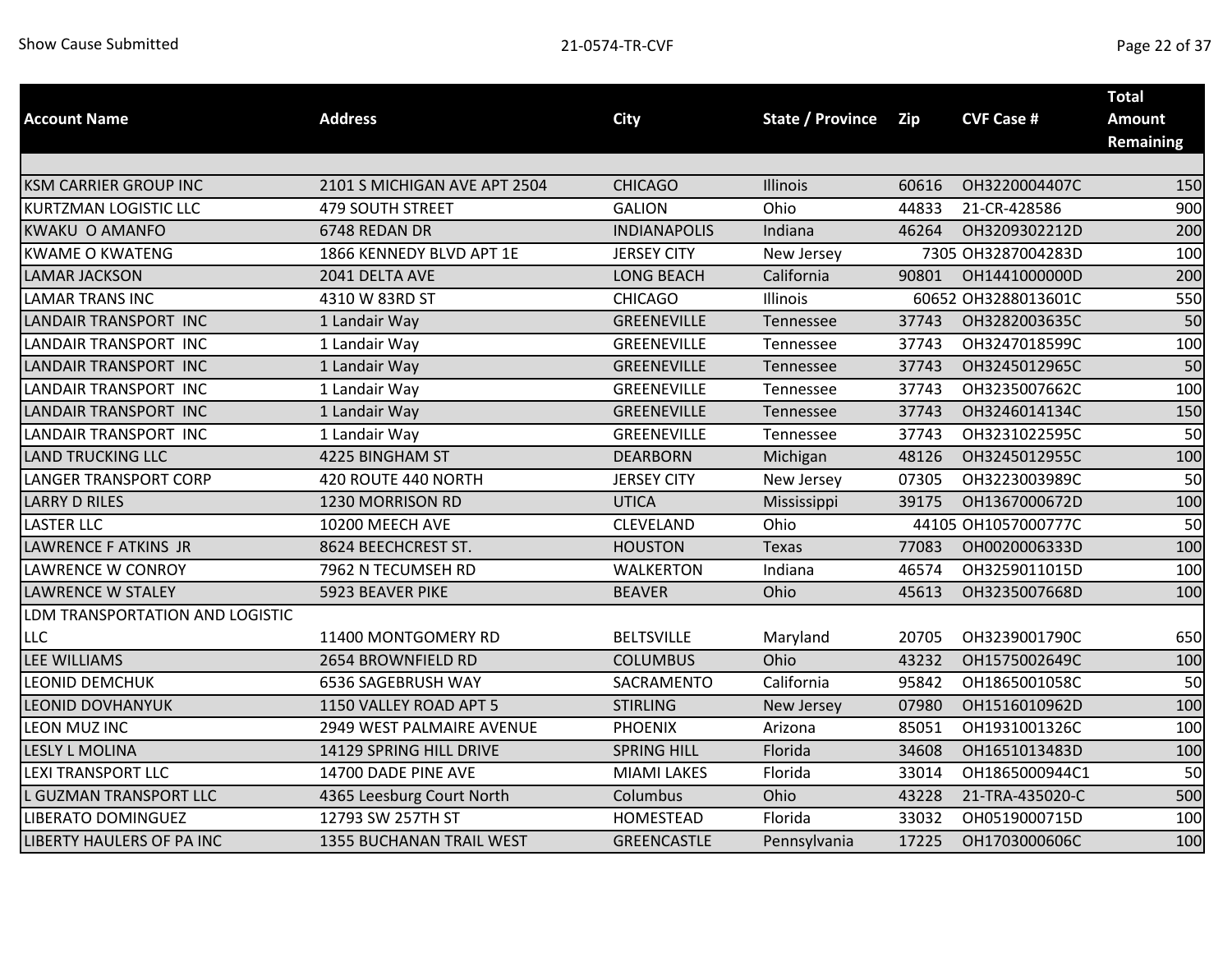|                                        |                                     |                        |                         |       |                     | <b>Total</b>     |
|----------------------------------------|-------------------------------------|------------------------|-------------------------|-------|---------------------|------------------|
| <b>Account Name</b>                    | <b>Address</b>                      | <b>City</b>            | <b>State / Province</b> | Zip   | <b>CVF Case #</b>   | <b>Amount</b>    |
|                                        |                                     |                        |                         |       |                     | <b>Remaining</b> |
|                                        |                                     |                        |                         |       |                     |                  |
| <b>LIBERTY TRANSPORTATION</b>          | 838 CROFT RD                        | <b>GREENSBURG</b>      | Pennsylvania            | 15601 | OH3220004470C       | 50               |
| LIEN M GOMEO LAGO                      | <b>6018 SATTLER PARK DR</b>         | <b>HOUSTON</b>         | Texas                   | 77086 | OH3230016307D       | 350              |
| LIHUI YANG                             | 122 N LINCOLN AVE APT D             | <b>MONTEREY PARK</b>   | California              | 91755 | OH0992006388D       | 100              |
| LIMITED TRANSPORT INC                  | 14901 SW 169TH LN                   | <b>MIAMI</b>           | Florida                 |       | 33187 OH1251007805C | 100              |
| <b>LIQUID TRANSPORT CORP</b>           | 8470 Allison Pointe Boulevard, #400 | Indianapolis           | Indiana                 | 46250 | OH3217300434C       | 100              |
| LIM INTERNATIONAL LLC                  | 4 1ST STREET                        | <b>ELMWOOD PARK</b>    | New Jersey              | 07407 | OH3223004221C       | 50               |
| <b>LLOYD C GLENN</b>                   | 2770 BARDIN RD APT 13304            | <b>GRAND PRAIRIE</b>   | Texas                   | 75052 | OH3292000931D       | 100              |
| LOADOUT & TOW AWAY EXPRESS LLC         | 5060 NAVARRE ROAD SW                | <b>CANTON</b>          | Ohio                    | 44706 | 21-CR-421880        | 2800             |
| LOADOUT & TOW AWAY EXPRESS LLC         | 5060 NAVARRE ROAD SW                | <b>CANTON</b>          | Ohio                    | 44706 | OH3287004326C       | 100              |
| <b>LOGAN R ROCK</b>                    | 484 MERRIWINDS RD                   | <b>CLEARVILLE</b>      | Pennsylvania            | 15535 | OH1251007929D       | 200              |
| <b>LOREN E HUTCHCRAFT</b>              | 1620 BARTRAM RD APT 3302            | <b>JACKSONVILLE</b>    | Florida                 | 32207 | OH0700001157D       | 100              |
| <b>LOUIS D THOMAS</b>                  | 13804 JIB LN                        | LAUREL                 | Maryland                | 20707 | OH3239001719D       | 350              |
| LOVELAND TRANSPORTATION LLC            | 9378 MASON MONTGOMERY RD #320       | <b>MASON</b>           | Ohio                    | 45040 | 21-CR-418153        | 19845            |
| <b>LRC CARRIERS INC</b>                | 1015 MISSION HILLS DR APT D         | <b>GREENWOOD</b>       | Indiana                 |       | 46143 OH0020006386C | 50               |
| <b>LUIS A BURGOS</b>                   | 43558 KYLE ROAD                     | <b>DORSET</b>          | Ohio                    | 44032 | OH1057000604D       | 250              |
| LUIS H JIMENEZ GONZALEZ                | 136 SE 19TH TER                     | <b>CAPE CORAL</b>      | Florida                 | 33990 | OH1796002597D       | 100              |
| <b>LUIS S NETO</b>                     | 7613 MOCCAASIN LN                   | <b>DERWOOD</b>         | Maryland                | 20855 | OH0700001369D       | 100              |
| LYU INC                                | 1671 Franklin Avenue #217           | Kent                   | Ohio                    | 44240 | 21-TRA-433952-C     | 500              |
| <b>M&amp;M REPAIR LLC</b>              | 629 WISES GROVE RD                  | <b>NEW BRIGHTON</b>    | Pennsylvania            | 15066 | OH1057000733C       | 100              |
| MAHER HAZM AHMED AL SAADI              | 1830 FERNEY ST                      | <b>DEARBORN</b>        | Michigan                | 48120 | OH3270013776D       | 100              |
| <b>MAHER K MIKHO</b>                   | 29045 TESSMER CT                    | <b>MADISON HEIGHTS</b> | Michigan                | 48071 | OH1194000336D       | 100              |
| MAINES PAPER & FOOD SERVICE-           |                                     |                        |                         |       |                     |                  |
| <b>MIDWEST INC</b>                     | 199 Oak Leaf Oval                   | Oakwood Village        | Ohio                    | 44146 | 21-TRA-434346-C     | 500              |
| MALAW TRANSPORTATION LLC               | 3038 FOX CHAPLE DR                  | <b>COLUMBUS</b>        | Ohio                    | 43232 | OH3235007785C       | 340              |
| MALIKAT SINGH / BAINS TRANSPORT        | 4111 N. BLYTHE ST 126               | <b>FRESNO</b>          | California              | 93722 | OH0814000046C       | 500              |
| <b>MALIKAT SINGH / BAINS TRANSPORT</b> | 4111 N. BLYTHE ST 126               | <b>FRESNO</b>          | California              | 93722 | OH3240006640C       | 500              |
| MANUEL A LOPEZ RAMIREZ                 | 2629 W LUTHER ST BSMT               | <b>CHICAGO</b>         | <b>Illinois</b>         | 60608 | OH3288013629D       | 350              |
| MARATHON PETROLEUM COMPANY LP          | 539 S MAIN ST., RM 4130             | <b>FINDLAY</b>         | Ohio                    | 45840 | OH3209302217C       | 880              |
|                                        |                                     | <b>OAKBROOK</b>        |                         |       |                     |                  |
| <b>MARCIN J DROGOSZ</b>                | 17W726 BUTTERFIELD RD APT 301       | <b>TERRACE</b>         | Illinois                | 60181 | OH1200002732D       | 200              |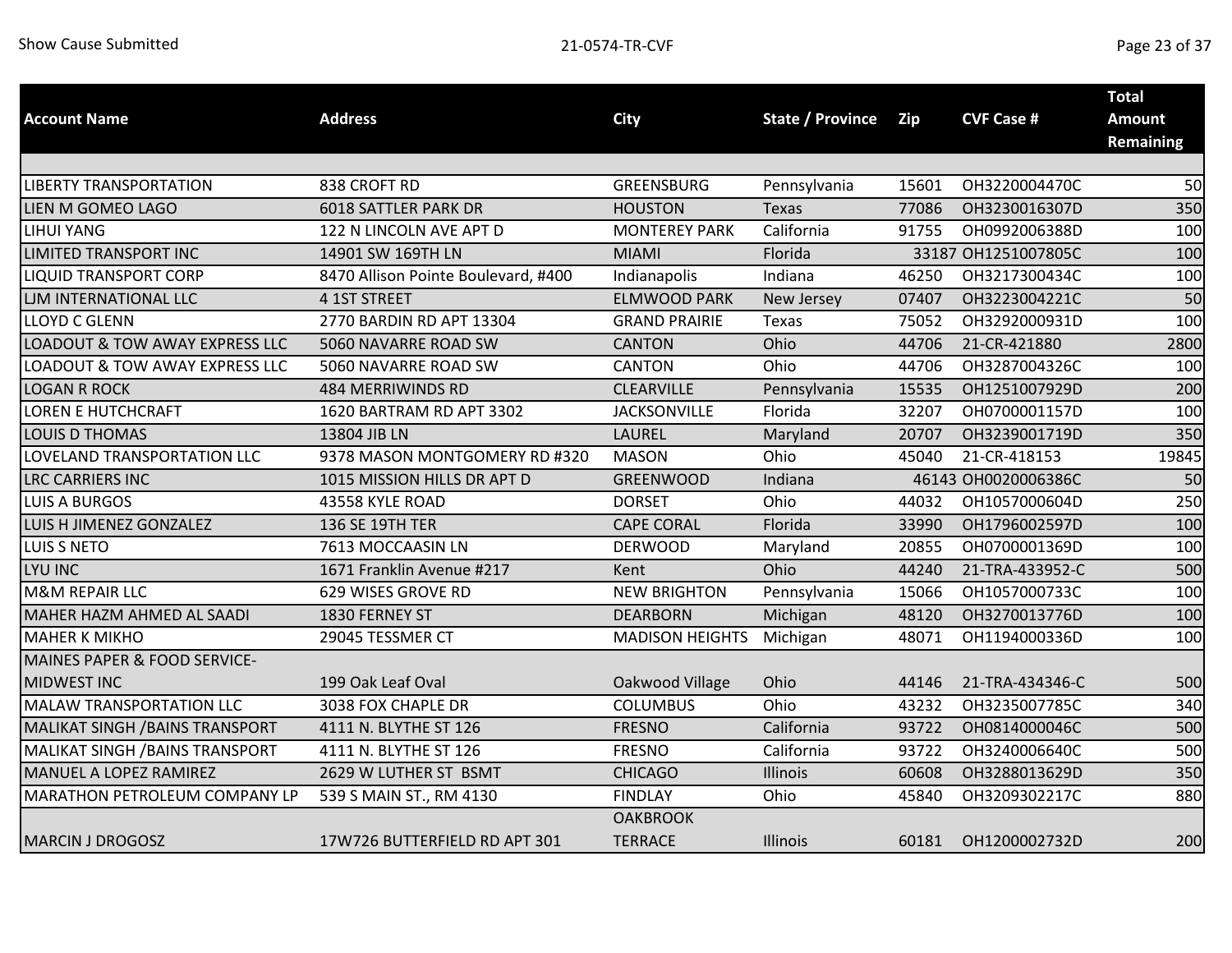|                                 |                            |                       |                         |       |                     | <b>Total</b>     |
|---------------------------------|----------------------------|-----------------------|-------------------------|-------|---------------------|------------------|
| <b>Account Name</b>             | <b>Address</b>             | <b>City</b>           | <b>State / Province</b> | Zip   | <b>CVF Case #</b>   | <b>Amount</b>    |
|                                 |                            |                       |                         |       |                     | <b>Remaining</b> |
|                                 |                            |                       |                         |       |                     |                  |
| <b>MARCUS J JACKSON</b>         | 1109 CAMPBELL ST           | <b>HIGH POINT</b>     | North Carolina          | 27262 | OH1822000269D       | 100              |
| <b>MARCUS T TYREE</b>           | 615 ARMO AVE               | <b>HAMILTON</b>       | Ohio                    | 45013 | OH3254013803D       | 100              |
| <b>MARIAM SHARMAKOVA</b>        | 2123 BAY RIDGE AVE 1       | <b>BROOKLYN</b>       | New York                | 11204 | OH3220004568D       | 250              |
| <b>MARK A CRABTREE</b>          | 2911 MILL BR RD            | <b>KENOVA</b>         | West Virginia           |       | 25530 OH3291013679D | 100              |
| <b>MARK S SUVER</b>             | 938 EGYPTIAN CIR #B        | <b>CORPUS CHRISTI</b> | Texas                   | 78411 | OH1200002752D       | 3034             |
| <b>MARK S SUVER</b>             | 938 EGYPTIAN CIR #B        | <b>CORPUS CHRISTI</b> | Texas                   | 78411 | OH3230016122D       | 200              |
| <b>MARK STEVEN SUVER</b>        | 938 Egyptian Circle #B     | Corpus Christi        | Texas                   | 78412 | OH1200002752C       | 500              |
| <b>MARK STEVEN SUVER</b>        | 938 Egyptian Circle #B     | Corpus Christi        | <b>Texas</b>            | 78412 | OH3230016122C       | 850              |
| MARLOW A MCCOLLUM               | 1688 E LESLIE AVE          | <b>QUEEN CREEK</b>    | Arizona                 | 85140 | OH1251007812D       | 100              |
| <b>MARVIN A GLOVER</b>          | 3103 CLEAR LAKE WAY APT A  | <b>INDIANAPOLIS</b>   | Indiana                 | 46227 | OH0765000233D       | 100              |
| <b>MARVIN C TILLMAN</b>         | <b>26 19TH AVE</b>         | <b>NEWARK</b>         | New Jersey              | 07108 | OH1238005241D       | 350              |
| <b>MARVIN LOGISTICS LLC</b>     | <b>PO BOX 100</b>          | WARROAD               | Minnesota               |       | 56763 OH0921000175C | 50               |
| <b>MARY D DALLY</b>             | 17109 Ridge Creek Road     | Strongsville          | Ohio                    | 44136 | OH3253014149D       | 500              |
| MATT COCHRANS TRUCKING LLC      | 7343 CIRCLE 33 RD          | NELSONVILLE           | Ohio                    | 45764 | OH3216301577C       | 300              |
| MATTHEW A BRINKMEIER            | 6640 PEARL RD APT 709      | PARMA HEIGHTS         | Ohio                    | 44130 | OH3253014340D       | 350              |
| <b>MATTHEW R ORAHOOD</b>        | 6071 CO RD 303             | <b>CARL JUCTION</b>   | Missouri                | 64834 | OH3254013581D       | 100              |
| MAZ LOGISTIX LLC                | 8901 ALDRICH AVE S APT 201 | <b>BLOOMINGTON</b>    | Minnesota               |       | 55420 OH3245012969C | 100              |
| MCCORD FAMILY TRUCKING LLC      | 1919 S F ST                | <b>ELWOOD</b>         | Indiana                 |       | 46036 OH1721002034C | 150              |
| MCCRAY ELITE TRANSPORTATION LLC | 821 S POLK ST APT 1617     | <b>DESOTO</b>         | Texas                   |       | 75115 OH0765000349C | 100              |
| MCLEOD EXPRESS LLC              | 5002 CUNDIFF COURT         | <b>DECATUR</b>        | Illinois                | 62526 | OH3293010024C       | 50               |
| MCLEOD EXPRESS LLC              | 5002 CUNDIFF COURT         | <b>DECATUR</b>        | Illinois                | 62526 | OH1597000138C       | 50               |
| MCNEILAN TRASH REMOVAL          | <b>PO BOX 275</b>          | <b>WEST UNION</b>     | Ohio                    |       | 45693 OH0593003043C | 50               |
| MELL COURT LOGISTIC LLC         | 12026 JAPANESE MAPLE ST    | <b>JACKSONVILLE</b>   | Florida                 |       | 32218 OH1251007791C | 100              |
| <b>MELTON TRUCK LINES INC</b>   | 808 N. 161ST EAST AVE      | <b>TULSA</b>          | Oklahoma                | 74116 | OH3212300841C       | 1080             |
| <b>MESA S LESNIER</b>           | 757 CURTISS PKWY APT 116   | <b>MIAMI SPRINGS</b>  | Florida                 | 33165 | OH1569004766D       | 100              |
| MICHAEL C GRAY                  | 3669 South Ridge Road      | Perry                 | Ohio                    | 44081 | OH3230016269C       | 500              |
| MICHAEL C LITTLEJOHN            | 2021 HARVEST LN UNIT 26    | <b>CHARLOTTE</b>      | North Carolina          | 28210 | OH1515000624D       | 100              |
| <b>MICHAEL D PARRIS</b>         | <b>65 FARLEY ST</b>        | WAYNESVILLE           | <b>North Carolina</b>   | 28786 | OH1772002316D       | 100              |
| MICHAEL E MARTIN                | 516 N KINZIE PL            | <b>THORNTON</b>       | Illinois                | 60476 | OH1931001283D       | 450              |
| MICHAEL E MCCANTS               | 1618 AMELIA ST             | <b>NORFOLK</b>        | Virginia                | 23504 | OH3284018175D       | 100              |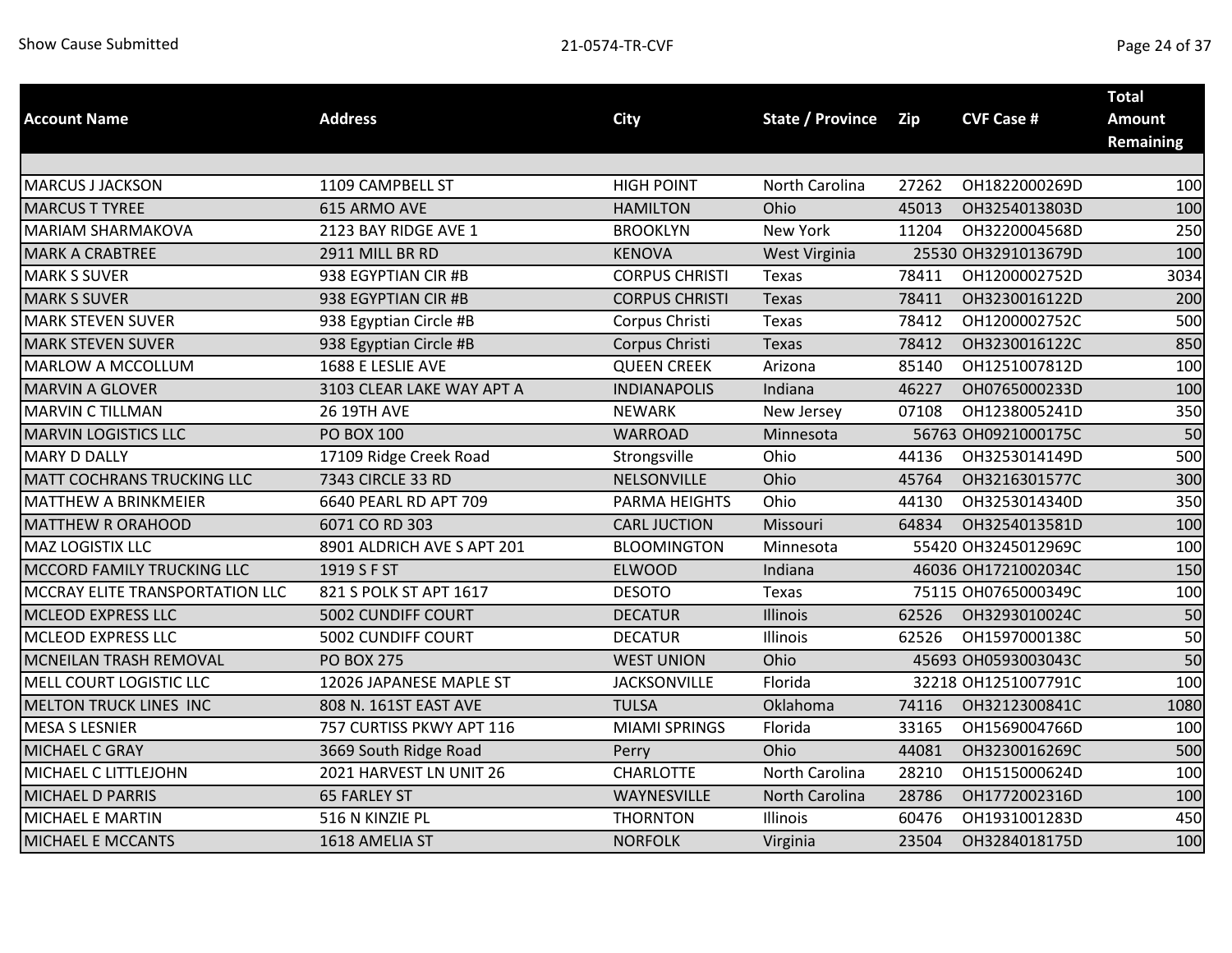|                                               |                             |                        |                         |       |                     | <b>Total</b>     |
|-----------------------------------------------|-----------------------------|------------------------|-------------------------|-------|---------------------|------------------|
| <b>Account Name</b>                           | <b>Address</b>              | <b>City</b>            | <b>State / Province</b> | Zip   | <b>CVF Case #</b>   | <b>Amount</b>    |
|                                               |                             |                        |                         |       |                     | <b>Remaining</b> |
|                                               |                             |                        |                         |       |                     |                  |
| MICHAEL J GOLDBERG                            | 7723 TYLER BLVD LOT 225     | <b>WEST CHESTER</b>    | Ohio                    | 45069 | OH3247018499D       | 100              |
| MICHAEL J GUTIERREZ LEIVA                     | 1265 WEST 24TH ST           | <b>HIALEAH</b>         | Florida                 | 33010 | OH3230015969D       | 100              |
| MICHAEL L HYATT                               | 1368 HIGHWAY 31             | <b>ATMORE</b>          | Alabama                 |       | 36502 OH3247018617D | 100              |
| <b>MICHAEL L STENSON</b>                      | 687 JEFFERSON ST            | <b>BEDFORD</b>         | Ohio                    | 44146 | OH3233012558D       | 250              |
| MICHAEL P MUGAN                               | 2310 GINA ANNE CT           | <b>SAINT CLOUD</b>     | Minnesota               | 34772 | OH1569004771D       | 100              |
| MICHAEL SMALL                                 | 19000 LAKE ROAD #5409       | <b>ROCKY RIVER</b>     | Ohio                    | 44116 | OH3231022565C       | 100              |
| MICHAEL S TOPLEY                              | 133 ATLANTIC STREET 19      | <b>HACKENSACK</b>      | New Jersey              | 07601 | OH1251007888D       | 350              |
| MICHAEL W CROSS                               | <b>47 LAKEVIEW DR</b>       | <b>MIDWAY</b>          | Georgia                 |       | 31320 OH3220004544D | 200              |
| MICHEL CABRERA SANCHEZ                        | 257 N EXPRESSWAY            | <b>BROWNSVILLE</b>     | Texas                   | 78520 | OH3223004085D       | 100              |
|                                               |                             |                        |                         |       |                     |                  |
| MIDWEST TRANSPORTATION GROUP INC 2625 N MAJOR |                             | <b>CHICAGO</b>         | Illinois                | 60639 | OH3246014109C       | 50               |
| MIGUEL A GARICA RODRIGUEZ                     | 310 ELM ST APT R1           | <b>SYRACUSE</b>        | <b>New York</b>         | 13203 | OH0700001290D       | 100              |
| <b>MIKAL S JONES</b>                          | 265 E 4TH ST                | <b>SN BERNDNO</b>      | California              | 92415 | OH1532000993D       | 3174             |
| MILLER TRANS EXPRESS LLC                      | 6410 MCHUGH PL              | <b>CINCINNATI</b>      | Ohio                    | 45213 | OH0593003012C       | 100              |
| <b>MILO HENRY</b>                             | 2079 S KIRKMAN RD APT 143   | <b>ORLANDO</b>         | Florida                 | 32811 | OH3264016661D       | 100              |
| MK CARRIERS LLC                               | 2580 N CASSADY AVE          | <b>COLUMBUS</b>        | Ohio                    | 43219 | OH3264016797C       | 50               |
| MMD TRANSPORT CORPORATION                     | <b>257 N EXPRESSWAY</b>     | <b>BROWNSVILLE</b>     | Texas                   | 78520 | OH3223004085C       | 100              |
| MMP SERVICES INC                              | 491 LEHIGH RD               | <b>Rochester Hills</b> | Michigan                | 48307 | OH0992006315C       | 50               |
| MOHAMED A KAVIRO                              | 1322 N 24TH PL              | MILWAUKEE              | Wisconsin               | 53205 | OH3253014242D       | 350              |
| MONARCHOS CARRIERS LLC                        | 7406 MICHIGAN AVE APT 17    | LAREDO                 | Texas                   |       | 78045 OH3238015134C | 100              |
| <b>MON CITY SUPPLY</b>                        | 1101 Railroad Street        | Monongahela            | Pennsylvania            | 15063 | OH1251007895C       | 1850             |
| MON PRIDE EXPRESS INC                         | 1715 FOREST COVE DR APT 104 | <b>MT PROSPECT</b>     | Illinois                | 60056 | OH0765000371C       | 50               |
| <b>MORGAN R MANULOW JR</b>                    | 13730 NE 47TH AVE           | <b>ANTHONY</b>         | Florida                 | 32617 | OH3230016285D       | 100              |
| <b>MORRIS LOGISTICS LLC</b>                   | 2833 MEADOWLAKE DR E APT 3  | <b>MEMPHIS</b>         | Tennessee               |       | 38115 OH3264016812C | 50               |
| <b>MSM TRANSPORT LLC</b>                      | 257 GEORGE ST               | <b>HARTFORD</b>        | Connecticut             | 06114 | OH0519000749C       | 100              |
| M S TRANSPORTATION & HEAVY HAUL               |                             |                        |                         |       |                     |                  |
| LLC                                           | 2989 COUNTY ROAD 25         | CARDINGTON             | Ohio                    | 43315 | OH3247018589C       | 500              |
| MUHIDIN A MOHAMED                             | 2001 WESTBROOK VILLAGE DR   | <b>COLUMBUS</b>        | Ohio                    | 43228 | OH3237013668D       | 100              |
| MUHUMAD O YUSUF                               | 940 W 8TH ST TRLR 17        | <b>LEXINGTON</b>       | Nebraska                | 6850  | OH3264016648D       | 100              |
| <b>NAT SERVICES INC</b>                       | 6600 GRANT AVE              | <b>CLEVELAND</b>       | Ohio                    | 44105 | OH3223004199C       | 300              |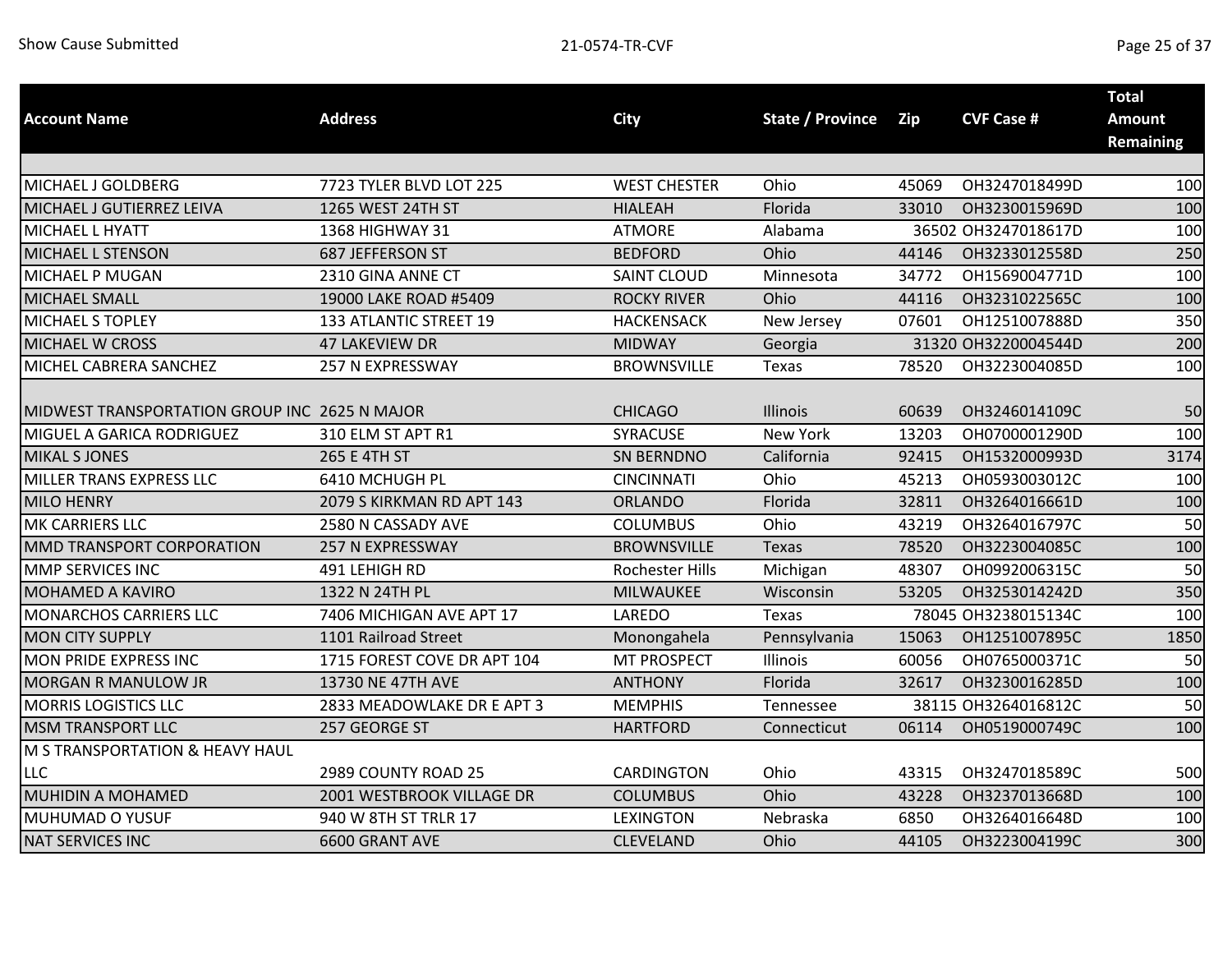| <b>Account Name</b>             | <b>Address</b>               | <b>City</b>                        | <b>State / Province</b> | <b>Zip</b> | <b>CVF Case #</b>   | <b>Total</b><br><b>Amount</b><br><b>Remaining</b> |
|---------------------------------|------------------------------|------------------------------------|-------------------------|------------|---------------------|---------------------------------------------------|
| <b>NAVCHIT S BHULLAR</b>        | 2462 HILLSDALE DR            | <b>BEAVERCREEK</b>                 | Ohio                    | 45431      | OH3240006640D       | 100                                               |
| <b>NEIL R OUELLETTE</b>         | 4811 WESTCHESTER DR APT 120  | <b>AUSTINTOWN</b>                  | Ohio                    | 44515      | OH3281019436D       | 100                                               |
| <b>NELSON MARTINEZ-TORRES</b>   | 801 CURTISS DR               | <b>OPA LOCKA</b>                   | Florida                 | 33054      | OH3246014092D       | 100                                               |
| <b>NEWPORT TANK CONTAINERS</b>  | <b>80 DOREMUS AVE</b>        | <b>NEWARK</b>                      | New Jersey              | 07105      | OH3211302644S       | 390                                               |
| NEXT DAY AUTO GROUP LLC         | 343 N WOOD DALE RD STE 201   | <b>WOOD DALE</b>                   | Illinois                | 60191      | OH3288013605C       | 600                                               |
| NEXT DAY AUTO GROUP LLC         | 343 N WOOD DALE RD STE 201   | <b>WOOD DALE</b>                   | Illinois                | 60191      | OH3230016166C       | 200                                               |
| NEXT DAY AUTO GROUP LLC         | 343 N WOOD DALE RD STE 201   | <b>WOOD DALE</b>                   | Illinois                | 60191      | OH1200002795C       | 150                                               |
| NEXT DAY AUTO GROUP LLC         | 343 N WOOD DALE RD STE 201   | <b>WOOD DALE</b>                   | Illinois                | 60191      | OH3230016095C       | 200                                               |
| <b>NEXT DAY AUTO GROUP LLC</b>  | 343 N WOOD DALE RD STE 201   | <b>WOOD DALE</b>                   | Illinois                | 60191      | OH3290009886C       | 100                                               |
| NFI INTERACTIVE LOGISTICS LLC   | 1515 BURNT MILL ROAD         | <b>CHERRY HILL</b>                 | New Jersey              | 08003      | OH1597000132C       | 100                                               |
| <b>NHIAL B BOL</b>              | 4535 N 66TH ST APT 36        | <b>OMAHA</b>                       | Nebraska                | 68104      | OH3230016009D       | 100                                               |
| <b>NICHOLAS D WILLIAMS</b>      | 1400A WEST ST #12            | <b>UNION GROVE</b>                 | Wisconsin               | 53182      | OH0700001260D       | 100                                               |
| NICHOLAS J STEVENS              | 10134 COPPERHEAD RD NW APT A | <b>SUGARCREEK</b>                  | Ohio                    | 44681      | OH0700001423D       | 100                                               |
| <b>NORFOLK SOUTHERN RAILWAY</b> | 3155 SHARON RD               | SHARONVILLE                        | Ohio                    | 45241      | OH3202307102S       | 240                                               |
| <b>NORMAN L DISMUKE</b>         | N161W18952 OAKLAND DR        | <b>JACKSON</b>                     | Wisconsin               | 53037      | OH1251007851D       | 200                                               |
| N T SOLUTIONS INC               | 4016 JOLIET AVE              | <b>LYONS</b>                       | Illinois                | 60534      | OH1865001089C       | 50                                                |
| <b>NURFISSE</b>                 | 53 JORDANA DR                | <b>GAHANNA</b>                     | Ohio                    | 43230      | OH3235007702D       | 100                                               |
| O AND D TOWING LLC              | 40 Roseanna Drive            | Toledo                             | Ohio                    | 43615      | 21-TRA-434404-C     | 500                                               |
| O C CLUSS LUMBER COMPANY        | P O BOX 696                  | <b>UNIONTOWN</b>                   | Pennsylvania            | 15401      | OH1642003133C       | 100                                               |
| OCEAN TO OCEAN TRANPORT INC     | 118 PLEASANT AVE             | <b>DAYTON</b>                      | Ohio                    | 45403      | OH0944003320C       | 150                                               |
| OHIO MACHINERY COMPANY          | 3993 E ROYALTON RD           | <b>BROADVIEW</b><br><b>HEIGHTS</b> | Ohio                    | 44147      | OH3220004393C       | 100                                               |
| OKA TRANSPORT LLC               | 3340 FRANSCISCO STREET       | <b>PITTSBURGH</b>                  | Pennsylvania            | 15204      | OH3239001761C       | 100                                               |
| OLD BUCK TRANSPORT LLC          | <b>4809 CHISHOLM TRAIL</b>   | WEATHERFORD                        | Texas                   |            | 76087 OH1532001135C | 100                                               |
| OMAR SANTIESTEBAN GARZON        | 3050 CHINA BERRY COURT       | KISSIMMEE                          | Florida                 | 34746      | OH3288013517D       | 100                                               |
| <b>OMEGA HOLDING LLC</b>        | 7240 OHIO AVENUE             | <b>CINCINNATI</b>                  | Ohio                    | 45236      | 21-TRA-435029-C     | 500                                               |
| ON THE VIRG TRANSPORT LLC       | <b>12333 E OUTER DR</b>      | <b>DETROIT</b>                     | Michigan                |            | 48224 OH3238015180C | 50                                                |
| OREN C WALKER                   | 1100 SW 4TH AVE              | FORT LAUDERDALE                    | Florida                 |            | 33315 OH3244014270D | 100                                               |
| <b>ORENZO L MCNEILL</b>         | 2500 BATTERHAYES RD APT 204  | <b>RALEIGH</b>                     | <b>North Carolina</b>   | 27615      | OH0700001250D       | 350                                               |
| ORLANDO M VIDAL                 | 3011 SW 112 AVE              | <b>MIAMI</b>                       | Florida                 | 33165      | OH1367000648D       | 100                                               |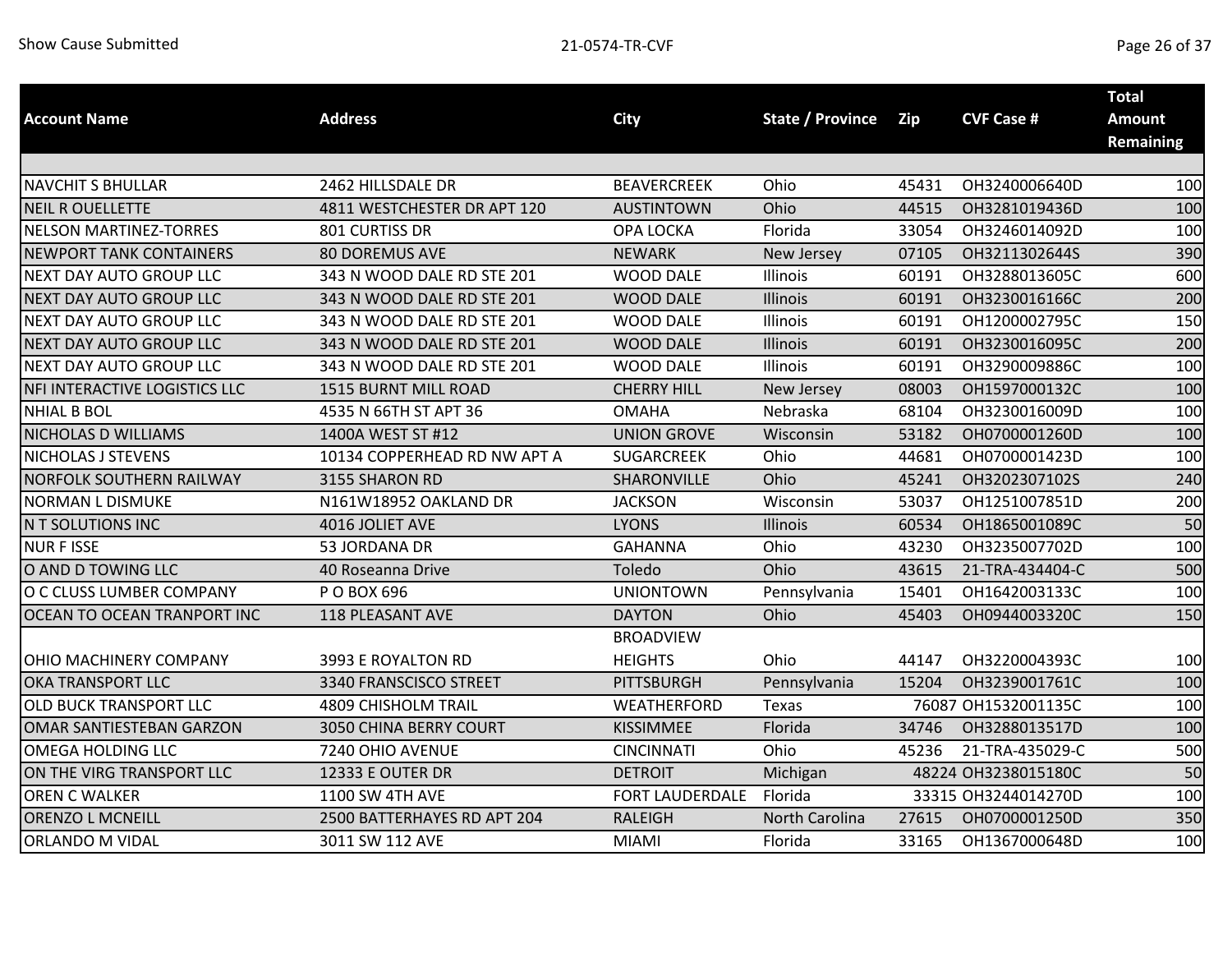|                                 |                               |                    |                         |       |                       | <b>Total</b>                      |
|---------------------------------|-------------------------------|--------------------|-------------------------|-------|-----------------------|-----------------------------------|
| <b>Account Name</b>             | <b>Address</b>                | <b>City</b>        | <b>State / Province</b> | Zip   | <b>CVF Case #</b>     | <b>Amount</b><br><b>Remaining</b> |
|                                 |                               |                    |                         |       |                       |                                   |
| OSCAR APIPILHUASCO-AMADOR       | 3653 PEARL ST RD              | <b>BELVIDERE</b>   | Illinois                | 61008 | OH3267015981D         | 100                               |
| <b>OSHAY J CARSWELL</b>         | 2530 BUNDY DR APT B           | CLEVELAND          | Ohio                    | 44104 | OH3253014284D         | 350                               |
| <b>OSVALDO L AROCHA</b>         | 6817 ARMAND DR                | <b>TAMPA</b>       | Florida                 | 33634 | OH1575002508D         | 500                               |
| OWL TRANSPORT INC               | 11650 CHERRY AVE APT 13E      | <b>FONTANA</b>     | California              | 92337 | OH0717004637C         | 50                                |
| P&B INTERMODAL SERVICES LIMITED |                               |                    |                         |       |                       |                                   |
| <b>LIABILITY COMPANY</b>        | 22 HUDSON PL STE 5N           | <b>HOBOKEN</b>     | New Jersey              |       | 7030 OH3235007701C    | 150                               |
| PALLETS PLUS LLC                | 657 N WAYNE AVE               | <b>CINCINNATI</b>  | Ohio                    | 45215 | OH3254013790C         | 50                                |
| PASCAL J KALAMA                 | 16554 BROADFORD LN            | <b>CLERMONT</b>    | Florida                 | 34714 | OH0700001370D         | 100                               |
| PATRICK I PATTON                | 914 FAIRBANKS CIR             | <b>DUNCANVILLE</b> | Texas                   | 75137 | OH1057000254D         | 100                               |
| PATRICK J BENNETT               | 12381 BEAVER CREEK RD         | SALEM              | Ohio                    | 44460 | OH1772002383D         | 100                               |
| PAUL A PASCHUCK                 | 110 LEE DRIVE APT 10          | <b>MOON TWSHP</b>  | Pennsylvania            | 15108 | OH3225014799D         | 100                               |
| PAXTON TRUCKING INC             | 1027 HAZEL ST                 | <b>AKRON</b>       | Ohio                    | 44305 | OH3252018744C         | 1000                              |
| PETER K BINNEY                  | 4315 CHESFORD RD APT 3A       | COLUMUS            | Ohio                    | 43224 | OH3216301568D         | 450                               |
| PETER K MANGARA                 | 1801 WOODBROOK CIR APT G      | <b>ALABASTER</b>   | Alabama                 | 35007 | OH3259010941D         | 100                               |
| PETER MITCHELL                  | 404 GREEN ACRES APT 34        | SANDUSKY           | Michigan                | 48471 | OH1251007971C         | 1550                              |
| PETRA LOGISTICS INC             | 14011 BROOKPARK RD APT 107B   | <b>BROOKPARK</b>   | Ohio                    | 44142 | OH3223004062C         | 100                               |
| PGT TRUCKING INC                | 4200 Industrial Blvd          | Aliquippa          | Pennsylvania            | 15001 | OH1482002112C         | 100                               |
| PHD LOGISTICS LLC               | 2536 SHORTER AVE NW           | <b>ROME</b>        | Georgia                 | 30165 | OH1822000204C         | 100                               |
| PHILLIP R BARREN                | 5910 N 12TH ST                | PHILADELPHIA       | Pennsylvania            | 19141 | OH3226010721D         | 100                               |
| PHONESAVANH PHANKHAMSAO         | 3818 E ALAMOS AVE APT 116     | <b>FRESNO</b>      | California              | 93726 | OH3264016716D         | 250                               |
| PIERRE C LEECH                  | 400 W. 4TH ST.                | CARUTHERSVILLE     | Missouri                | 63830 | OH1358000118D         | 100                               |
| PORT DARE                       | 6360 LYTERS LN                | <b>HARRISBURG</b>  | Pennsylvania            | 17111 | OH3230016207D         | 350                               |
| PRESTON L LILLIE                | 13243 S HOUSTON AVE           | <b>CHICAGO</b>     | Illinois                | 60633 | OH3288013650D         | 3174                              |
| PRIMITIVE ENERGY LLC            | 1914 S IOWA ST                | <b>PECOS</b>       | Texas                   | 79772 | OH3248015480C         | 100                               |
| PRIVATE PROPERTY IMPOUNDS LLC   | 1120 Dartmoor Avenue          | Parma              | Ohio                    | 44134 | OH1057000779C         | 250                               |
| PROSPERE LOGISTICS INC          | 6153 KNOLL WAY DR APT 203     | <b>WILLOWBROOK</b> | Illinois                | 60527 | OH3223004014C         | 150                               |
| PRUDENT TRANSPORT SERVICES INC  | 1959 UPPER WATER ST UNIT 1340 | <b>HALIFAX</b>     | Nova Scotia             |       | B3J 3N2 OH1482002099C | 150                               |
| PYRAMID MOVING INC              | 1729 WALTERS DR               | <b>PLANO</b>       | Texas                   | 75023 | OH1554011178C         | 100                               |
| <b>QBALL EXPRESS LLC</b>        | PO BOX 106                    | <b>SUGARCREEK</b>  | Ohio                    | 44681 | OH3274023237C         | 500                               |
| <b>QORAH MOHAMED</b>            | 3241 GREENBROOK CT            | <b>COLUMBU</b>     | Ohio                    | 43224 | OH1575002547D         | 100                               |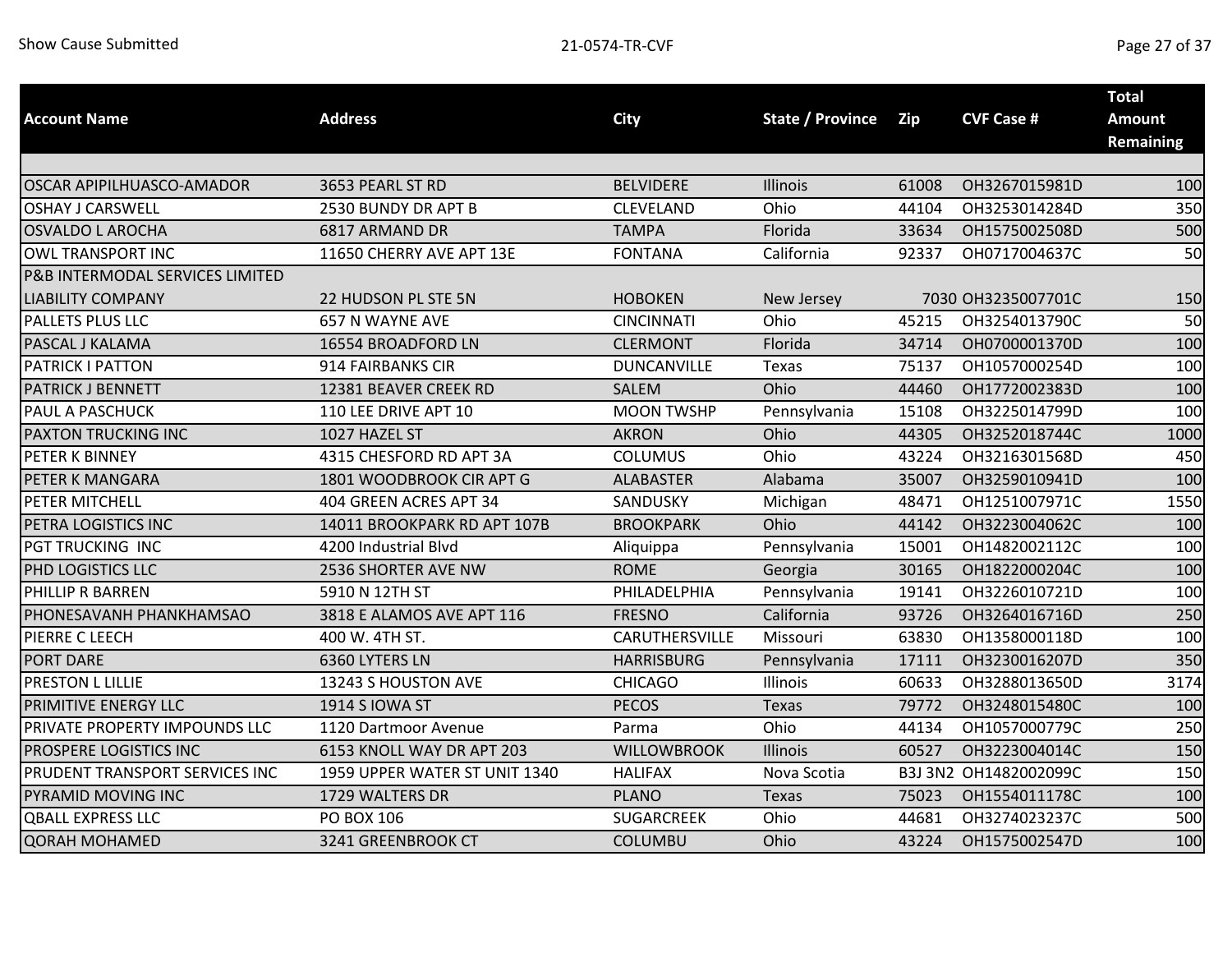| <b>Account Name</b>                                        | <b>Address</b>              | <b>City</b>          | <b>State / Province</b> | <b>Zip</b> | <b>CVF Case #</b>   | <b>Total</b><br>Amount<br><b>Remaining</b> |
|------------------------------------------------------------|-----------------------------|----------------------|-------------------------|------------|---------------------|--------------------------------------------|
|                                                            |                             |                      |                         |            |                     |                                            |
| QUEEN OF THE SOUTH LOGISTICS INC                           | 75 UNIVERSITY CT APT B      | <b>NASHVILLE</b>     | Tennessee               |            | 37210 OH3220004544C | 100                                        |
| <b>QUENTIN A DILS</b>                                      | <b>88 PINECREST DRIVE</b>   | <b>WASHINGTON</b>    | West Virginia           | 26181      | OH3285013702D       | 100                                        |
| <b>QUENTIN J SMITH</b>                                     | 2419 AYLESBURY LOOP APT 162 | <b>DECATUR</b>       | Ohio                    | 30034      | OH3293010005D       | 100                                        |
| <b>QUEST EXPRESS INC</b>                                   | 11824 SW 232nd Ln           | Homestead            | Florida                 | 33032      | OH3282003620C       | 100                                        |
| <b>QUICKHAUL TRUCKING LLC</b>                              | <b>47 FRANKLIN ST</b>       | <b>S BOUND BROOK</b> | New Jersey              |            | 8880 OH3281019494C  | 150                                        |
| <b>QUINN A BELL</b>                                        | 23601 KENSINGTON ST         | <b>TAYOR</b>         | Michigan                | 48180      | OH1331003232D       | 100                                        |
| R & T EXPRESS LLC                                          | 20 HAGEN CV                 | <b>HOLLY SPRINGS</b> | Mississippi             | 38635      | OH1367000701C       | 150                                        |
| <b>R1 TRANS LOGISTICS INC</b>                              | <b>179 PEACE DRIVE</b>      | <b>FOREST CITY</b>   | <b>North Carolina</b>   | 28043      | OH0432001685C       | 500                                        |
| RAEDEON ELITE TRANSPORT LLC                                | 5727 ARDREY KELL RD         | <b>CHARLOTTE</b>     | North Carolina          | 28277      | OH3264016761C       | 250                                        |
| RAFAEL F FERNANDEZ                                         | 3006 JUNCTION DR            | <b>HOUSTON</b>       | <b>Texas</b>            | 77045      | OH3264016764D       | 100                                        |
| <b>RAJESH KUMAR</b>                                        | 311 BRYANT AVE # 311        | NEW HYDE PARK,       | <b>New York</b>         | 11040      | OH3288013562D       | 250                                        |
| <b>RALPH LASKER</b>                                        | 1626 DOVE RUN               | <b>BROOKSHIRE</b>    | <b>Texas</b>            |            | 77423 OH3245013072D | 100                                        |
| <b>RANDALL E SHIPLEY</b>                                   | 6186 COUNTY ROAD 221        | <b>MOUNT GILEAD</b>  | Ohio                    | 43338      | OH3291013666D       | 250                                        |
| <b>RANDY L EGGERT</b>                                      | 3178 NORTH PARK LANE        | <b>MEDINA</b>        | Ohio                    | 44256      | OH1238005035D       | 100                                        |
| <b>RANDY MATOS REYES</b>                                   | 5201 MILNER ROAD            | <b>LOUISVILLE</b>    | Kentucky                | 40216      | OH1822000265D       | 350                                        |
| <b>RASHAR P ALLEN</b>                                      | 1602 BAGPIPE PL             | <b>CONLEY</b>        | Georgia                 | 30288      | OH0700001384D       | 100                                        |
| <b>RASHPINDER S GILL</b>                                   | 161 QUEEN MARY DR           | <b>BRAMPTON</b>      | Ontario                 | L7A1Z6     | OH3274023453D       | 100                                        |
| RASUL ABBASOV                                              | 4337 DOBBIN CIR             | <b>DAYTON</b>        | Ohio                    | 45424      | 21-CR-421877        | 2000                                       |
| <b>RAY A PARKS</b>                                         | 1694 ADAIR RD               | <b>COLUMBUS</b>      | Ohio                    | 43227      | OH1331003237D       | 200                                        |
| <b>RAYMOND J BUTTERS</b>                                   | 11046 ASPEN LN W            | <b>CLIO</b>          | Michigan                |            | 48420 OH3238015102D | 100                                        |
| RAYMOND J RAMSEY                                           | <b>510 CENTRAL STREET</b>   | <b>BELZONI</b>       | Mississippi             | 39038      | OH3225014885D       | 100                                        |
| RCI CEMENT & WATERPROOFING                                 | 5345 CANAL RD               | <b>VALLEY VIEW</b>   | Ohio                    | 44125      | OH3255013308C       | 300                                        |
| <b>RED SUN TRUCKING INC</b>                                | 19083 COLIMA RD             | <b>ROWLAND HGHTS</b> | California              | 91748      | OH3282003653C       | 50                                         |
| RELADYNE TRANSPORTATION LLC                                | 5226 RIVER RD               | <b>CINCINNATI</b>    | Ohio                    | 45233      | OH3223004158C       | 50                                         |
| RELAXED LOGISTICS LLC                                      | 7054 BRYEMAR DR             | REYNOLDSBURG         | Ohio                    | 43068      | OH1569004808C       | 100                                        |
| <b>RELAXED LOGISTICS LLC</b>                               | 7054 BRYEMAR DR             | <b>REYNOLDSBURG</b>  | Ohio                    | 43068      | OH3235007659C       | 50                                         |
| <b>RENATO TRUCKING INC</b>                                 | 13465 E BAGLEY RD           | Cleveland            | Ohio                    | 44130      | 21-CR-413447        | 3810                                       |
| REPUBLIC SERVICES OF OHIO TRANS LLC 18500 NORTH ALLIED WAY |                             | <b>PHOENIX</b>       | Arkansas                | 85054      | OH1808002275C       | 100                                        |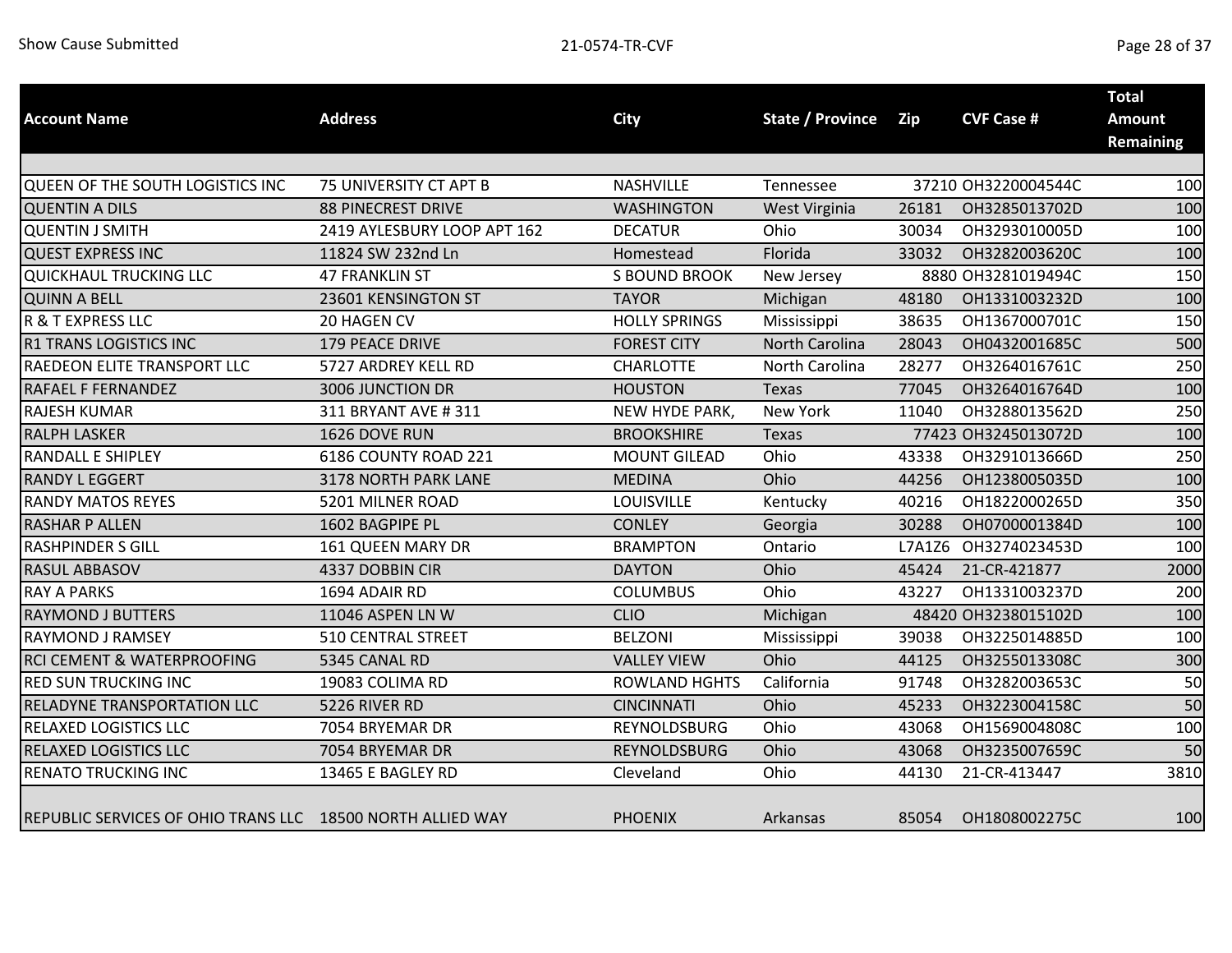| <b>Account Name</b>                                        | <b>Address</b>                             | <b>City</b>            | <b>State / Province</b> | Zip   | <b>CVF Case #</b>     | <b>Total</b><br><b>Amount</b><br><b>Remaining</b> |
|------------------------------------------------------------|--------------------------------------------|------------------------|-------------------------|-------|-----------------------|---------------------------------------------------|
|                                                            |                                            |                        |                         |       |                       |                                                   |
| REPUBLIC SERVICES OF OHIO TRANS LLC 18500 NORTH ALLIED WAY |                                            | <b>PHOENIX</b>         | Arkansas                | 85054 | OH3235007709C         | 100                                               |
| <b>REPUBLIC SERVICES OF OHIO TRANS LLC</b>                 | 18500 NORTH ALLIED WAY                     | <b>PHOENIX</b>         | Arkansas                | 85054 | OH1808002205C         | 100                                               |
| <b>RHAMELL K DANCY</b>                                     | 3307 E 117TH ST                            | <b>CLEVELAND</b>       | Ohio                    | 44120 | OH3223003995D         | 100                                               |
| R HANNA ENTERPRISES LLC                                    | 2378 JESSAMY CT                            | <b>HARRISBURG</b>      | Pennsylvania            |       | 17112 OH3230016207C   | 500                                               |
| RICARDO DAVID MONTES-PINA                                  | 701 N INTL BLVD STE 101-1290               | <b>HIDALGO</b>         | Texas                   | 78557 | OH1515000647D         | 100                                               |
| RICARDO W GUAMUCH CASTANEDA                                | 2949 N MOODY                               | <b>CHICAGO</b>         | Illinois                | 60634 | OH3223003946D         | 450                                               |
| <b>RICHARD D SAPP</b>                                      | 1844 CAMPGROUND RD                         | <b>CLAXTON</b>         | Georgia                 |       | 30417 OH3220004270D   | 250                                               |
| <b>RICHARD M MASSEY</b>                                    | 4422 BUCYRUS AVE UNIT REAR                 | <b>CLEVELAND</b>       | Ohio                    | 44109 | OH3223003963D         | 100                                               |
| <b>RICHARD M MASSEY</b>                                    | 4422 BUCYRUS AVE UNIT REAR                 | CLEVELAND              | Ohio                    | 44109 | OH3223004033D         | 250                                               |
| <b>RICHARDS TRANSPORT LTD</b>                              | <b>BOX 27033</b>                           | <b>REGINA</b>          | Saskatchewan            |       | S4R 8R8 OH0700001406C | 50                                                |
| <b>RITCHY J BAPTISTE</b>                                   | 108 KESTREL CT                             | <b>VINE GROVE</b>      | Kentucky                | 40175 | OH0992006318D         | 100                                               |
| <b>RJG ENTERPRISES</b>                                     | 35850 SCHNEIDER COURT                      | <b>AVON</b>            | Ohio                    | 44011 | 21-CR-400769          | 1200                                              |
| <b>RJG ENTERPRISES</b>                                     | 35850 SCHNEIDER COURT                      | <b>AVON</b>            | Ohio                    | 44011 | OH3212300855C         | 2520                                              |
| <b>RJG ENTERPRISES</b>                                     | 35850 SCHNEIDER COURT                      | <b>AVON</b>            | Ohio                    | 44011 | OH1057000720C         | 50                                                |
| <b>ROADEX INC</b>                                          | 1780 LICENSE STREET                        | <b>CASPER</b>          | Wyoming                 | 82601 | OH3244014409C         | 550                                               |
| ROADMASTER RECOVERY LLC                                    | 716 BURBANK DR                             | <b>TOLEDO</b>          | Ohio                    | 43607 | 21-TRA-433979-C       | 500                                               |
| ROADRUNNER FREIGHT SYSTEMS INC                             | 4850 SOUTH PENNSYLVANIA AVENUE             | <b>CUDAHY</b>          | Wisconsin               | 53110 | OH3223004030C         | 150                                               |
| ROADSIDE TOWING AND RECOVERY INC                           | 7652 Sawmill Road SUITE 384                | Dublin                 | Ohio                    | 43016 | OH3235007644C         | 650                                               |
| <b>ROBERT C HAILEY</b>                                     | 455 MAYNARD                                | <b>GRAYSON</b>         | South Carolina          |       | 29710 OH3216301556D   | 200                                               |
| <b>ROBERT FIALA</b>                                        | 1437 ROSELAND DR                           | <b>MACEDONIA</b>       | Ohio                    | 44056 | OH3253014262C         | 100                                               |
| <b>ROBERT HENSLEY</b>                                      | 520 ASH ST                                 | <b>ERLANGER</b>        | Kentucky                | 41018 | OH3284018205C         | 50                                                |
| <b>ROBERT J PALUMBO</b>                                    | 232 SAGAMORE RD APT B3                     | <b>NORTHFIELD</b>      | Ohio                    | 44067 | OH3255013246D         | 100                                               |
| <b>ROBERT L COMBS</b>                                      | 7280 BROADMOOR DR 05 11                    | <b>NEW PORT RICHEY</b> | Florida                 | 34653 | OH3267015943D         | 250                                               |
| <b>ROBERT MASSEY</b>                                       | 19680 EVERGREEN MILLS RD                   | <b>LEESBURG</b>        | Virginia                | 20175 | OH1569004629D         | 100                                               |
| <b>ROBERTO CARLOS PENA PINA</b>                            | 13911 Southwest 122nd Avenue APT 205 Miami |                        | Florida                 | 33186 | OH3247018613C         | 1650                                              |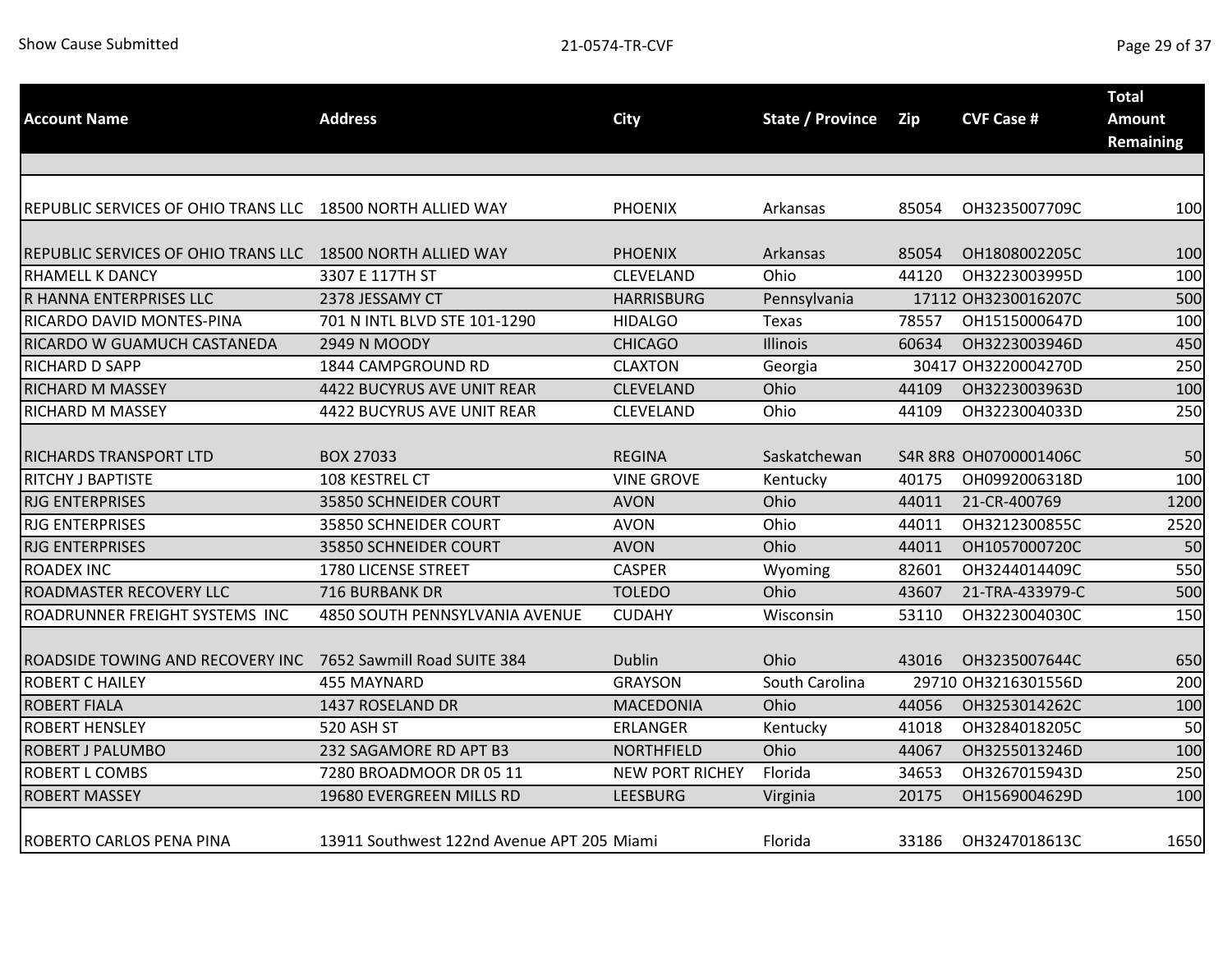|                                 |                               |                         |                         |       |                     | <b>Total</b>     |
|---------------------------------|-------------------------------|-------------------------|-------------------------|-------|---------------------|------------------|
| <b>Account Name</b>             | <b>Address</b>                | <b>City</b>             | <b>State / Province</b> | Zip   | <b>CVF Case #</b>   | <b>Amount</b>    |
|                                 |                               |                         |                         |       |                     | <b>Remaining</b> |
|                                 |                               |                         |                         |       |                     |                  |
| ROBERTO C PENA PINA             | 13911 SW 122ND AVE APT 205    | <b>MIAMI</b>            | Florida                 | 33186 | OH3247018613D       | 200              |
| ROCKLINE HEAVY EQUIPMENT LLC    | 1624 IOLA ST                  | <b>AURORA</b>           | Colorado                |       | 80010 OH3254013674C | 150              |
| RODOLFO GAVINA                  | <b>262 GRANDVIEW CT</b>       | <b>ALGONQUIN</b>        | Illinois                | 60102 | OH3220004385D       | 100              |
| <b>ROGENOR DORCHARD</b>         | 50 LOWELL ST #5               | <b>WEST SPRINGFIELD</b> | Massachusetts           | 01089 | OH3245013038D       | 100              |
| <b>ROGER L HARPER</b>           | 2641 19TH SOUTH               | <b>SAINT PETERSBURG</b> | Florida                 | 33712 | OH1822000158D       | 100              |
| ROJO TRUCKING AND TRANSPORT LLC | 687 JEFFERSON ST              | <b>BEDFORD</b>          | Ohio                    | 44146 | OH3233012558C       | 50               |
| ROMA TRUCKING LLC               | 4819 YOEST DR                 | WESTERVILLE             | Ohio                    | 43081 | OH1575002547C       | 50               |
| RONALD FREIGHT INC              | 111 JEFFERSON AVE W           | <b>IMMOKALEE</b>        | Florida                 |       | 34142 OH1239003932C | 100              |
| RONALD S STRICKLAND             | 125 HIGHLAND STREET, UNIT 103 | <b>TAUNTON</b>          | Massachusetts           | 02780 | OH3285013661D       | 100              |
| <b>RONS TREE WORKS</b>          | 12995 Hawke Road              | <b>Columbia Station</b> | Ohio                    | 44028 | OH0700001327C       | 150              |
| <b>RONY H PAINSON</b>           | 1713 BEVERLEY ROAD            | <b>BROOKLYN</b>         | New York                | 11226 | OH1057000543D       | 50               |
| ROSCOE J LANDRY                 | 101 ORCHARD PARK              | <b>BREAUX BRIDGE</b>    | Louisiana               | 70517 | OH0163000614D       | 100              |
| ROYAL OAK RECYCLING             | 16065 INDUSTRIAL LANE         | <b>CLEVELAND</b>        | Ohio                    | 44135 | OH0370000241C       | 100              |
| ROYAL OAK RECYCLING             | 16065 INDUSTRIAL LANE         | CLEVELAND               | Ohio                    | 44135 | OH3247018559C       | 50               |
| <b>ROY S ARGUEDAS</b>           | <b>367 CARTERET AVE</b>       | <b>CARTERET</b>         | New Jersey              | 07008 | OH1251007849D       | 100              |
| RR TRANS SYSTEMS INC            | 3808 RUBY ST APT 2N           | <b>SCHILLER PARK</b>    | Illinois                | 60176 | OH3254013700C       | 150              |
| <b>RTS HOLDINGS LLC</b>         | ONE KELLAWAY DRIVE            | <b>RANDOLPH</b>         | Massachusetts           | 02368 | OH1569004707C       | 50               |
| RUAN TRANSPORT CORPORATION      | 666 Grand Avenue              | Des Moines              | lowa                    | 50309 | OH3246014204C       | 50               |
| RUFUS A BALLARD III             | 215 BRAZOS DR                 | <b>BAYTOWN</b>          | Texas                   | 77523 | OH1772002371D       | 100              |
| RUSE EXPRESS INC                | 7413 JEAN TOOMER DR           | LAREDO                  | Texas                   |       | 78041 OH3274023198C | 500              |
| RUSH EXPEDITE LLC               | 5216 MACCLELLAN ST S          | <b>GROVEPORT</b>        | Ohio                    | 43125 | OH3264016803C       | 50               |
| RUSSELL EXPRESS LLC             | 300 E BUSINESS WAY SUITE 200  | <b>CINCINNATI</b>       | Ohio                    | 45241 | 21-CR-437383        | 25425            |
| <b>RYAN B ARGIRO</b>            | 7478 JAGUAR DRIVE             | YOUNGSTOWN              | Ohio                    | 44512 | OH3225014633D       | 350              |
| RYAN METAL CO INC               | 51 WILL STREET                | <b>MCKEESPORT</b>       | Pennsylvania            | 15132 | OH1251007892C       | 500              |
| <b>RYAN O EDWARDS</b>           | 25986 ELLA BROWN RD           | <b>DOBBIN</b>           | Texas                   | 77333 | OH0519000711D       | 100              |
| <b>RYAN STURZENBECKER</b>       | 830 MILL RD                   | <b>JAMESTOWN</b>        | New York                | 14701 | OH3225014889C       | 600              |
| RYDER INTEGRATED LOGISTICS INC  | 11690 NW 105 Street           | Miami                   | Florida                 | 33178 | OH3293010032C       | 50               |
| RYDER INTEGRATED LOGISTICS INC  | 11690 NW 105 Street           | Miami                   | Florida                 | 33178 | OH1931001265C       | 50               |
| RYDER INTEGRATED LOGISTICS INC  | 11690 NW 105 Street           | Miami                   | Florida                 | 33178 | OH1532001096C       | 100              |
| <b>S &amp; S TRUCKING LLC</b>   | 1434 WASHINGTON AVE           | <b>POMTON LAKES</b>     | New Jersey              | 07442 | OH0700001226C       | 100              |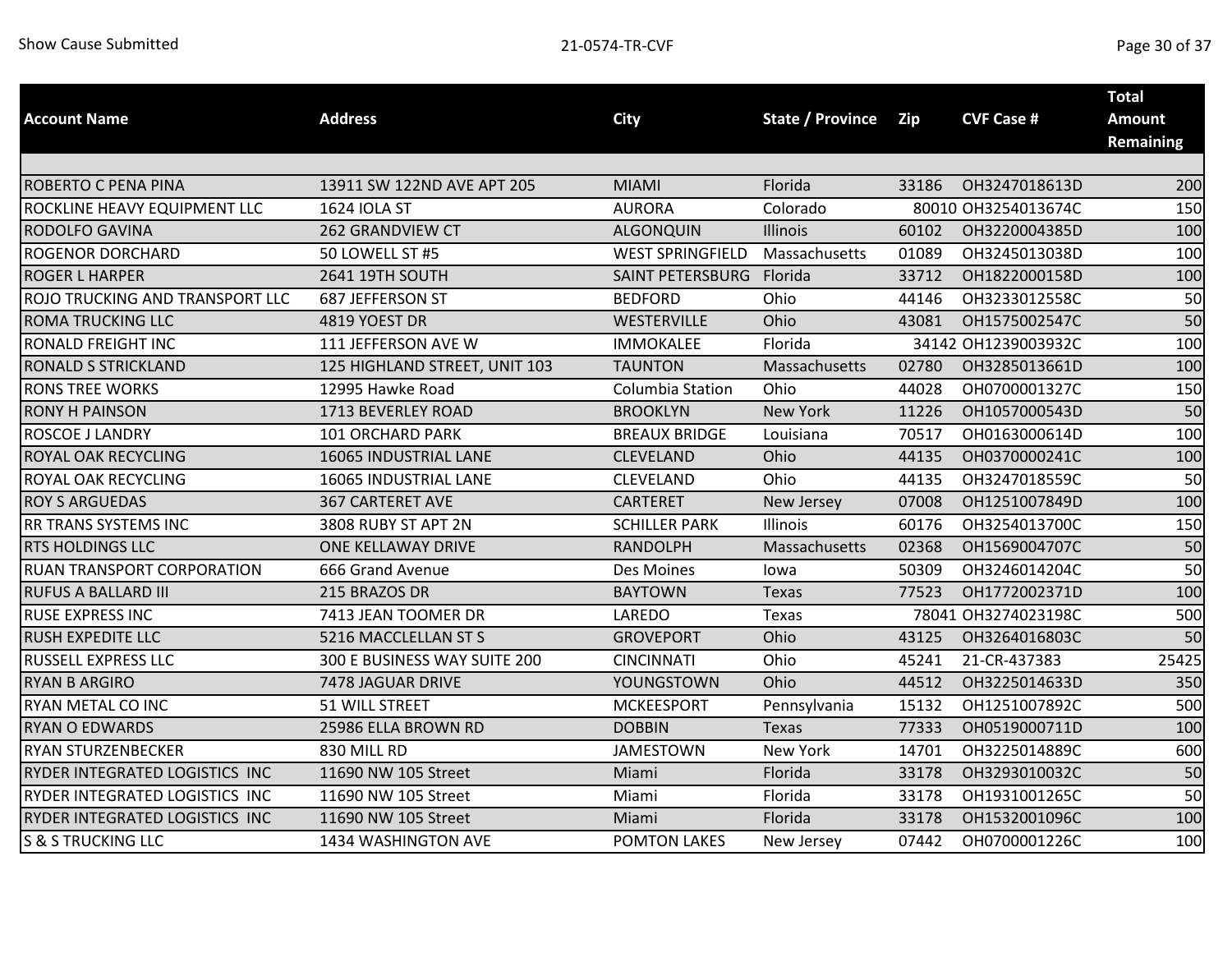|                                  |                                   |                      |                         |       |                     | <b>Total</b>                      |
|----------------------------------|-----------------------------------|----------------------|-------------------------|-------|---------------------|-----------------------------------|
| <b>Account Name</b>              | <b>Address</b>                    | <b>City</b>          | <b>State / Province</b> | Zip   | <b>CVF Case #</b>   | <b>Amount</b><br><b>Remaining</b> |
|                                  |                                   |                      |                         |       |                     |                                   |
| <b>SACHIN KUMAR</b>              | 5501 NORRIS ROAD APT 38           | <b>BAKERSFIELD</b>   | California              | 93308 | OH1651013488D       | 100                               |
| SADEQ H MAJRAD                   | 13865 LANSON AVE                  | <b>DEARBORN</b>      | Michigan                | 48126 | OH1516010967D       | 250                               |
| SAHAL TRANSPORT LLC              | 3220 S PENNSYLVANIA AVE STE 3     | <b>LANSING</b>       | Michigan                | 48910 | OH3247018536C       | 50                                |
| <b>SAINTIGNON TRUCKING LLC</b>   | 2509 ERASTUS DURBIN RD            | <b>FORT RECOVERY</b> | Ohio                    | 45846 | OH1057000610C       | 500                               |
| <b>SAM CITY LLC</b>              | 3501 MONTGOMERY RD APT 8          | LOVELAND             | Ohio                    | 45140 | OH3246014053C       | 100                               |
| <b>SAMER N ODETALLAH</b>         | 310 Over Drive                    | <b>GRAFTON</b>       | Ohio                    | 44044 | OH3270013838C       | 700                               |
| <b>SAMER N ODETALLAH</b>         | 18140 WINCHESTER COURT            | <b>STRONGSVILLE</b>  | Ohio                    | 44136 | OH3270013838D       | 100                               |
| SAMUEL D JOHNSON                 | 14113 CLIFFORD JOHNSON            | CLEVELAND            | Ohio                    | 44135 | OH1057000638D       | 100                               |
| SAMUEL M COPELAND                | 105 MILFORD AVE                   | <b>WILMINGTON</b>    | Delaware                | 19809 | OH3224004564D       | 100                               |
| SANTOS IRIZARRY CASTILLO         | 221 N 8TH ST                      | <b>LEBANON</b>       | Pennsylvania            | 17046 | OH3248015502D       | 100                               |
| <b>SARAY EXPRESS LLC</b>         | 609 PROSPECT AVE APT 2N           | <b>SCRANTON</b>      | Pennsylvania            | 18505 | OH0432001744C       | 500                               |
| <b>SATNAM SINGH</b>              | 329 PRESIDENT ST APT D            | <b>SADDLE BROOK</b>  | New Jersey              | 07663 | OH1200002871D       | 100                               |
| SAYAD EXPRESS LLC                | 1610 N 36TH ST B104               | <b>PHOENIX</b>       | Arkansas                | 85008 | OH3254013784C       | 50                                |
| SCHAEFER QUIK SHOT SERVICE GROUP |                                   |                      |                         |       |                     |                                   |
| LLC                              | 1092 NEVILLE ST                   | <b>FOLLANSBEE</b>    | West Virginia           | 26037 | OH3210400057C       | 600                               |
| SCHNEIDER NATIONAL BULK CARRIERS |                                   |                      |                         |       |                     |                                   |
| <b>INC</b>                       | 3101 S. PACKERLAND DR.            | <b>GREEN BAY</b>     | Wisconsin               | 54313 | OH3202307077C       | 1080                              |
| SCHNEIDER NATIONAL BULK CARRIERS |                                   |                      |                         |       |                     |                                   |
| <b>INC</b>                       | 3101 S. PACKERLAND DR.            | <b>GREEN BAY</b>     | Wisconsin               | 54313 | OH1251007842C       | 100                               |
| <b>SCOTT J MACHUTA</b>           | 1001 PEBBLE CREEK CT              | MT PLEASANT          | Michigan                |       | 48858 OH3288013598D | 3274                              |
| <b>SCOTT JOSEPH SOMERS</b>       | 20369 ST RT 613                   | <b>FOSTORIA</b>      | Ohio                    | 44830 | OH3255013216C       | 150                               |
| <b>SCOTT MILLER TRUCKING LLC</b> | 3587 SR 637                       | <b>GROVER HILL</b>   | Ohio                    | 45849 | OH3220004483C       | 50                                |
| SEARS BROTHERS TRANSPORT LLC     | 3604 US HWY 82 W                  | <b>TIFTON</b>        | Georgia                 |       | 31793 OH3288013578C | 50                                |
| SEGUNDO I BURI CHIMBORAZO        | 1343 SAINT LAWRENC                | <b>BRONX</b>         | New York                | 10472 | OH3239001748D       | 100                               |
| SELECT TRANSPORT LLC             | 2593 S HARRINGTON LANE            | <b>LAKEWOOD</b>      | Colorado                | 80227 | OH1200002696C       | 250                               |
| SEQUEIRA TRUCKING LLC            | 5700 GREAT NORTHERN BLVD APT H2   | <b>NORTH OLMSTED</b> | Ohio                    | 44070 | OH3223004175C       | 600                               |
| SERGIO ALVAREZ HERNANDEZ         | 20711 SW 122ND CT                 | <b>MIAMI</b>         | Florida                 | 33177 | OH3291013682D       | 100                               |
| <b>SERVICE PARTNERS LLC</b>      | <b>1029 TECHNOLOGY PARK DRIVE</b> | <b>GLEN ALLEN</b>    | Virginia                | 23059 | OH3246014279C       | 100                               |
| SHAIK M MUZAMMIL                 | 6346 N TALMAN AVE                 | <b>CHICAGO</b>       | Illinois                | 60659 | OH1251007817D       | 100                               |
| <b>SHAMSHER SINGH</b>            | 3165 W SHIELDS AVE #150           | <b>FRESNO</b>        | California              | 93722 | OH3246014331D       | 100                               |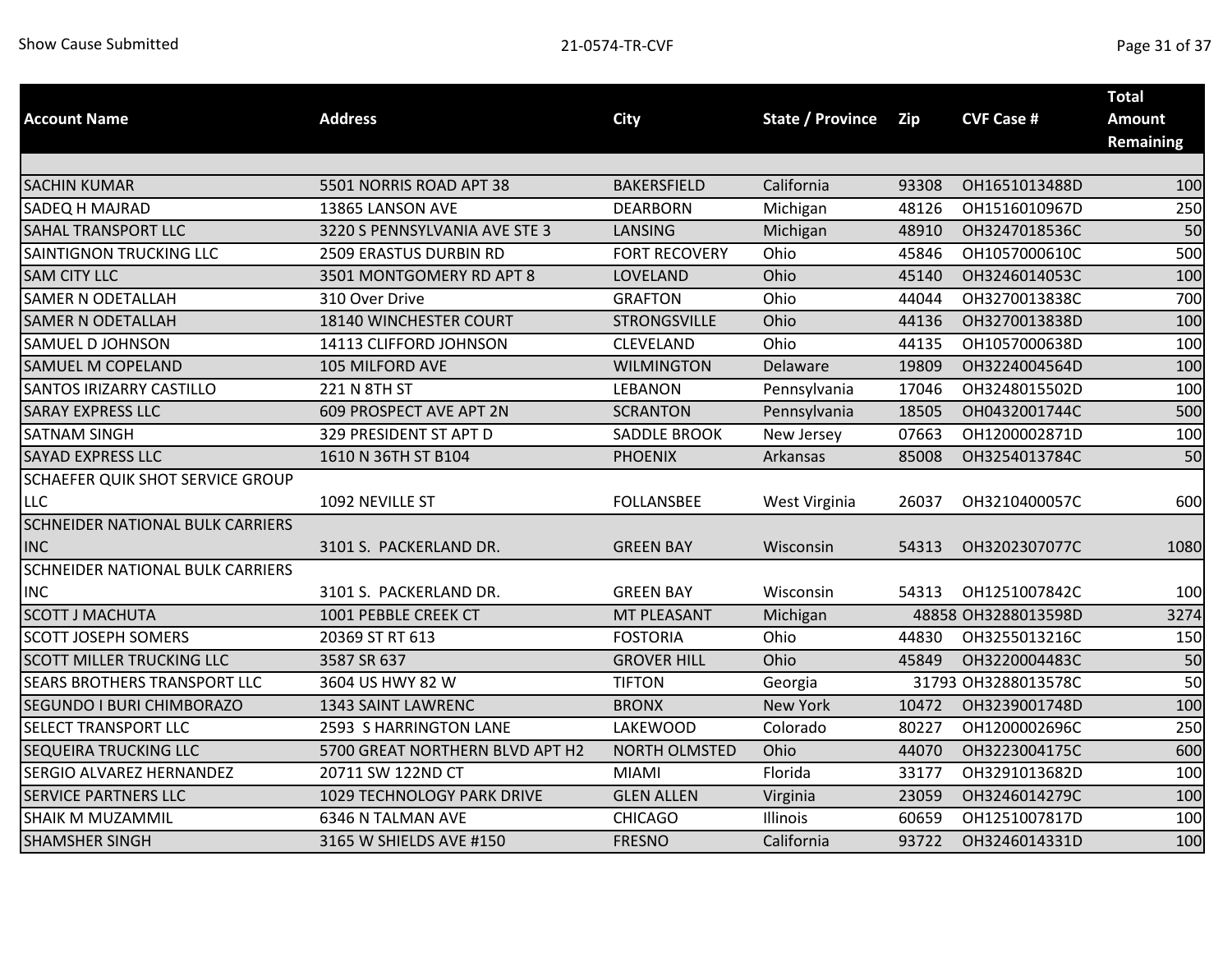| <b>Account Name</b>                                   | <b>Address</b>                 | <b>City</b>           | <b>State / Province</b> | Zip        | <b>CVF Case #</b>   | <b>Total</b><br><b>Amount</b><br><b>Remaining</b> |
|-------------------------------------------------------|--------------------------------|-----------------------|-------------------------|------------|---------------------|---------------------------------------------------|
|                                                       |                                |                       |                         |            |                     |                                                   |
| SHAQUILLE E MONTGOMERY                                | 11931 BRAIRFIELD CT            | <b>CINCINNATI</b>     | Ohio                    | 45240      | OH3254013717D       | 100                                               |
|                                                       |                                | <b>NORTH</b>          |                         |            |                     |                                                   |
| <b>SHAREEF R SHABAZZ</b>                              | 5609 CRAIG RD                  | <b>CHARLESTON</b>     | South Carolina          | 29406      | OH3264016750D       | 500                                               |
| <b>SHARNJIT S SANDHU</b>                              | 12805 NW 30TH AVE              | VANCOUVER             | Washington              | 98685      | OH3263003725D       | 750                                               |
| <b>SHAWN C MEREMIKWU</b>                              | 8831 ASPEN MEADOW DR           | <b>HOUSTON</b>        | Texas                   | 77071      | OH3254013715D       | 100                                               |
| <b>SHAWN MCCOY</b>                                    | 131 BERKLEY ST                 | <b>AKRON</b>          | Ohio                    | 44305      | OH3236300885C       | 100                                               |
| <b>SHINN CONSTRUCTION INC</b>                         | 7307 160TH STREET              | <b>ALBIA</b>          | lowa                    | 52531      | OH3223004127C       | 100                                               |
| SHOKHRUKH RAKHMATOV                                   | 9944 62ND AVE APT 6F           | <b>REGO PARK</b>      | <b>New York</b>         | 11374      | OH1651013603D       | 250                                               |
| <b>SHORELINE EXPRESS LLC</b>                          | 8955 FLYING FROG AVE           | <b>LAS VEGAS</b>      | Nevada                  | 89148      | OH3246014284C       | 550                                               |
| SIDHU TREK TRANSPORT INC                              | <b>6615 HERITAGE HILL DR</b>   | <b>INDIANAPOLIS</b>   | Indiana                 | 46237      | OH3244014270C       | 50                                                |
| <b>SIMTES TRUCKING LLC</b>                            | 2678 BLOOM DR                  | <b>COLUMBUS</b>       | Ohio                    | 43219      | OH1931001374C       | 150                                               |
| <b>SKYBOX PACKAGING LLC</b>                           | 1275 JACK POLLOCK PKWY         | MANSFIELD             | Ohio                    | 44905      | OH3267016076C       | 100                                               |
| <b>SKYLINE GROUP INC</b>                              | 4620 E 53RD ST STE 200         | <b>DAVENPORT</b>      | lowa                    | 52807      | OH3288013591C       | 500                                               |
| <b>SKY TRANS INC</b>                                  | 4400 TRUXEL RD #13             | SACRAMENTO            | California              | 95834      | OH0765000352C       | 100                                               |
| <b>SMARTWAY TRANSPORT INC</b>                         | 507 S MAIN ST APT 808          | <b>ENGLEWOOD</b>      | Ohio                    | 45322      | OH3264016754C       | 50                                                |
| <b>SMGM LLC</b>                                       | 14111 SCOTTSLAWN RD            | <b>MARYSVILLE</b>     | Ohio                    | 43040      | OH3220004499C       | 150                                               |
| SOMPRIDE TRANSFER LLC                                 | 4167 WALNUT RIDGE DR           | <b>COLUMBUS</b>       | Ohio                    | 43224      | OH3270013779C       | 300                                               |
| SPECIALIZED CARRIER INC                               | 8436 FORESTVIEW LN N           | <b>OSSEO</b>          | Minnesota               | 55369      | OH3290009924C       | 250                                               |
| SPECIAL SERVICE TRANSPORTATION INC 1529 SUBSTATION RD |                                | <b>BRUNSWICK</b>      | Ohio                    | 44212      | 21-TRA-435100-C     | 500                                               |
| SPEEDY TRANSPORT GROUP INC                            | 265 RUTHERFORD ROAD SOUTH #102 | <b>BRAMPTON</b>       | Ontario                 | L6W<br>1V9 | OH0163000666C       | 580                                               |
| <b>SPENCER A VAJEN</b>                                | T 559 CR 5 B                   | <b>LIBERTY CENTER</b> | Ohio                    |            | 43532 OH1554011171D | 100                                               |
| <b>SPENCER DALE PATRICK</b>                           | 1150 CO RD 447                 | <b>CULLMAN</b>        | Alabama                 | 35057      | OH1251007957C       | 100                                               |
| <b>STAR ID LOGISTICS LLC</b>                          | 112 JESSE LANE                 | <b>STROUDSBURG</b>    | Pennsylvania            | 18360      | OH3239001701C       | 150                                               |
| <b>STATEWIDE LLC</b>                                  | 3540 SULLIVANT AVE             | <b>COLUMBUS</b>       | Ohio                    | 43204      | OH0593003048C       | 100                                               |
| <b>STEPHEN W TREMBLE</b>                              | 932 SMILEY AVE                 | <b>CINCINNATI</b>     | Ohio                    | 45240      | OH3270013770D       | 100                                               |
| <b>STEVEN A FLORENCE</b>                              | 15910 SE 156TH PLACE RD        | WEIRSDALE             | Florida                 | 32195      | OH3247018572D       | 100                                               |
| <b>STEVEN R LEMIEUX</b>                               | 16434 LOCKE DR                 | <b>LINDEN</b>         | Michigan                | 48451      | OH3245012959C       | 100                                               |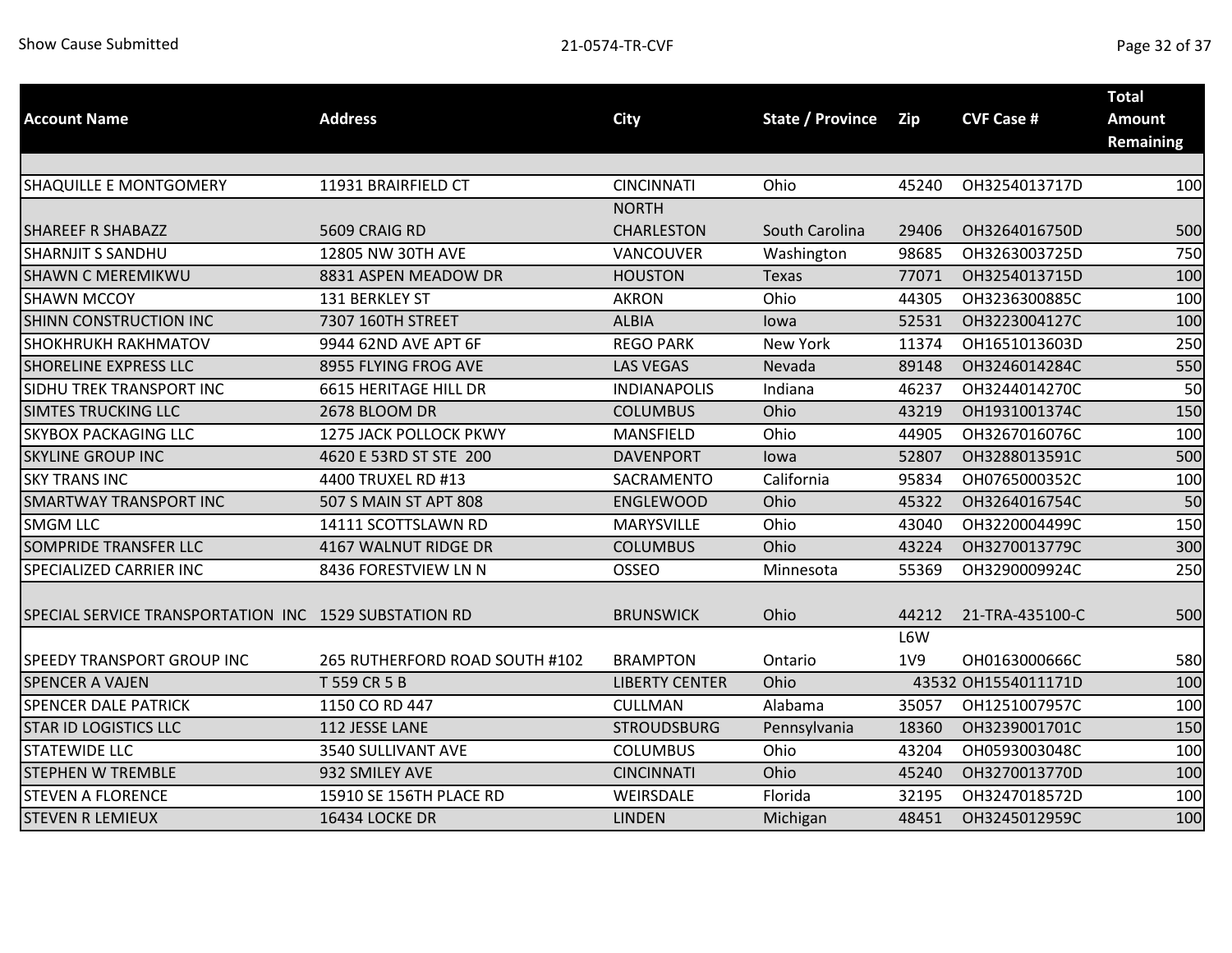| <b>Account Name</b>                           | <b>Address</b>                  | <b>City</b>             | <b>State / Province</b> | Zip    | <b>CVF Case #</b>   | <b>Total</b><br><b>Amount</b><br><b>Remaining</b> |
|-----------------------------------------------|---------------------------------|-------------------------|-------------------------|--------|---------------------|---------------------------------------------------|
|                                               |                                 |                         |                         |        |                     |                                                   |
| STEVENS DELIVERY SYSTEMS INC                  | 6880 Lake Abram Drive           | Middleburg Heights Ohio |                         | 44130  | OH3223003963C       | 100                                               |
| STEVENS DELIVERY SYSTEMS INC                  | 6880 Lake Abram Drive           | Middleburg Heights Ohio |                         | 44130  | OH3223004033C       | 100                                               |
| STEVENS DELIVERY SYSTEMS INC                  | 6880 Lake Abram Drive           | Middleburg Heights Ohio |                         | 44130  | OH3230016196C       | 100                                               |
| <b>STONE TRANSPORT LIMITED</b><br>PARTNERSHIP | 3495 HACK RD                    | <b>SAGINAW</b>          | Michigan                | 48601  | OH0593003101C       | 150                                               |
| <b>STUART TRUCKING LLC</b>                    | 1732 OAK ST                     | <b>TOLEDO</b>           | Ohio                    |        | 43605 21-CR-428585  | 9500                                              |
| <b>SUKHDEEP SINGH</b>                         | <b>5405 MARTIS COURT</b>        | <b>EL SOBRANTE</b>      | California              | 94803  | OH1651013551D       | 350                                               |
| <b>SUNBELT EQUIPMENT &amp; RENTALS INC</b>    | 2341 DEERFIELD DR               | <b>FORT MILL</b>        | South Carolina          | 29715  | OH3220004328C       | 100                                               |
| <b>SUNLIGHT TRANSPORTATION LLC</b>            | 3409 CALIMERO DR UNIT C         | <b>COLUMBUS</b>         | Ohio                    | 43224  | OH3246014029C       | 150                                               |
| SUNSHINE PLUS INC                             | 4220 ORDERS RD                  | <b>GROVE CITY</b>       | Ohio                    | 43123  | OH1575002517C       | 50                                                |
| <b>SUNTECK CORPORATION</b>                    | 2028 FIELDCREST LN              | <b>TWINSBURG</b>        | Ohio                    | 44087  | OH3274023299C       | 50                                                |
| SUPREME TRUCKING GROUP LLC                    | 309 FELLOWSHIP RD STE 200       | <b>MOUNT LAUREL</b>     | New Jersey              | 08054  | OH3246014263C       | 50                                                |
| <b>SWEETLAND TRANSPORT INC</b>                | 43712 FALLEN TREE DR            | <b>STERLING HEIGHTS</b> | Michigan                | 48314  | OH3220004281C       | 150                                               |
|                                               | SOUTHBOUND PLAZA 26254 FRONTAGE |                         |                         |        |                     |                                                   |
| <b>T&amp;A LOGISTICS LLC</b>                  | <b>RD</b>                       | <b>BOERNE</b>           | Texas                   | 78006  | OH0315001009C       | 100                                               |
| <b>TAJARIOUS L FIELDS</b>                     | 20304 MCALLISTER RD             | <b>ABERDEEN</b>         | Mississippi             | 397300 | OH1367000704D       | 100                                               |
| <b>TAMARA K ORSO</b>                          | 23014 LAKETREE LANE             | <b>SPRING</b>           | Texas                   | 77373  | OH1057000607D       | 200                                               |
| TAYLOR TEAM RELOCATION LLC                    | 4945 SCARLET LANE UNIT 9        | <b>STOW</b>             | Ohio                    | 44224  | OH3248015447C       | 100                                               |
| TAYLOR TEAM RELOCATION LLC                    | 4945 SCARLET LANE UNIT 9        | <b>STOW</b>             | Ohio                    | 44224  | OH0700001325C       | 200                                               |
| TAZ LINES LLC                                 | 1179 DEERFIELD PL               | <b>HIGHLAND PARK</b>    | Illinois                |        | 60035 OH1865001012C | 50                                                |
| <b>TED W KIBERENGE</b>                        | 4200 HORIZON NORTH PKWY #1125   | <b>DALLAS</b>           | Texas                   | 75287  | OH3263003791D       | 100                                               |
| <b>TENGFEI GROUP INC</b>                      | 19083 COLIMA RD                 | <b>ROWLAND HGHTS</b>    | California              | 91748  | OH0992006322C       | 200                                               |
| <b>TENGFEI GROUP INC</b>                      | 19083 COLIMA RD                 | <b>ROWLAND HGHTS</b>    | California              | 91748  | OH3282003540C       | 100                                               |
| <b>TERRANCE O MORRIS</b>                      | 21071 MITCHELLDALE AVE          | <b>FERNDALE</b>         | Michigan                | 48220  | OH3230016216D       | 100                                               |
| <b>TERRY JONES</b>                            | 11090 SEDALIA WAY               | <b>HAMPTON</b>          | Georgia                 | 30228  | OH1597000105D       | 100                                               |
| <b>TERRY W WONES</b>                          | 2616 HACIENDA DR                | <b>LORIDA</b>           | Florida                 | 33857  | OH0228000672D       | 100                                               |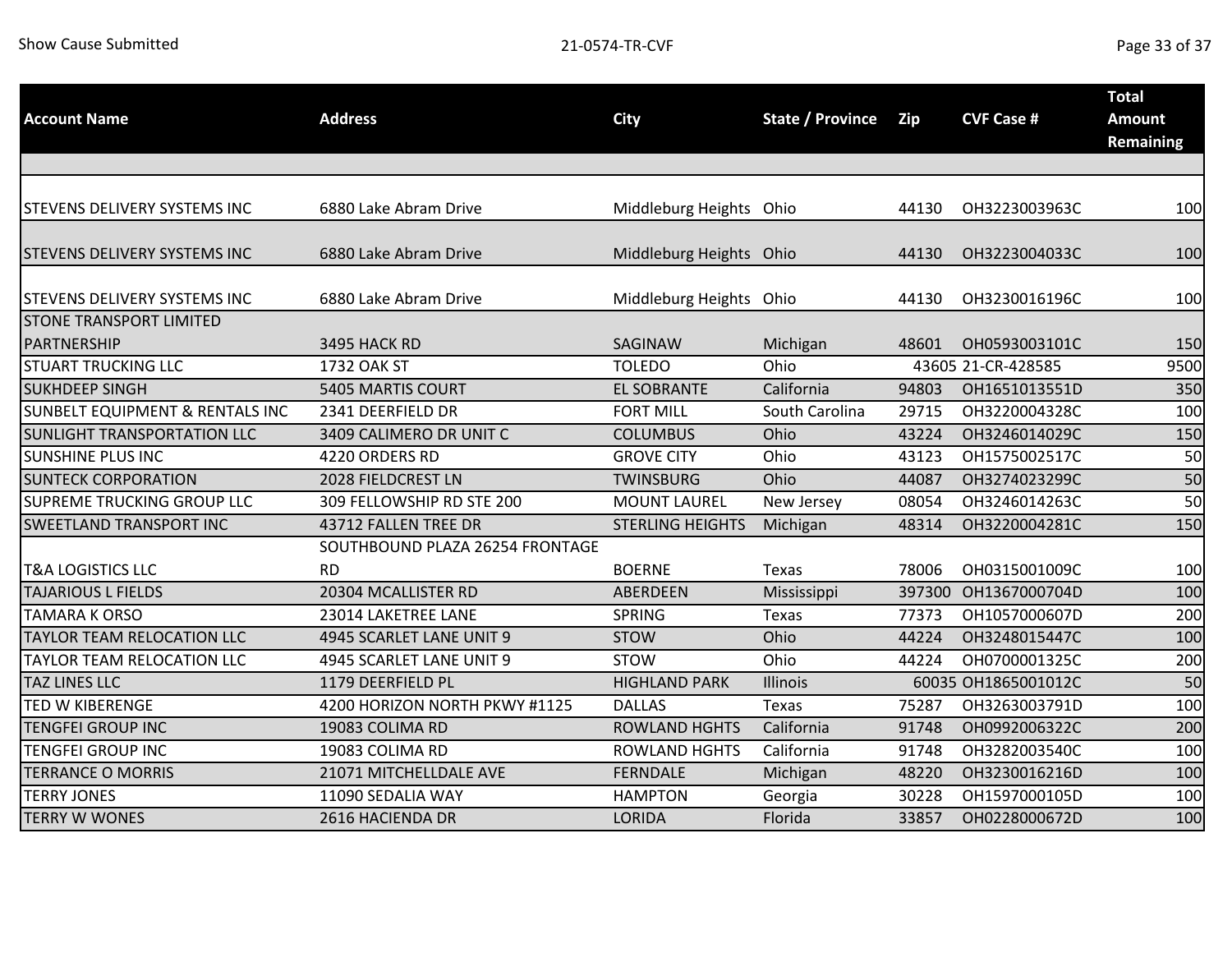| <b>Account Name</b>                               | <b>Address</b>                    | <b>City</b>          | State / Province | Zip   | <b>CVF Case #</b>     | <b>Total</b><br>Amount<br><b>Remaining</b> |
|---------------------------------------------------|-----------------------------------|----------------------|------------------|-------|-----------------------|--------------------------------------------|
|                                                   |                                   |                      |                  |       |                       |                                            |
| TEXAS INTERNATIONAL ENTERPRISES INC 21214 FM 1472 |                                   | LAREDO               | Texas            | 78045 | OH3246014341C         | 50                                         |
| <b>TEXPORT TRUCKING LLC</b>                       | 1946 EDISON ROAD                  | <b>EAGLE PASS</b>    | Texas            | 78852 | OH3282003474C         | 100                                        |
| TFH EB                                            | 550 West Schrock Road             | Westerville          | Ohio             | 43081 | 21-TRA-433968-C       | 500                                        |
| THE DOW CHEMICAL COMPANY                          | <b>17350 RYAN RD</b>              | <b>LA PORTE</b>      | <b>Texas</b>     |       | 77571 OH3217300370S   | 200                                        |
| THE SUPERCRETE COMPANY                            | 269 East Aurora Road Unit 4D      | Northfield           | Ohio             | 44067 | OH1057000732C         | 100                                        |
| <b>THOMAS L SMITH</b>                             | 353 MAGNA CCARTA RD               | <b>FORENCE</b>       | South Carolina   |       | 29501 OH3247018611D   | 100                                        |
| THREE WAY TRANSPORT LLC                           | 3846 KENSINGWOOD TRCE             | <b>DECATUR</b>       | Georgia          |       | 30032 OH0593003050C   | 100                                        |
| <b>THRIFTY PROPANE INC</b>                        | <b>PO BOX 2018</b>                | <b>MEDINA</b>        | Ohio             | 44258 | OH3202307073C         | 5040                                       |
| THULFIQAR J ZAHEBAWI                              | 6506 WESTWOOD ST                  | <b>DETROIT</b>       | Michigan         | 48228 | OH0432001693D         | 100                                        |
|                                                   | 2803 CINCINNATI DAYTON ROAD SUITE |                      |                  |       |                       |                                            |
| <b>TIGER STYLE CORPORATION</b>                    | #201                              | <b>MIDDLETOWN</b>    | Ohio             | 45044 | 20-CR-330154          | 7470                                       |
| <b>TIMOTHY A HUEY</b>                             | 13578 MCLEISH ST NE               | <b>MILLERSPORT</b>   | Ohio             | 43046 | OH3202307120D         | 100                                        |
| <b>TIMOTHY J THOMPSON</b>                         | 412 CLAY ST                       | <b>CARROLLTON</b>    | Kentucky         | 41008 | OH0163000659D         | 100                                        |
| T J TRANSPORTATION INC                            | 1137 COOLIDGE ST                  | <b>PLANO</b>         | Texas            | 75094 | OH3264016677C         | 100                                        |
| <b>TOJIK TRANS LLC</b>                            | 3066 STONY HOLLOW CT              | LOVELAND             | Ohio             | 45140 | OH0315001030C         | 50                                         |
| <b>TONY &amp; SHEILA HULS</b>                     | 2645 EAST CTY RD 1300             | CARTHAGE             | Illinois         | 62321 | OH1358000119C         | 500                                        |
| <b>TONY LEE QUILLEN</b>                           | 7479 E 200 S                      | <b>HARTFORD CITY</b> | Indiana          | 47348 | OH3220004530C         | 100                                        |
| <b>TORRIS D ROBINSON</b>                          | 316 ELM ST APT 28C                | <b>ANNISTON</b>      | Alabama          | 36201 | OH3280007321D         | 3174                                       |
| TOTAL QUALITY TRUCKING INC                        | <b>490 RIVERVIEW DRIVE</b>        | <b>TOTOWA</b>        | New Jersey       | 07512 | OH1200002771C         | 100                                        |
| TOTAL TRANSPORTATION OF MISSISSIPPI               |                                   |                      |                  |       |                       |                                            |
| <b>LLC</b>                                        | P O BOX 2060                      | <b>JACKSON</b>       | Mississippi      |       | 39225 OH1808002213C   | 50                                         |
| <b>TRACY E STEPHENSON</b>                         | 3137 MT UNGER RD                  | <b>OTWAY</b>         | Ohio             | 45657 | OH1251007919D         | 100                                        |
| <b>TRANSCO INC</b>                                | P O BOX 6115                      | <b>TEMPLE</b>        | Texas            | 76503 | OH3220004529C         | 100                                        |
| TRANSPORT CORPORATION OF AMERICA                  |                                   |                      |                  |       |                       |                                            |
| <b>INC</b>                                        | 1715 YANKEE DOODLE ROAD           | <b>EAGAN</b>         | Minnesota        | 55121 | OH3226010797C         | 50                                         |
| TRANSPORT SERVICE HOLDINGS LLC                    | 1375 E COUNTY ROAD 201            | <b>FREMONT</b>       | Ohio             | 43420 | OH0700001329C         | 200                                        |
| <b>TRAVIS D DIGGS</b>                             | 8156 WASHINGTON BLVD APT 324      | <b>JESSUP</b>        | Maryland         | 20794 | OH3230015999D         | 200                                        |
| <b>TREMELLIS L ASHBY</b>                          | 105 COUNTRY CT                    | <b>LA VERGNE</b>     | Tennessee        | 37086 | OH3282003501D         | 100                                        |
| TRIMAC TRANSPORTATION INC                         | 3215 12TH STREET NE               | <b>CALGARY</b>       | Alberta          |       | T2E 7S9 OH3217300370C | 700                                        |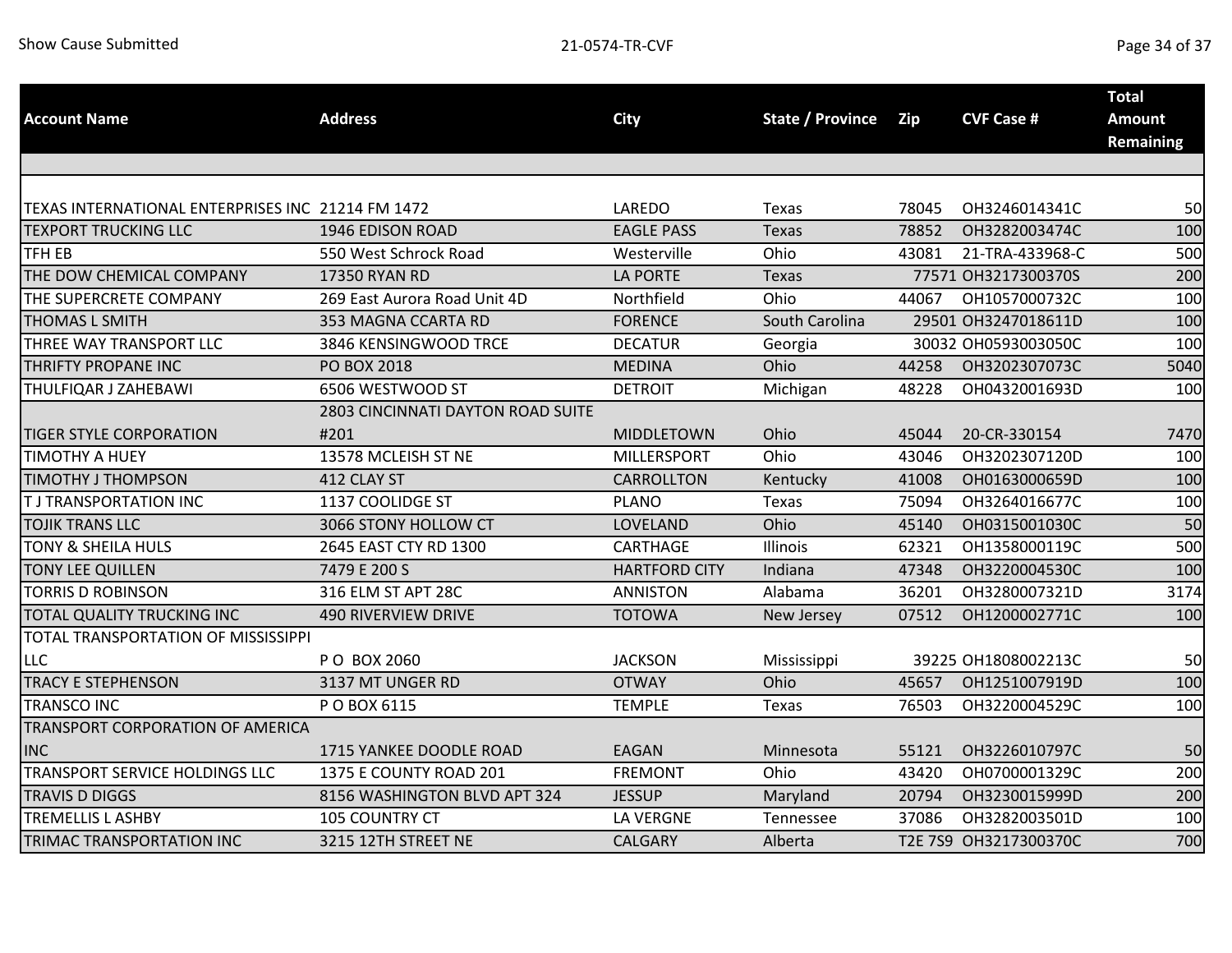| <b>Account Name</b>                                     | <b>Address</b>             | <b>City</b>          | <b>State / Province</b> | Zip   | <b>CVF Case #</b>     | <b>Total</b><br><b>Amount</b> |
|---------------------------------------------------------|----------------------------|----------------------|-------------------------|-------|-----------------------|-------------------------------|
|                                                         |                            |                      |                         |       |                       | <b>Remaining</b>              |
|                                                         |                            |                      |                         |       |                       |                               |
|                                                         |                            |                      |                         |       |                       |                               |
| TRIMAC TRANSPORTATION SERVICES INC 3215 - 12 STREET N E |                            | <b>CALGARY</b>       | Alberta                 |       | T2E 7S9 OH3217300388C | 50                            |
| TROY'Z TRUCKING ENTERPRISE LLC                          | 9422 OLIVE STONE DR        | <b>ROSHARON</b>      | Texas                   |       | 77583 OH3230016280C   | 100                           |
| <b>TTT TRANSPORT LLC</b>                                | 31 ALASKA ST               | <b>DAYTON</b>        | Ohio                    | 45404 | 21-TRA-434386-C       | 500                           |
| <b>TUARON TRANSPORT LLC</b>                             | 729 W 50TH PL              | <b>CHICAGO</b>       | Illinois                | 60609 | OH3254013722C         | 100                           |
| <b>TURMOIL TRUCKING LLC</b>                             | 4554 PISGAH RD             | <b>URBANA</b>        | Ohio                    | 43078 | OH3226010757C         | 50                            |
| <b>UA TRUCKING INC</b>                                  | 3720 E DRESDEN DR          | <b>CHARLOTTE</b>     | North Carolina          | 28205 | OH0590000450C         | 400                           |
| <b>UA TRUCKING INC</b>                                  | 3720 E DRESDEN DR          | <b>CHARLOTTE</b>     | North Carolina          | 28205 | OH1772002342C         | 100                           |
| UNDERWOOD TRUCKING LTD                                  | 115 N WILD CHERRY LANE     | <b>WEST SALEM</b>    | Ohio                    | 44287 | OH3230016281C         | 100                           |
| UNI LOGISTICS LLC                                       | 801 SECOND AVE, SUITE 800  | <b>SEATTLE</b>       | Washington              | 98104 | OH3245012982C         | 500                           |
| UNIMEX LOGISTICS LLC                                    | 9600 INTERNATIONAL BLVD    | <b>PHARR</b>         | <b>Texas</b>            | 78577 | OH3226010707C         | 100                           |
| UNITED EXPEDITION LLC                                   | 1401 N CHURCH ST           | CHARLOTTE            | North Carolina          | 28206 | OH3230016243C         | 600                           |
| UNITED PARCEL SERVICE INC                               | 55 GLENLAKE PKY NE         | <b>ATLANTA</b>       | Georgia                 | 30328 | OH3257050039C         | 50                            |
| UNITED PARCEL SERVICE INC                               | 55 GLENLAKE PKY NE         | <b>ATLANTA</b>       | Georgia                 | 30328 | OH3246013992C         | 50                            |
| UNITED PARCEL SERVICE INC                               | 55 GLENLAKE PKY NE         | <b>ATLANTA</b>       | Georgia                 | 30328 | OH1703000531C         | 100                           |
| UNITED PARCEL SERVICE INC                               | <b>55 GLENLAKE PKY NE</b>  | <b>ATLANTA</b>       | Georgia                 | 30328 | OH3235007677C         | 50                            |
| UNITED PARCEL SERVICE INC                               | 55 GLENLAKE PKY NE         | <b>ATLANTA</b>       | Georgia                 | 30328 | OH3248015478C         | 250                           |
| UNITED VAN LINES INC                                    | 1 UNITED DRIVE             | <b>FENTON</b>        | Missouri                | 63026 | OH0315001052C         | 100                           |
| <b>UNIVERSAL</b>                                        | 12755 E 9 MILE RD          | <b>WARREN</b>        | Michigan                | 48089 | OH1516011002C         | 50                            |
| <b>URBAN RECYCLING 216 LLC</b>                          | 2662 E 69TH ST             | CLEVELAND            | Ohio                    | 44104 | OH3253014247C         | 200                           |
| <b>US CARGO TRANSPORT LLC</b>                           | 5119 Meadowview Street     | <b>Tipp City</b>     | Ohio                    | 45371 | 21-CR-425741          | 1800                          |
| U S EXPEDITING & LOGISTICS LLC                          | 4311 OLD SPRINGFIELD RD    | VANDALIA             | Ohio                    | 45377 | 21-TRA-434425-C       | 500                           |
| <b>VALUE AUTO AUCTION LLC</b>                           | 3776 SR 93 NE              | <b>CROOKSVILLE</b>   | Ohio                    | 43731 | OH3203300785C         | 100                           |
| VALUE AUTO AUCTION LLC                                  | 3776 SR 93 NE              | <b>CROOKSVILLE</b>   | Ohio                    | 43731 | OH3291013628C         | 100                           |
| VAS LOGISTICS LLC                                       | 7601 E TREASURE DR STE 6   | <b>NORTH BAY VLG</b> | Florida                 |       | 33141 OH3235007780C   | 50                            |
| <b>VASYL TELEHIY</b>                                    | 53 Standish Road #3        | Stamford             | Connecticut             | 06902 | OH0519000713D         | 100                           |
| <b>VAZIR N CHKHAIDZE</b>                                | 17 ARNOLD AVE.             | <b>SCRANTON</b>      | Pennsylvania            | 18505 | OH3245013115D         | 350                           |
| <b>VAZIR N CHKHAIDZE</b>                                | 17 ARNOLD AVE.             | <b>SCRANTON</b>      | Pennsylvania            | 18505 | OH0717004635D         | 250                           |
| <b>VEKA INC</b>                                         | 585 YORK CREEK DR NW APT 5 | <b>COMSTOCK PARK</b> | Michigan                |       | 49321 OH0163000614C   | 250                           |
| <b>VENTRONE EXCAVATING INC</b>                          | 1648 CLEVELAND AVE SW      | <b>CANTON</b>        | Ohio                    | 44707 | OH3267015953C         | 150                           |
|                                                         |                            |                      |                         |       |                       |                               |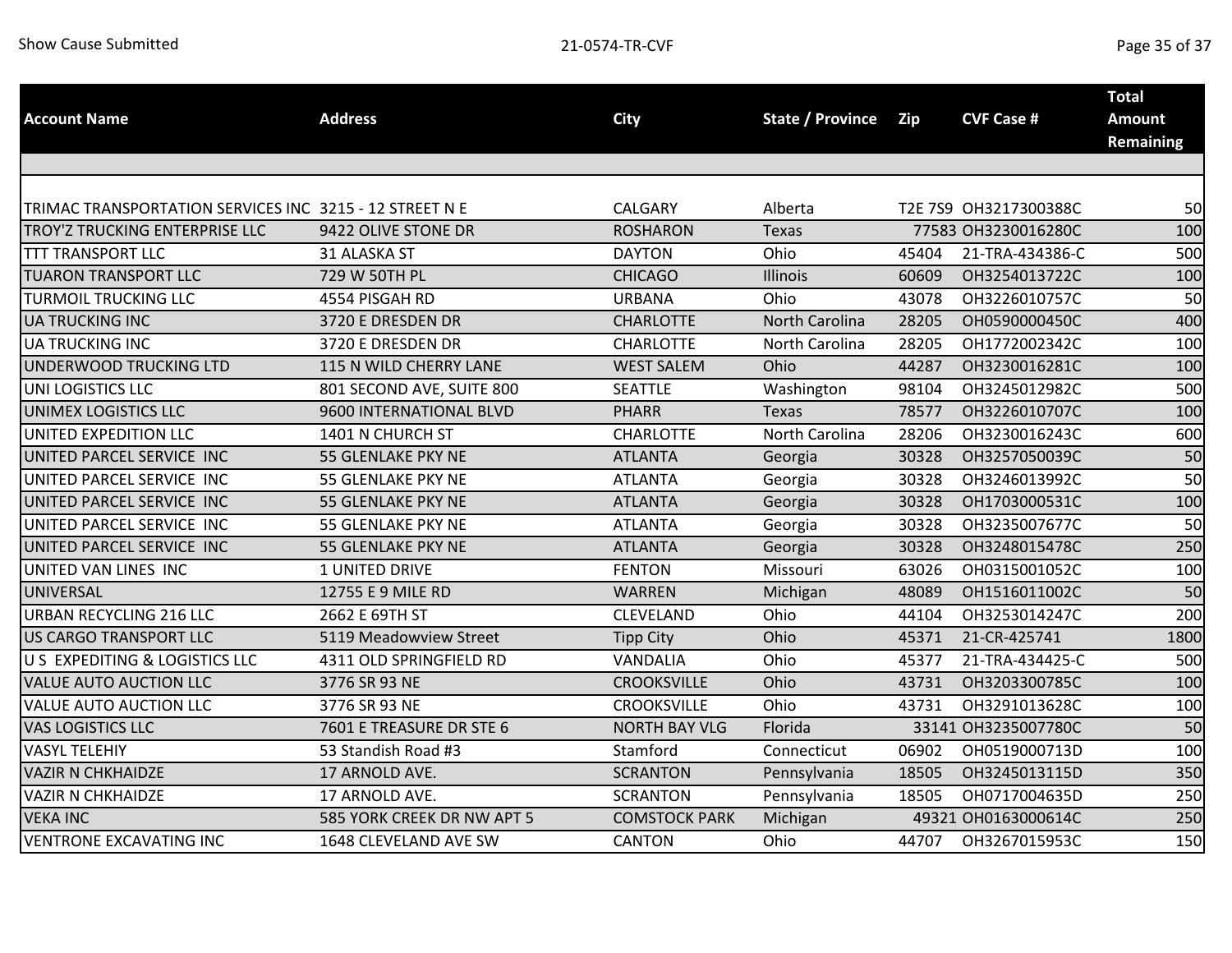|                                       |                                  |                     |                         |       |                     | <b>Total</b>     |
|---------------------------------------|----------------------------------|---------------------|-------------------------|-------|---------------------|------------------|
| <b>Account Name</b>                   | <b>Address</b>                   | <b>City</b>         | <b>State / Province</b> | Zip   | <b>CVF Case #</b>   | <b>Amount</b>    |
|                                       |                                  |                     |                         |       |                     | <b>Remaining</b> |
|                                       |                                  |                     |                         |       |                     |                  |
| <b>VICTOR A CHOGO</b>                 | 9959 ADLETA BLVD APT 608         | <b>DALLAS</b>       | Texas                   | 75243 | OH3230016084D       | 100              |
| <b>VICTOR AGUBASU CHOGO</b>           | 9958 Adleta Boulevard # 608      | <b>Dallas</b>       | Texas                   | 75243 | OH3230016084C       | 700              |
| <b>VILAS D KEITH</b>                  | 2905 WAYBNE RIDGE RD             | ZANESVILLE          | Ohio                    | 43701 | OH0047000477D       | 3524             |
| <b>VSL EXPRESS CORP</b>               | PO BOX 616665                    | <b>ORLANDO</b>      | Florida                 | 32861 | OH3226010807C       | 250              |
| WALT'S DRIVE-A-WAY SERVICE INC        | 4600 Hitch and Peters Rd         | <b>EVANSVILLE</b>   | Indiana                 | 47711 | OH3254013687C       | 200              |
| <b>WEAVERTOWN TRANSPORT LEASING</b>   |                                  |                     |                         |       |                     |                  |
| <b>INC</b>                            | 3866 MILLERS RUN RD              | <b>MCDONALD</b>     | Pennsylvania            | 15057 | OH1251007809C       | 900              |
| <b>WEST EXTRUSION LLC</b>             | <b>75 MCCARTNEY RD</b>           | <b>CAMPBELL</b>     | Ohio                    | 44405 | 21-TRA-433938-C     | 500              |
| WHITE GLOVE DELIVERY OH CORP          | 6999 HUNTLEY ROAD SUIT K         | <b>COLUMBUS</b>     | Ohio                    | 43229 | 21-TRA-433943-C     | 500              |
| <b>WILLIAM A SHELBURNE</b>            | 4920 CARVER COURT                | <b>LOUSVILLE</b>    | Kentucky                | 40218 | OH3220004456D       | 250              |
| <b>WILLIAM C ERICH</b>                | 12427 S WEBTWORTH AVE            | <b>CHICAGO</b>      | Illinois                | 60628 | OH3259010916D       | 100              |
| <b>WILLIAM HERNANDEZ</b>              | 428 CAYWOOD AVE S                | <b>LEHIGH ACRES</b> | Florida                 |       | 33974 OH3254013679D | 100              |
| <b>WILLIAM J ARCHER</b>               | <b>19 CEDAR GROVE RD</b>         | MULLICA HILL        | New Jersey              | 08062 | OH3255013298C       | 100              |
| <b>WILLIAM J SAMPSON</b>              | 1145 ROWLEY AVE                  | CLEVELAND           | Ohio                    | 44109 | OH3230016299D       | 100              |
| <b>WILLIAM T REYNOLDS JR</b>          | 334 BELVEDERE DR                 | <b>BILOXI</b>       | Mississippi             | 39351 | OH3259010951D       | 100              |
| <b>WILLIE L WILLIAMS</b>              | 5392 TRBUE RD STE 202            | <b>COLUMBUS</b>     | Ohio                    | 43228 | OH3261011695D       | 100              |
| <b>WILLIE P GEORGE</b>                | 112 WALLS RD                     | <b>BAINBRIDGE</b>   | Georgia                 | 39877 | OH3280007363D       | 100              |
| <b>WILLIE SIMMONS</b>                 | 937 CHARBONIER RD                | <b>FLORISSANT</b>   | Missouri                | 63031 | OH0590000478D       | 100              |
| WONDERLAND TRUCKING LLC               | 8522 MORRILTON CIRCLE NW         | <b>NORTH CANTON</b> | Ohio                    | 44720 | OH3267016063C       | 100              |
| <b>WORLD WIDE TRUCKING LLC</b>        | 17 ARNOLD AVE                    | <b>SCRANTON</b>     | Pennsylvania            | 18505 | OH3245013115C       | 100              |
| <b>XABARS STAR TRANSPORT LLC</b>      | 11700 B BEAUMONT HWY             | <b>HOUSTON</b>      | Texas                   | 77049 | OH3254013606C       | 150              |
| <b>XCEL LOGISTICS LTD</b>             | 5905 HARPER RD #C                | SOLON               | Ohio                    | 44139 | OH3223004055C       | 100              |
| <b>XPO LOGISTICS DRAYAGE LLC</b>      | 13777 Ballantyne Corporate Place | Charlotte           | North Carolina          | 28277 | OH3253014274C       | 50               |
| <b>XPO LOGISTICS DRAYAGE LLC</b>      | 13777 Ballantyne Corporate Place | Charlotte           | North Carolina          | 28277 | OH3223004015C       | 150              |
| <b>XPO LOGISTICS DRAYAGE LLC</b>      | 13777 Ballantyne Corporate Place | Charlotte           | North Carolina          | 28277 | OH3235007722C       | 100              |
| <b>XPO LOGISTICS DRAYAGE LLC</b>      | 13777 Ballantyne Corporate Place | Charlotte           | North Carolina          | 28277 | OH3290009925C       | 50               |
| <b>XPO LOGISTICS FREIGHT INC</b>      | 2211 Old Earhart Road            | Ann Arbor           | Michigan                | 48105 | OH3220004550C       | 100              |
| <b>XPRESS TRANSPORT LOGISTICS LLC</b> | 1115 ELKTON RD                   | <b>NEWARK</b>       | Delaware                | 19711 | OH3245013130C       | 600              |
| <b>X STAR TRUCKING LLC</b>            | 2410 S LINCOLN AVE               | LAKELAND            | Florida                 |       | 33803 OH3246014221C | 50               |
| <b>XTREME LOGISTICS LLC</b>           | 7451 RIVIERA BLVD STE 112        | <b>MIRAMAR</b>      | Florida                 | 33023 | OH3245013085C       | 100              |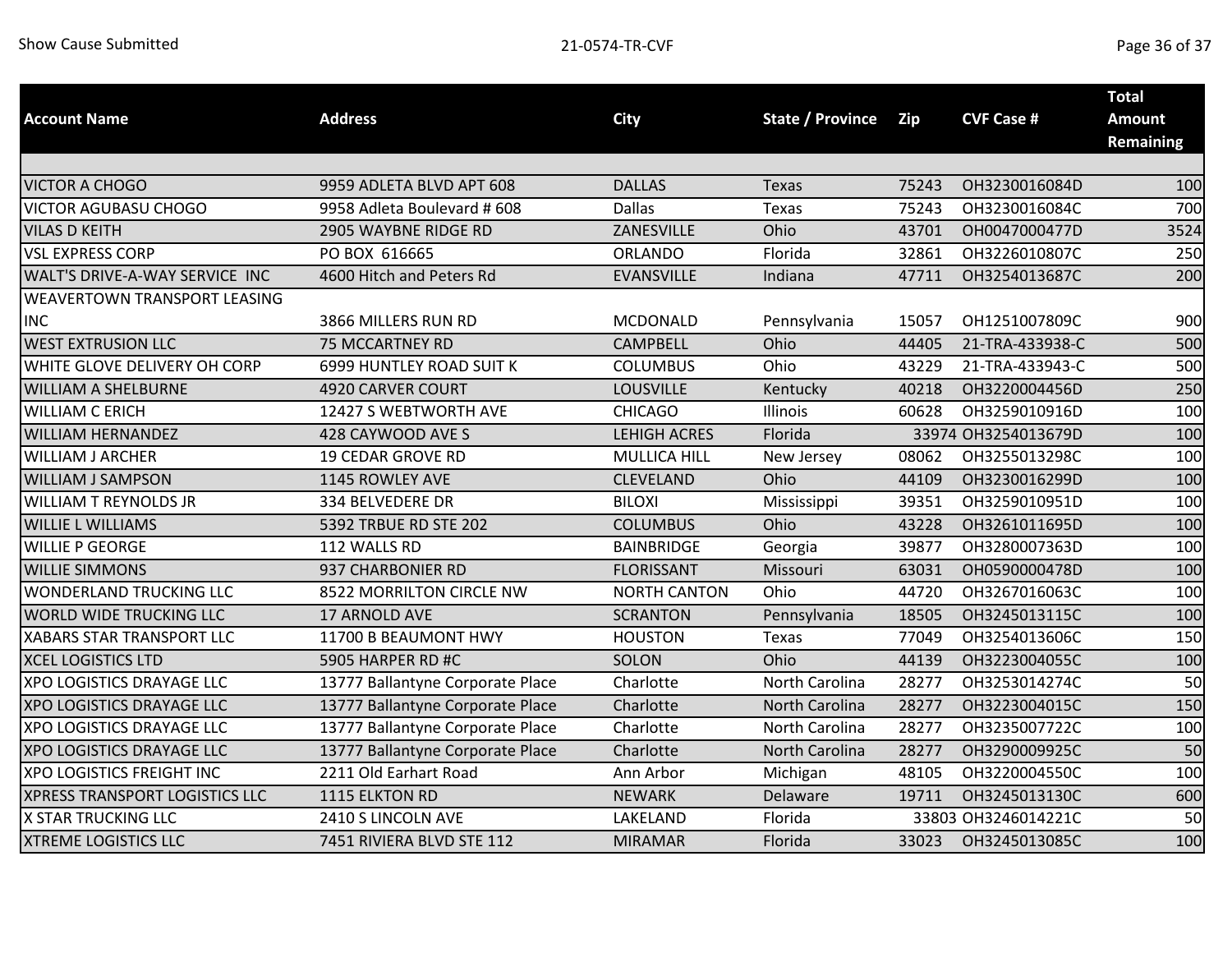| <b>Account Name</b>    | <b>Address</b>           | City                 | State / Province | Zip   | <b>CVF Case #</b>   | <b>Total</b><br><b>Amount</b><br><b>Remaining</b> |
|------------------------|--------------------------|----------------------|------------------|-------|---------------------|---------------------------------------------------|
|                        |                          |                      |                  |       |                     |                                                   |
| YASMANY RIVERON        | 15285 SW 45TH TER UNIT G | MIAMI                | Florida          | 33185 | OH1651013627D       | 100                                               |
| <b>YRC INC</b>         | 10990 ROE AVENUE         | <b>OVERLAND PARK</b> | <b>Kansas</b>    | 66211 | OH3246014165C       | 50                                                |
| YURII KALEDIN          | 22521 82ND AVE W         | <b>EDMONDS</b>       | Washington       | 98026 | OH1532001103D       | 20C                                               |
| ZACHARY E HAMM         | 13829 HIGHWAY 31N        | <b>MEMPHIS</b>       | Indiana          | 47143 | OH0593003126D       | 100                                               |
| ZACHARY L COREY        | 111 ROLLING ACRES RD     | MOUNDSVILLE          | West Virginia    | 26041 | OH3285013606D       | 25C                                               |
| ZACHARY M RAMSEY       | 2031 SURFWOOD CIRCLE     | <b>WARREN</b>        | Ohio             | 44485 | OH3225014782D       | 10 <sub>C</sub>                                   |
| ZAHID GAHRAMANOV       | 43 GROSSMAN ST           | <b>QUINCY</b>        | Massachusetts    | 02169 | OH3239001836D       | 20 <sub>C</sub>                                   |
| ZAKERIA N HUSSEIN      | 3320 MANCHESTER WAY DR   | WESTERVILLE          | Ohio             | 43081 | OH3261011645D       | 100                                               |
| ZAMIR MUSAEV           | 2775 E 16TH ST 4L        | <b>BROOKLYN</b>      | New York         | 11235 | OH0992006397D       | 25C                                               |
| ZARIJA KOPRIVICA       | 2978 E. 196TH ST 9C      | <b>BRONX</b>         | New York         | 10461 | OH0700001378D       | 100                                               |
| ZAZA CHKHIKVADZE       | 26 STRWBRY HL AVE 6A     | <b>STAMFORD</b>      | Connecticut      | 06902 | OH3290009974D       | 10 <sub>C</sub>                                   |
| <b>ZBIGNIEW KRAUZE</b> | 131 GARDENVILLE DR       | <b>YORKTOWN</b>      | Virginia         | 23693 | OH3248015313D       | <b>200</b>                                        |
| Zbigniew Krauze        | 131 Gardenville Drive    | Yorktown             | Virginia         | 23693 | OH3248015313C2      | 1600                                              |
| ZHASSULAN SERIKBAYEV   | 416 E WINDSOR RD A       | <b>GLENDALE</b>      | California       | 91205 | OH3231022548D       | 45 <sub>C</sub>                                   |
| ZHASSULAN SERIKBAYEV   | 416 E WINDSOR RD A       | <b>GLENDALE</b>      | California       | 91205 | OH3253014193D       | 45C                                               |
| <b>ZM TRUCKING LLC</b> | 1920 E BELL RD #1138     | <b>PHOENIX</b>       | Arizona          | 85022 | OH0992006340C       | 100                                               |
| ZYNB RUNWAY LLC        | 5466 SCHAEFER RD         | <b>DEARBORN</b>      | Michigan         |       | 48126 OH1200002849C | 100                                               |